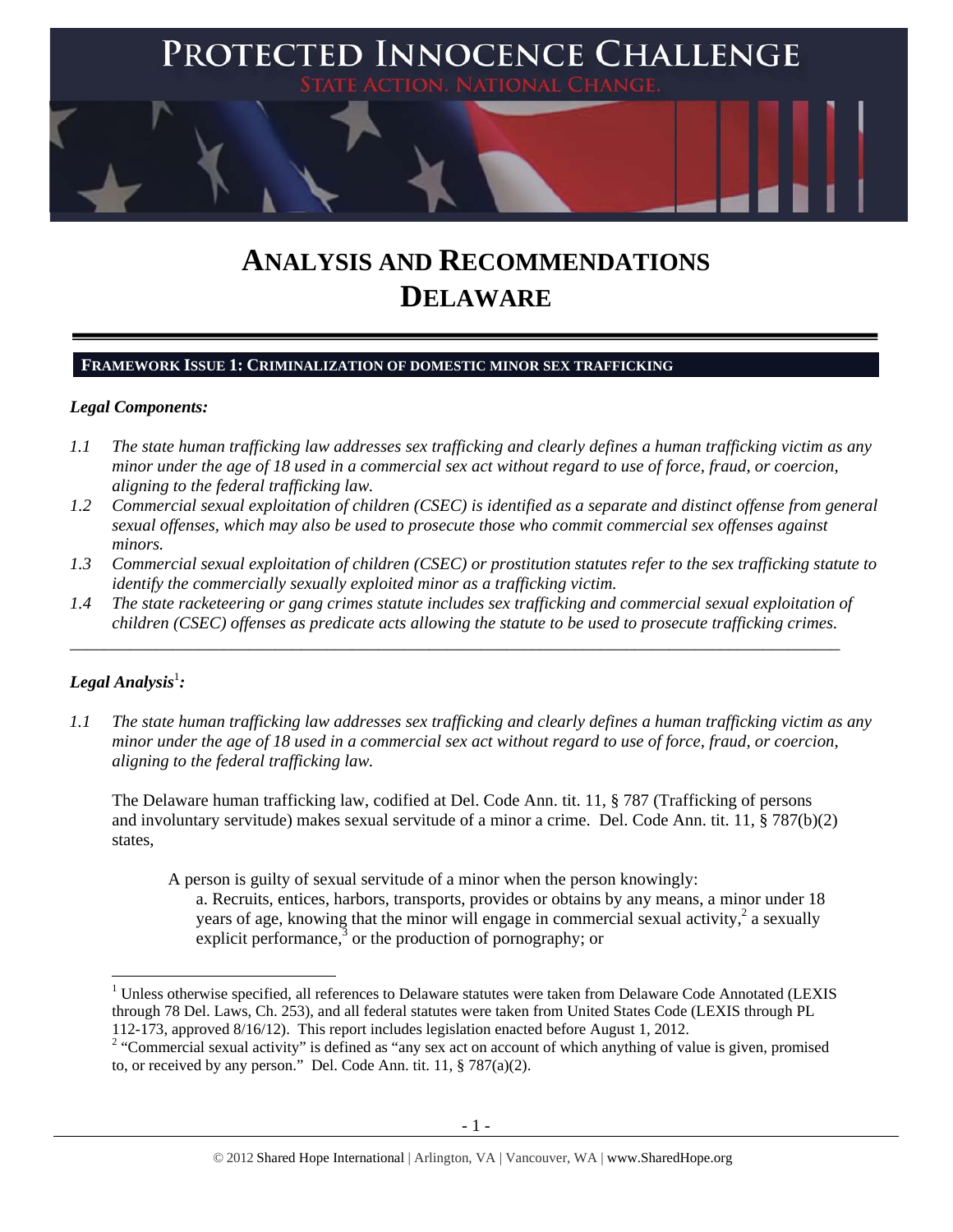b. Causes a minor to engage in commercial sexual activity or a sexually explicit performance. . . . .

Penalties for violating Del. Code Ann. tit. 11, § 787 (b)(1) are staggered according to the age of the victim and whether the crime was committed by using "overt force or threat." Pursuant to Del. Code Ann. tit. 11, § 787 (b)(2)(b), a conviction for sexual servitude of a minor is punishable as follows:

1. Sexual servitude of a minor in which the minor was between the ages of 14 and 18 years and which did not involve overt force or threat is a class C felony;

2. Sexual servitude of a minor in which the minor had not attained the age of 14 years and which did not involve overt force or threat is a class B felony;

3. Sexual servitude of a minor in which overt force or threat was involved is a class A felony.

A Class C felony is punishable by imprisonment<sup>4</sup> up to 15 years;<sup>5</sup> a Class B felony is punishable by imprisonment for 2–25 years, and a Class A felony is punishable by imprisonment for 15 years to life. Del. Code Ann. tit. 11, § 4205(b)(1)–(3).

(c) When a person is convicted of any offense other than a class A felony the court may take the following action:

(1) Impose a sentence involving an Accountability Level I sanction.—Such sanctions include imposition of a fine as provided by law for the offense or placement of the offender upon unsupervised probation with or without special conditions, or with or without the imposition of a fine as provided by law for the offense;

(2) Impose a sentence involving an Accountability Level II sanction.—Such a sanction includes a placement of the offender upon supervised probation amounting to field supervision rather than intensive supervision, with or without special conditions, or with or without the imposition of a fine as provided by law for the offense;

(3) Impose a sentence involving an Accountability Level III sanction.— Such sanctions include placement of the offender upon intensive supervision or placement of the offender upon community service, with or without special conditions, or with or without the imposition of a fine as provided by law for the offense. Such intensive supervision shall entail at least the equivalent of 1 hour of supervision per day and no more than 56 hours of supervision per week;

(4) Impose a sentence involving an Accountability Level IV sanction.—Such sanctions include placement of the offender upon partial confinement under house arrest under the supervision of the Department of Correction or commitment of the offender to the Department of Correction under partial confinement to a half-way house or restitution center or placement of the offender in a residential treatment facility, all with or without special conditions, and all with or without the imposition of a fine as provided by law for the offense;

(5) Impose a sentence involving an Accountability Level V sanction.—Such a sentence consists of the commitment of the offender to the Department of Correction for a period of incarceration, with or without the imposition of a fine provided by law for the offense.

Most of the felonies reviewed in this document are expressly restricted to a Level V sanction, therefore, all imprisonment penalties should be interpreted to be subject to Level V, unless it is designated a Class A felony or specifically stated otherwise.

 $5$  Del. Code Ann. tit. 11, § 4205(k) provides, "In addition to the penalties set forth above, the court may impose such fines and penalties as it deems appropriate." Therefore, in all instances where penalties for a felony conviction are mentioned throughout this document, it should be inferred that an additional indeterminate fine may be imposed at the judge's discretion.

<sup>&</sup>lt;sup>3</sup> "Sexually explicit performance" is defined as "a live public act or show intended to arouse or satisfy the sexual desires or appeal to the prurient interest of patrons." Del. Code Ann. tit. 11,  $\S$  787(a)(8). <sup>4</sup> Pursuant to Del. Code Ann. tit. 11, §  $4204(c)(1)–(5)$ ,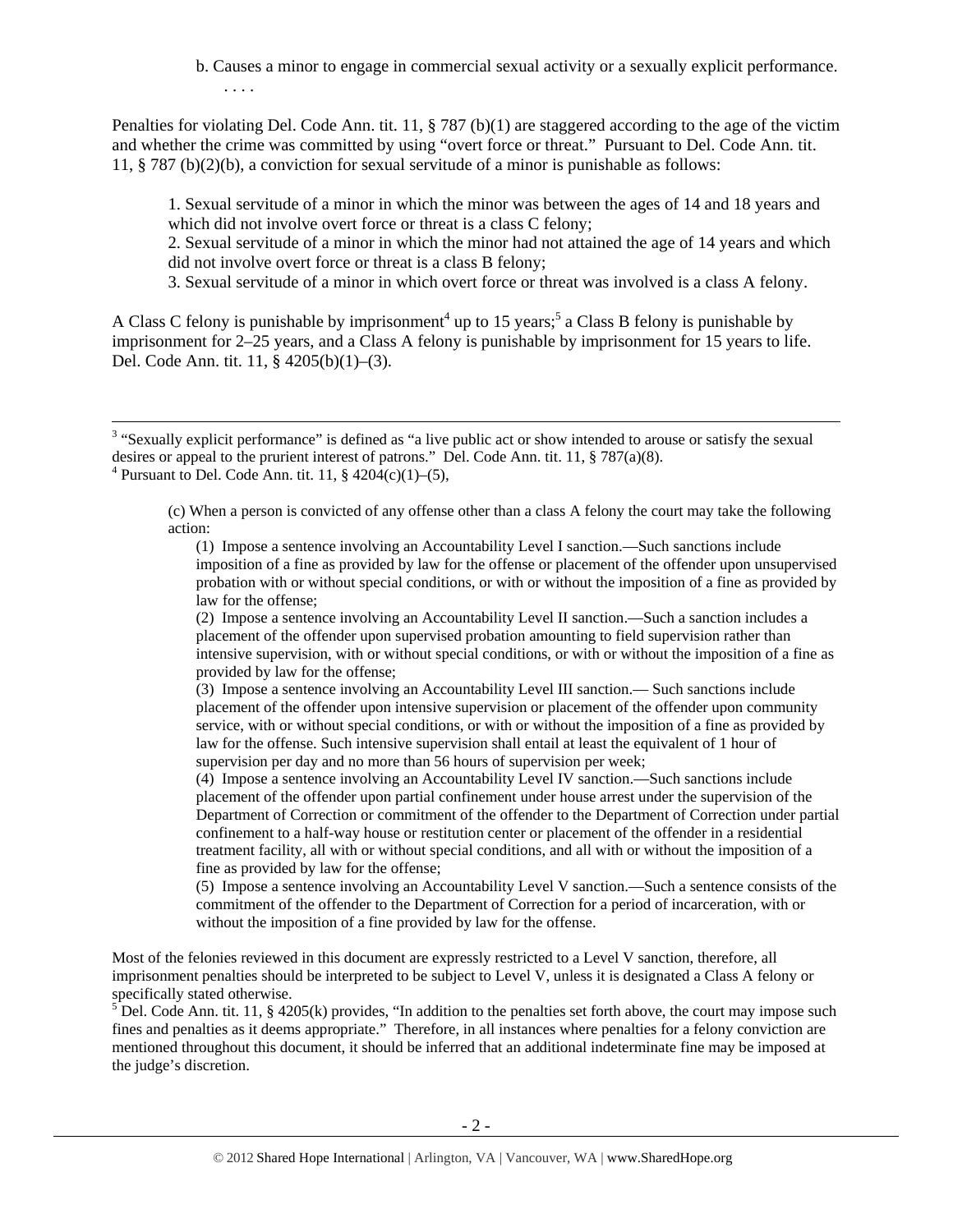While sexual servitude of a minor under Del. Code Ann. tit. 11, § 787(b)(2) is most applicable to minor sex trafficking because it is specific to minors and does not require force or coercion, offenders may also be charged with trafficking for forced labor or services under Del. Code Ann. tit. 11, § 787(b)(3)(b) or involuntary servitude under Del. Code Ann. tit. 11, § 787(b)(1) when there is proof of force or coercion. Trafficking for forced labor or services under Del. Code Ann. tit. 11, § 787(b)(3) states,

A person is guilty of trafficking of persons for forced labor or services<sup>6</sup> when a person knowingly:

a. Recruits, entices, harbors, transports, provides or obtains by any means, another person, intending or knowing that the person will be subjected to forced labor or services; or b. Benefits, financially or by receiving anything of value, from participation in a venture which has engaged in an act described in violation of this section.

A conviction under Del. Code Ann. tit. 11, § 787(b)(3)(b) is punishable as a Class B felony by imprisonment for 2–25 years. Del. Code Ann. tit. 11, §§ 787(b)(3), 4205(b)(2).

. . . .

Similarly, involuntary servitude under Del. Code Ann. tit. 11, § 787(b)(1) provides,

A person is guilty of holding another person in involuntary servitude when the person knowingly subjects, or attempts to subject, the person to forced labor or services.

a. By causing or threatening to cause physical harm to any person which is a class B felony; b. By physically restraining or threatening to physically restrain another person which is a class B felony;

c. By abusing or threatening to abuse the law or legal process which is a class C felony; d. By knowingly destroying, concealing, removing, confiscating or possessing any actual or purported passport or other immigration document, or any other actual or purported government identification document of another person which is a class E felony; or e. By using blackmail, or using or threatening to cause financial harm to, or by using financial control over any person which is a class F felony.

A Class B felony is punishable by imprisonment for 2–25 years; a Class C felony is punishable by imprisonment up to 15 years; a Class E felony is punishable by imprisonment up to 5 years; and a Class F felony is punishable by imprisonment up to 3 years. Del. Code Ann. tit. 11,  $\S$  4205(b)(2), (3), (5), (6).

*1.2 Commercial sexual exploitation of children (CSEC) is identified as a separate and distinct offense from general sexual offenses, which may also be used to prosecute those who commit commercial sex offenses against minors.* 

Delaware has several statutes specifically criminalizing CSEC, including the following:

1. Del. Code Ann. tit. 11, § 1108 (Sexual exploitation of a child) states,

<sup>&</sup>lt;sup>6</sup> Pursuant to Del. Code Ann. tit. 11, § 787 (a)(3), "forced labor or services" is defined as "labor, as defined in paragraph (a)(4) of this section, or services, as defined in paragraph (a)(7) of this section, that are performed or provided by another person and are obtained or maintained through coercion as enumerated in paragraph (b)(1) of this section." "Labor" is defined as "work of economic or financial value," and "services" is defined as "an ongoing relationship between a person and the person in which the person performs activities under the supervision of or for the benefit of the person. Commercial sexual activity and sexually explicit performances are forms of services under this section. Nothing in this definition should be construed to legitimize or legalize prostitution." Del. Code Ann. tit. 11, § 787 (a)(4), (7).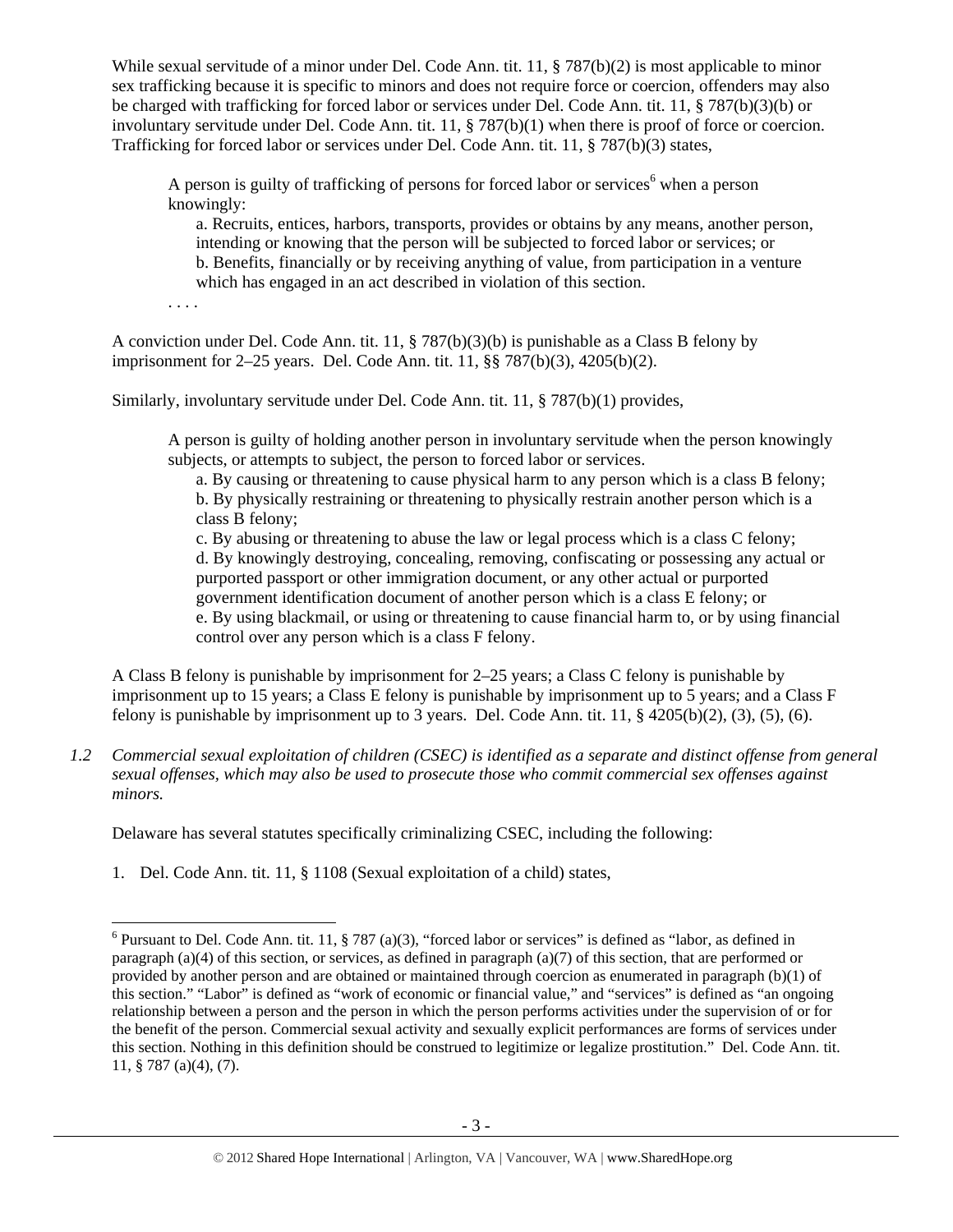A person is guilty of sexual exploitation of a child when:

(1) The person knowingly, photographs or films a child engaging in a prohibited sexual  $\text{act}^7$ or in the simulation of such an act, or otherwise knowingly creates a visual depiction of a child engaging in a prohibited sexual act or in the simulation of such an act; or (2) The person knowingly, finances or produces any motion picture, video or other visual depiction of a child engaging in a prohibited sexual act or in the simulation of such an act; or (3) The person knowingly publishes or makes available for public distribution or sale by any means, including but not limited to computer, any book, magazine, periodical, pamphlet, photograph, Internet site or web page which depicts a child engaging in a prohibited sexual act or in the simulation of such an act, or knowingly publishes or makes available for public distribution or sale by any means, including computer, any other visual depiction of a child engaging in a prohibited sexual act or in the simulation of such an act; or (4) The person permits, causes, promotes, facilitates, finances, produces or otherwise advances an exhibition, display or performances of a child engaging in a prohibited sexual act or the simulation of such an act.

. . . .

A first conviction under this statute is punishable as a Class B felony by imprisonment for 2–25 years, while a subsequent conviction is punishable by life imprisonment. Del. Code Ann. tit. 11, §§ 1108, 4205(b)(2), 1110. However, if the victim is under the age of 14 and the offender is either 18 years of age or older or tried as an adult, a conviction is designated a "dangerous crime against a child" under Del. Code Ann. tit. 11, § 777(a) (Dangerous crime against a child, definitions, sentences). A first conviction for a "dangerous crime against a child" is punishable as a Class B felony by imprisonment for 2–25 years, while subsequent convictions are punishable by mandatory imprisonment for life. Del. Code Ann. tit. 11, § 777(b). Subsequently, a defendant sentenced "pursuant to this section shall not be eligible for suspension of sentence, probation, pardon or release from confinement on any basis until the sentence imposed by the Court has been served." Del. Code Ann. tit. 11 § 777(c). Additionally, under Del. Code Ann. tit. 11, § 4205A(a) (Additional penalty for serious sex offenders or pedophile offenders), a conviction under Del. Code Ann. tit. 11, § 777 is punishable by imprisonment for 25 years to life, if, among other things, the victim is under the age of 14.

2. Del. Code Ann. tit. 11, § 1352 (Promoting prostitution in the second degree) states,

A person is guilty of promoting prostitution<sup>8</sup> in the second degree when the person knowingly:

- (9) Nudity, if such nudity is to be depicted for the purpose of the sexual stimulation or the sexual gratification of any individual who may view such depiction;
- (10) Sexual contact;

(11) Lascivious exhibition of the genitals or pubic area of any child;

(12) Any other act which is intended to be a depiction or simulation of any act described in this subsection. 8 <sup>8</sup> Del. Code. Ann. tit. 11, § 1354 (Promoting prostitution; attempt to promote prostitution; corroboration) provides, "A person shall not be convicted of promoting prostitution or of an attempt to promote prostitution solely on the uncorroborated testimony of a person whose prostitution activity the person is alleged to have advanced or

<sup>&</sup>lt;sup>7</sup> Del. Code Ann. tit. 11, § 1103(e) (Definitions relating to children) defines "[p]rohibited sexual act" to include:

<sup>(1)</sup> Sexual intercourse;

<sup>(2)</sup> Anal intercourse;

<sup>(3)</sup> Masturbation;

<sup>(4)</sup> Bestiality;

<sup>(5)</sup> Sadism;

<sup>(6)</sup> Masochism;

<sup>(7)</sup> Fellatio;

<sup>(8)</sup> Cunnilingus;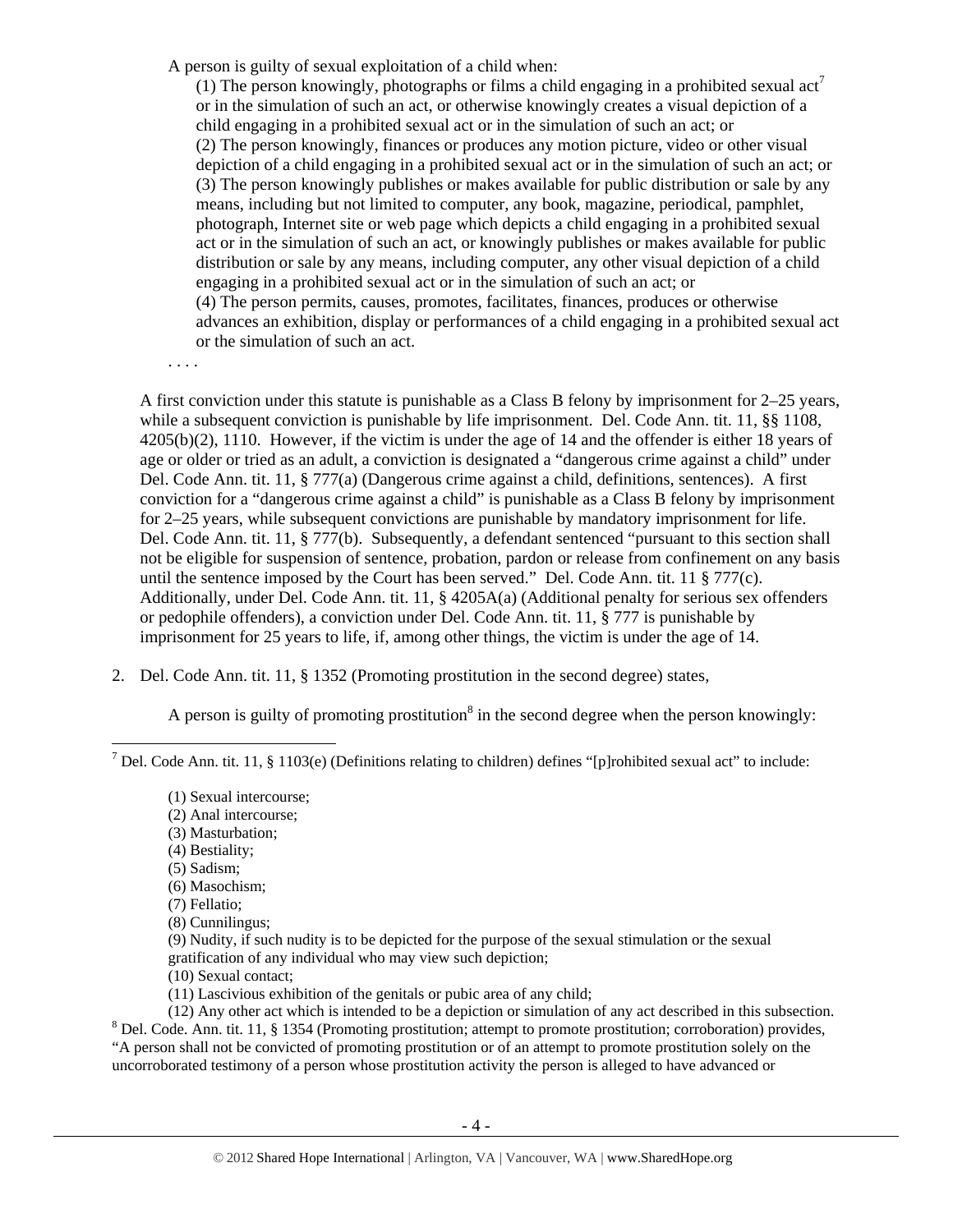(1) Advances or profits from prostitution<sup>9</sup> by managing, supervising, controlling or owning, either alone or in association with others, a house of prostitution or a prostitution business or enterprise involving prostitution activity by 2 or more prostitutes; or (2) Advances or profits from prostitution of a person less than 18 years old. Promoting prostitution in the second degree is a class E felony.

A Class E felony is punishable by imprisonment up to 5 years. Del. Code Ann. tit. 11, § 4205(b)(5).

3. Del. Code Ann. tit. 11, § 1353 (Promoting prostitution in the first degree) states,

A person is guilty of promoting prostitution<sup>10</sup> in the first degree when the person knowingly: (1) Advances prostitution<sup>11</sup> by compelling a person by force or intimidation to engage in prostitution or profits from such coercive conduct by another; or (2) Advances or profits from prostitution of a person less than 16 years old.

Promoting prostitution in the first degree is a class C felony.

A Class C felony is punishable by imprisonment up to 15 years. Del. Code Ann. tit. 11, § 4205(b)(3).

Several other Delaware laws, while not expressly commercial in nature, may also be applicable in cases involving the commercial sexual exploitation of a child. Some of those statutes are as follows:

1. Del. Code Ann. tit. 11, § 1112A(a) (Sexual solicitation of a child) states,

(a) A person is guilty of sexual solicitation of a child if the person, being 18 years of age or older, intentionally or knowingly:

(1) Solicits, requests, commands, importunes or otherwise attempts to cause any child who has not yet reached that child's eighteenth birthday to engage in a prohibited sexual act;<sup>12</sup> or

attempted to advance or from whose prostitution activity the person is alleged to have profited or attempted to profit."

<u> Andrewski politika (za obrazu pod predsjednika u predsjednika u predsjednika u predsjednika (za obrazu pod p</u>

 $\delta$  Pursuant to Del. Code Ann. tit. 11, § 1356(1) (Definitions relating to prostitution),

A person advances prostitution when, acting other than as a prostitute or as a patron thereof, the person knowingly causes or aids a person to commit or engage in prostitution, procures or solicits patrons for prostitution, provides persons or premises for prostitution purposes, operates or assists in the operation of a house of prostitution or a prostitution enterprise or engages in any other conduct designed to institute, aid or facilitate an act or enterprise of prostitution.<br><sup>10</sup> *See supra* note 8.<br><sup>11</sup> *See supra* note 9.<br><sup>12</sup> Del. Code Ann. tit. 11, § 1103(e) defines "[p]rohibited sexual act" to include,

- (1) Sexual intercourse;
- (2) Anal intercourse;
- (3) Masturbation;
- (4) Bestiality;
- (5) Sadism;
- (6) Masochism;
- (7) Fellatio;

(8) Cunnilingus;

- (9) Nudity, if such nudity is to be depicted for the purpose of the sexual stimulation or the sexual gratification of any individual who may view such depiction;
- (10) Sexual contact;
- (11) Lascivious exhibition of the genitals or pubic area of any child;
- (12) Any other act which is intended to be a depiction or simulation of any act described in this subsection.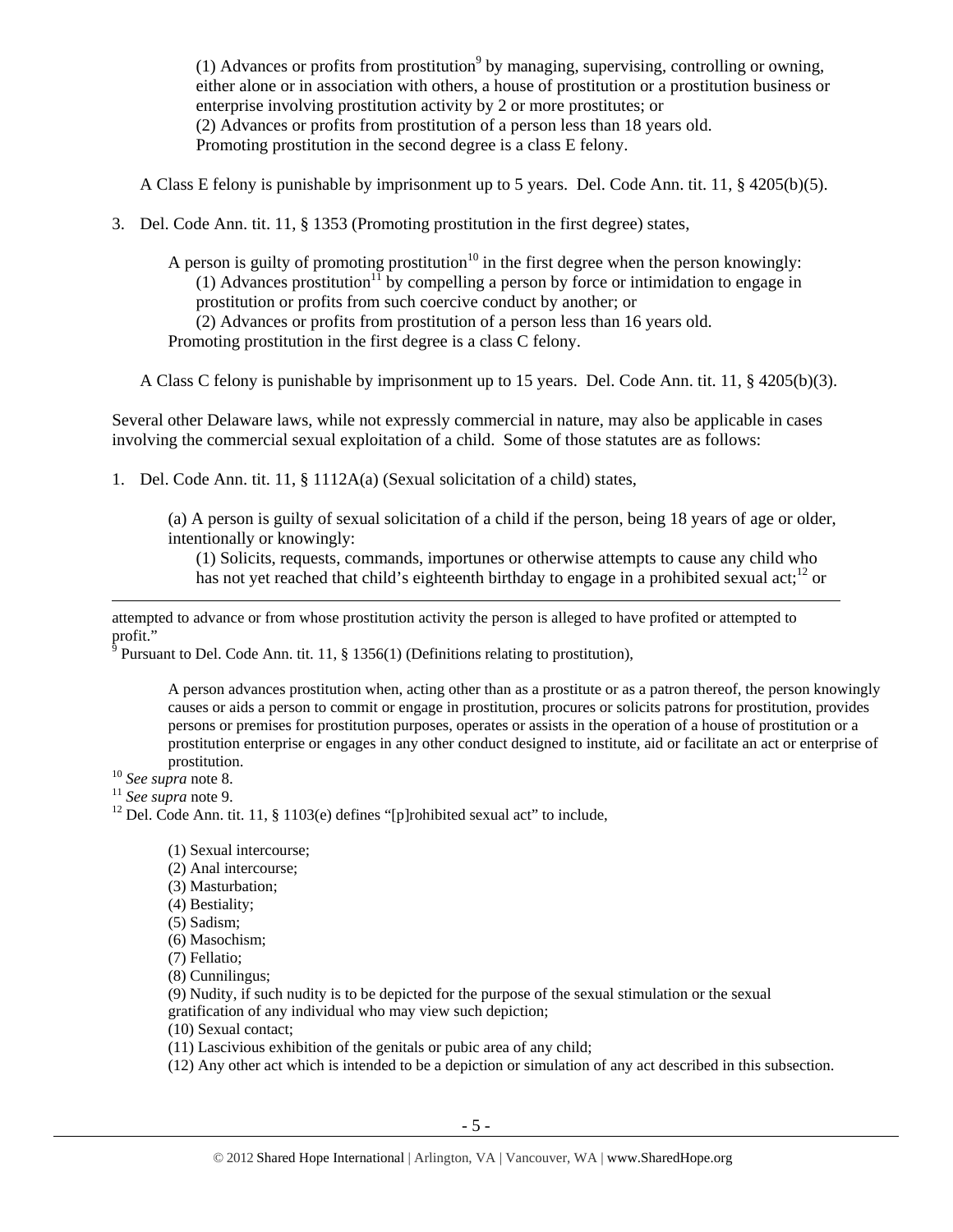(2) Solicits, requests, commands, importunes or otherwise attempts to cause any child who has not yet reached that child's sixteenth birthday to meet with such person or any other person for the purpose of engaging in a prohibited sexual act; or (3) Compiles, enters, accesses, transmits, receives, exchanges, disseminates, stores, makes, prints, reproduces or otherwise possesses by any means, including by means of computer, any notice, statement, document, advertisement, file or data containing the name, telephone number, address, e-mail address, school address or location, physical characteristics or other descriptive or identifying information pertaining to any child who has not yet reached that child's sixteenth birthday for the purpose of facilitating, encouraging, offering or soliciting a prohibited sexual act involving such child and such person or any other person.

A conviction under this statute is punishable as a Class C felony by imprisonment up to 15 years. Del. Code Ann. tit. 11,  $\S$ § 1112A(c), 4205(b)(3). If the victim is under the age of 14 and the offender is either 18 years of age or older or tried as an adult, however, a conviction is designated a "dangerous crime against a child" under Del. Code Ann. tit. 11, § 777(a) (Dangerous crime against a child, definitions, sentences). A first conviction for a "dangerous crime against a child" is punishable as a Class B felony by imprisonment for 2–25 years, while subsequent convictions are punishable by mandatory imprisonment for life. Del. Code Ann. tit. 11, § 777(b). Subsequently, a defendant sentenced "pursuant to this section shall not be eligible for suspension of sentence, probation, pardon or release from confinement on any basis until the sentence imposed by the Court has been served." Del. Code Ann. tit. 11 § 777(c). Additionally, under Del. Code Ann. tit. 11, § 4205A(a) (Additional penalty for serious sex offenders or pedophile offenders), a conviction under Del. Code Ann. tit. 11, § 777 is punishable by imprisonment for 25 years to life, if, among other things, the victim is under the age of 14.

- 2. Del. Code tit. 11 § 773(a)(5) (Rape in the first degree) provides that "[a] person is guilty of rape in the first degree when the person intentionally engages in sexual intercourse with another person and . . . [t]he victim has not yet reached that victim's twelfth birthday, and the defendant has reached that defendant's eighteenth birthday." A conviction under Del. Code tit. 11 § 773(a)(5) is punishable as a Class A felony by imprisonment for 25 years to life. Del. Code Ann. tit. 11,  $\S$ § 773, 4205A(a)(2). If, however, among other things, a victim of an offense under Del. Code tit. 11 § 773(a)(5) suffers serious bodily injury or the defendant "has been previously convicted of unlawful sexual intercourse in the first degree, rape in the second degree or rape in the first degree, or any equivalent offense under the laws of this State, any other state or the United States," a conviction is punishable by imprisonment for life "without benefit of probation, parole or any other reduction." Del. Code tit. 11, §773(c)(1), (4).
- 3. Pursuant to Del. Code tit. 11, § 771(a) (Rape in the third degree),

. . .

(a) A person is guilty of rape in the third degree when the person:

(1) Intentionally engages in sexual intercourse with another person, and the victim has not reached that victim's sixteenth birthday and the person is at least 10 years older than the victim, or the victim has not yet reached that victim's fourteenth birthday and the person has reached that person's nineteenth birthday and is not otherwise subject to prosecution pursuant to § 772 [Rape in the second degree] or § 773 [Rape in the first degree] of this title; or (2) Intentionally engages in sexual penetration with another person under any of the following circumstances:

b. The victim has not reached that victim's sixteenth birthday and during the commission of the crime, or during the immediate flight from the crime, or during an attempt to prevent the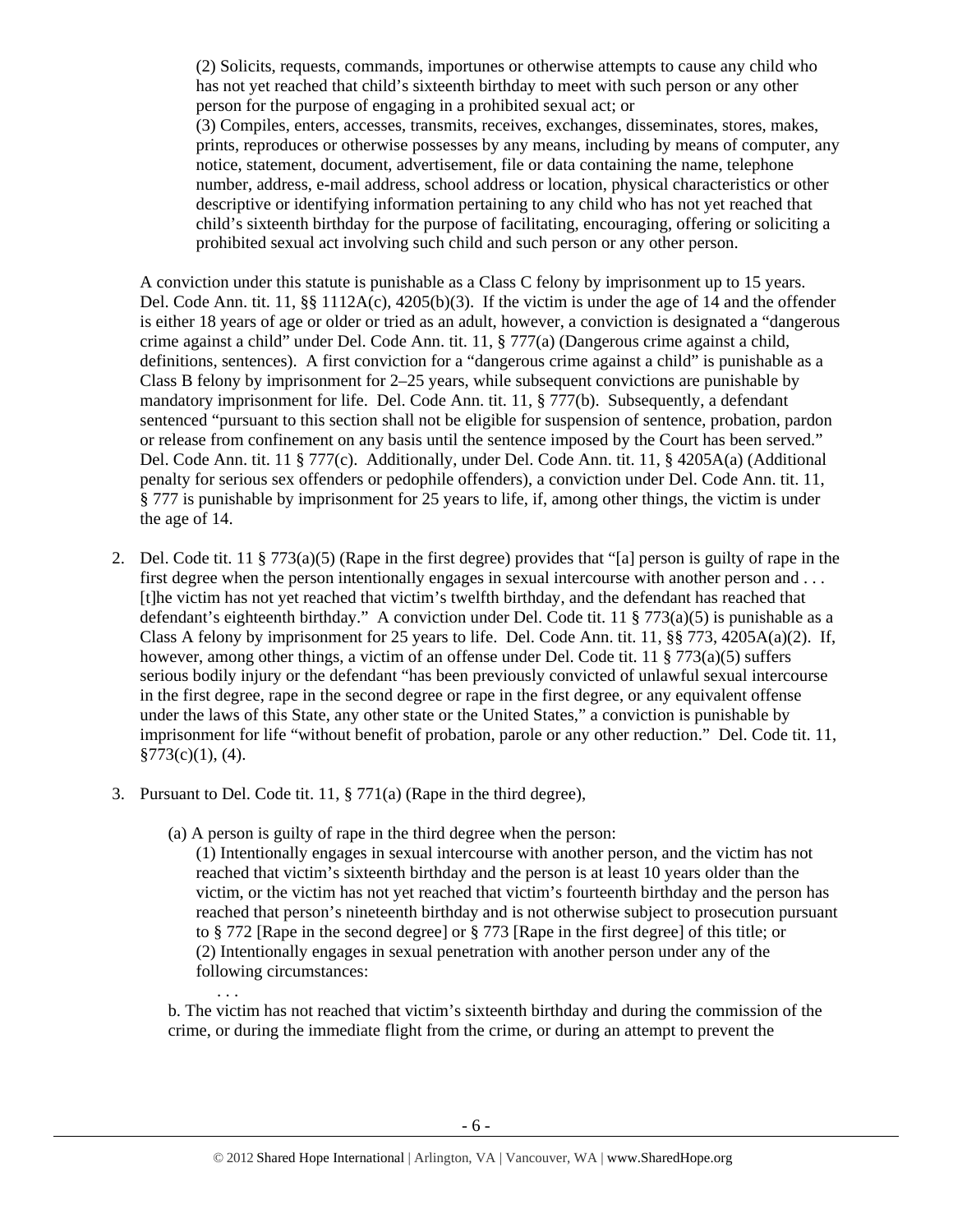reporting of the crime, the person causes physical injury or serious mental or emotional injury to the victim.

A conviction under this statute is punishable as a Class B felony by imprisonment for 2–25 years. Del. Code Ann. tit. 11, §§ 771, 4205(b)(2). If the victim is under the age of 14 and the offender is either 18 years of age or older or tried as an adult, however, a conviction is designated a "dangerous crime against a child" under Del. Code Ann. tit. 11, § 777(a) (Dangerous crime against a child, definitions, sentences). A first conviction for a "dangerous crime against a child" is punishable as a Class B felony by imprisonment for 2–25 years, while subsequent convictions are punishable by mandatory imprisonment for life. Del. Code Ann. tit. 11, § 777(b). A defendant sentenced "pursuant to this section shall not be eligible for suspension of sentence, probation, pardon or release from confinement on any basis until the sentence imposed by the Court has been served." Del. Code Ann. tit. 11 § 777(c). Additionally, under Del. Code Ann. tit. 11, § 4205A(a) (Additional penalty for serious sex offenders or pedophile offenders), a conviction under Del. Code Ann. tit. 11, § 771(a)(2) is punishable by imprisonment for 25 years to life, if, among other things, the victim is under the age of 14. Convictions under Del. Code Ann. tit. 11, § 771(a)(1) fall under Del. Code Ann. tit. 11, § 4205A(a) through Del. Code Ann. tit. 11, § 777.

- 4. Del. Code tit. 11 § 770(a) (Rape in the fourth degree) states,
	- (a) A person is guilty of rape in the fourth degree when the person:

(1) Intentionally engages in sexual intercourse with another person, and the victim has not yet reached that victim's sixteenth birthday; or

(2) Intentionally engages in sexual intercourse with another person, and the victim has not yet reached that victim's eighteenth birthday, and the person is 30 years of age or older, except that such intercourse shall not be unlawful if the victim and person are married at the time of such intercourse; or

(3) Intentionally engages in sexual penetration with another person under any of the following circumstances:

- a. The sexual penetration occurs without the victim's consent; or
- b. The victim has not reached that victim's sixteenth birthday.
- 5. A conviction under this statute is punishable as a Class C felony by imprisonment up to 15 years. Del. Code Ann. tit. 11, §§ 770, 4205(b)(3). However, if the victim is under the age of 14 and the offender is either 18 years of age or older or tried as an adult, a conviction is designated a "dangerous crime against a child" under Del. Code Ann. tit. 11, § 777(a) (Dangerous crime against a child, definitions, sentences). A first conviction for a "dangerous crime against a child" is punishable as a Class B felony by imprisonment for 2–25 years, while subsequent convictions are punishable by mandatory imprisonment for life. Del. Code Ann. tit. 11, §§ 777(b), 4205(b)(2). Subsequently, a defendant sentenced "pursuant to [Del. Code Ann. tit. 11, § 777] shall not be eligible for suspension of sentence, probation, pardon or release from confinement on any basis until the sentence imposed by the Court has been served." Del. Code Ann. tit. 11 § 777(c). Additionally, under Del. Code Ann. tit. 11, § 4205A(a) (Additional penalty for serious sex offenders or pedophile offenders), a conviction under Del. Code Ann. tit. 11, § 777 is punishable by imprisonment for 25 years to life, if, among other things, the victim is under the age of 14. Del. Code tit. 11 § 768 (Unlawful sexual contact in the second degree) makes it a crime "when the person intentionally has sexual contact<sup>13</sup> with another

<sup>&</sup>lt;sup>13</sup> Pursuant to Del. Code tit. 11  $\S$  761(f),

<sup>(</sup>f) "Sexual contact" means: (1) Any intentional touching by the defendant of the anus, breast, buttocks or genitalia of another person; or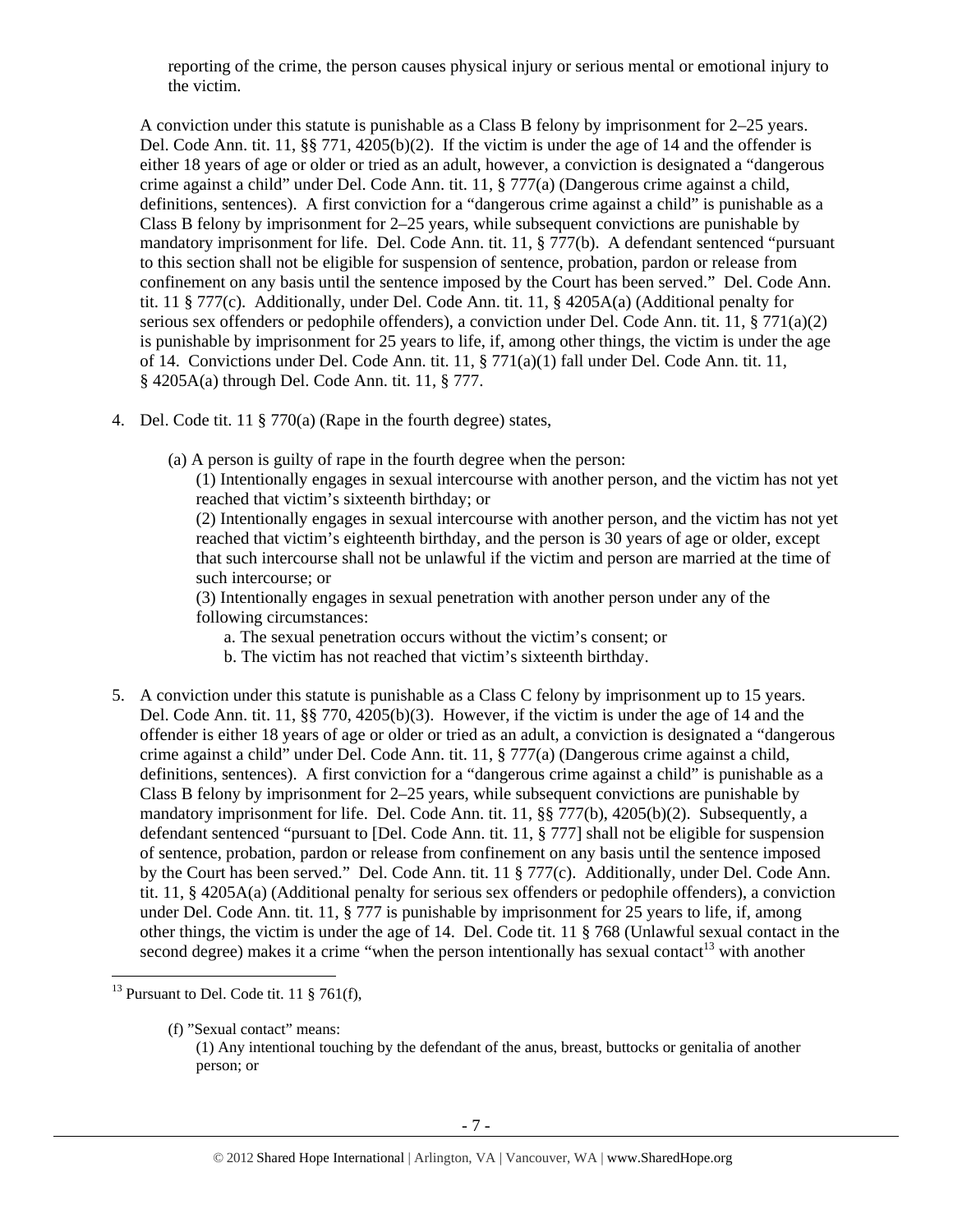person who is less than 18 years of age or causes the victim to have sexual contact with the person or a third person." A conviction under this statute is punishable as a Class F felony by imprisonment up to 3 years. Del. Code Ann. tit. 11, §§ 768, 4205(b)(6).

- 6. Del. Code tit. 11 § 769(a)(3) (Unlawful sexual contact in the first degree) makes it a crime when a "person intentionally has sexual contact with another person who is less than 13 years of age or causes the victim to have sexual contact with the person or a third person." A conviction under this statute is punishable as a Class D felony by imprisonment up to 8 years. Del. Code Ann. tit. 11, §§ 769(b), 4205(b)(4).
- 7. Del. Code Ann. tit. 11, § 1100 (Dealing in children) states in part, "A person is guilty of dealing in a child if the person intentionally or knowingly trades, barters, buys or negotiates to trade, barter, buy or sell a child under the age of 18 . . . ." A conviction under this statute is punishable as a Class E felony by imprisonment up to 5 years. Del. Code Ann. tit.  $11, \frac{88}{1100}$ ,  $4205(b)(5)$ .
	- 1.2.1 Recommendation: Amend Del. Code Ann. tit. 11, § 4205A(a)(2) (Additional penalty for serious sex offenders or pedophile offenders) to include Del. Code Ann. tit. 11, § 787 (Trafficking of persons and involuntary servitude), § 1353 (Promoting the prostitution of a minor in the first degree), and § 1352 (Promoting the prostitution of a minor in the second degree) as crimes against minors to which the additional penalty applies.
- *1.3 Commercial sexual exploitation of children (CSEC) or prostitution statutes refer to the sex trafficking statute to identify the commercially sexually exploited minor as a trafficking victim.*

Delaware's CSEC statutes and prostitution statutes, Del. Code Ann. tit. 11, § 1342(a)(1) (Prostitution) and § 1343 (Patronizing a prostitute prohibited), do not refer to the human trafficking statute to identify commercially sexually exploited minors as victims of sex trafficking.

- 1.3.1 Recommendation: Amend Del. Code Ann. tit. 11, § 1108 (Sexual exploitation of a child), § 1353 (Promoting the prostitution of a minor in the first degree), § 1352 (Promoting the prostitution of a minor in the second degree), § 1342(a)(1) (Prostitution) and § 1343 (Patronizing a prostitute prohibited) to refer to Del. Code Ann. tit. 11, § 787(b)(2) 787 (Trafficking of persons and involuntary servitude) to clarify the status of CSEC victims as victims of trafficking.
- *1.4 The state racketeering or gang crimes statute includes sex trafficking and commercial sexual exploitation of children (CSEC) offenses as predicate acts allowing the statute to be used to prosecute trafficking crimes.*

Chapter 15 of the Delaware Criminal Code is entitled "Organized Crime and Racketeering." Del. Code Ann. tit. 11, § 1503 (Violations) states,

(a) It shall be unlawful for any person employed by, or associated with, any enterprise<sup>14</sup> to conduct or participate in the conduct of the affairs of the enterprise through a pattern of

<u> Andrewski politika (za obrazu za obrazu za obrazu za obrazu za obrazu za obrazu za obrazu za obrazu za obrazu</u>

(2) Any intentional touching of another person with the defendant's anus, breast, buttocks or genitalia; or

(3) Intentionally causing or allowing another person to touch the defendant's anus, breast, buttocks or genitalia

which touching, under the circumstances as viewed by a reasonable person, is intended to be sexual in

nature. Sexual contact shall also include touching when covered by clothing.<br><sup>14</sup> Pursuant to Del. Code Ann. tit. 11, § 1502(3), "'Enterprise' shall include any individual, sole proprietorship, partnership, corporation, trust or other legal entity; and any union, association or group of persons associated in fact,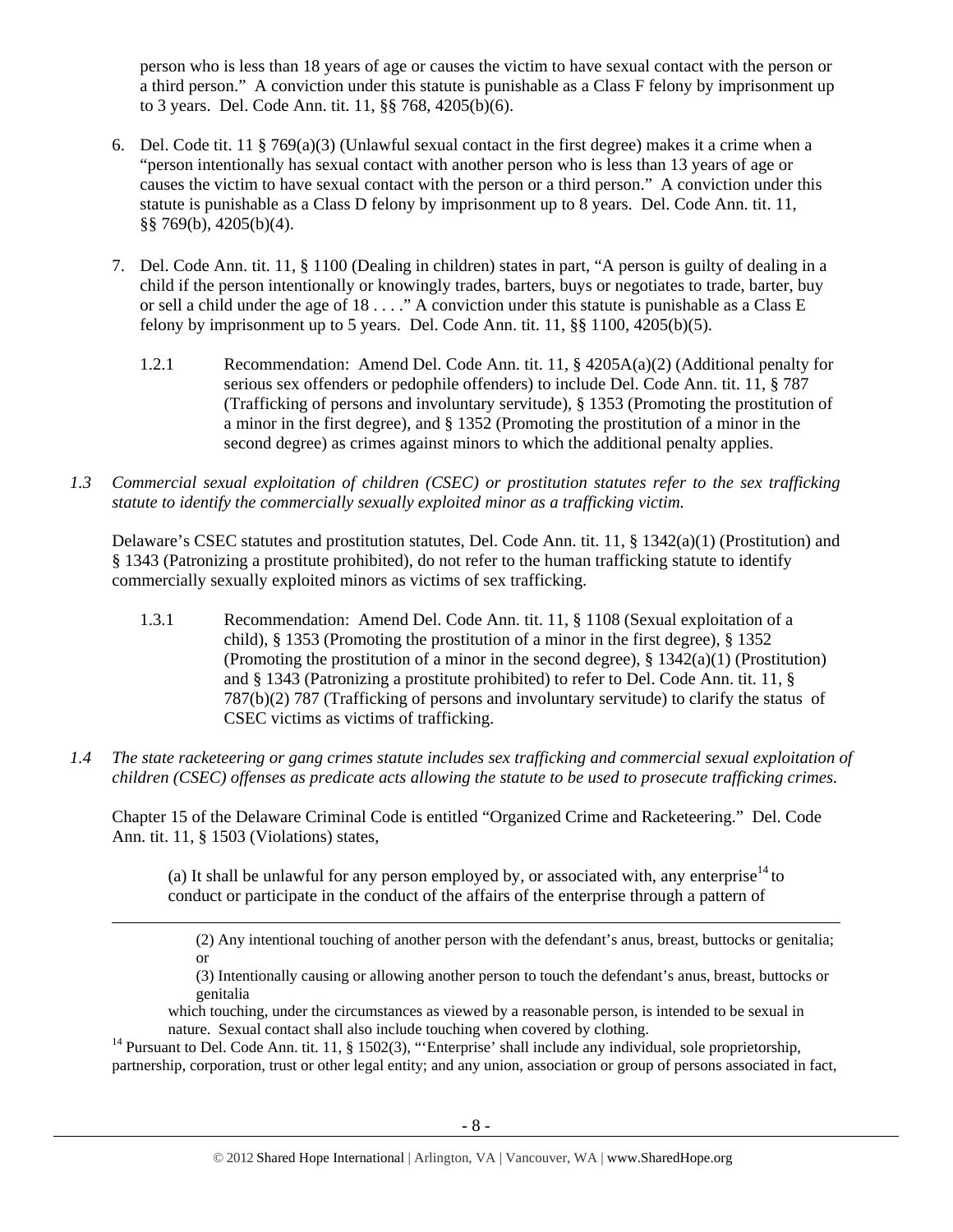racketeering activity or collection of an unlawful debt.

(b) It is unlawful for any person, through a pattern of racketeering activity or proceeds derived therefrom, to acquire or maintain, directly or indirectly, any interest in or control of any enterprise, real property or personal property, of any nature, including money.

(c) It is unlawful for any person who has received any proceeds derived, directly or indirectly, from a pattern of racketeering activity in which such person has participated, to use or invest, directly or indirectly, any part of such proceeds or any proceeds derived from the investment or use thereof, in the acquisition of any interest in, or the establishment or operation of, any enterprise or real property.

(d) It is unlawful for any person to conspire or attempt to violate any of the provisions of subsection (a), (b) or (c) of this section.

Pursuant to Del. Code Ann. tit. 11, § 1502(5),

(5) "Pattern of racketeering activity" shall mean 2 or more incidents of conduct:

a. That:

1. Constitute racketeering activity;

2. Are related to the affairs of the enterprise;

3. Are not so closely related to each other and connected in point of time and place that they constitute a single event; and

b. Where:

1. At least 1 of the incidents of conduct occurred after July 9, 1986;

2. The last incident of conduct occurred within 10 years after a prior occasion of conduct; and

3. As to criminal charges, but not as to civil proceedings, at least 1 of the incidents of conduct constituted a felony under the Delaware Criminal Code, or if committed subject to the jurisdiction of the United States or any state of the United States, would constitute a felony under the Delaware Criminal Code if committed in the State.

Pursuant to Del. Code Ann. tit. 11 §1502(9), racketeering means "to engage in, to attempt to engage in, to conspire to engage in or to solicit, coerce or intimidate another person to engage in:

a. Any activity defined as "racketeering activity" under 18 U.S.C. § 1961(1)(A), (1)(B), (1)(C) or  $(1)(D):^{15}$  or

b. Any activity constituting any felony which is chargeable under the Delaware Code or any activity constituting a misdemeanor under the following provisions of the Delaware Code:

. . . . 3. Chapter 5 of Title 11 relating to prostitution;

7. Chapter 5 of Title 11 relating to obscenity;

. . . .

. . . .

Consequently, although not specifically enumerated, the definition of racketeering includes the CSEC offenses of promoting prostitution in the first and second degrees under Del. Code Ann. tit. 11, §§ 1352 and 1353, trafficking of persons and involuntary servitude under § 787 and sexual exploitation of a child under § 1108. Defendants convicted under Del. Code Ann. tit. 11, § 1503 are guilty of a Class B felony punishable by imprisonment for 2–25 years and a fine of at least \$25,000. Del. Code Ann. tit. 11, §§

although not a legal entity. The word 'enterprise' shall include illicit as well as licit enterprises, and governmental as well as other entities."

<u> 1989 - Johann Stein, marwolaethau a gweledydd a ganlad y ganlad y ganlad y ganlad y ganlad y ganlad y ganlad</u>

<sup>15</sup> 18 U.S.C. § 1961(1)(A), (1)(B), (1)(C) or (1)(D) includes "sections 1581–1592 (relating to peonage, slavery, and trafficking in persons) [and] sections 2251, 2251A, 2252, and 2260 (relating to sexual exploitation of children)."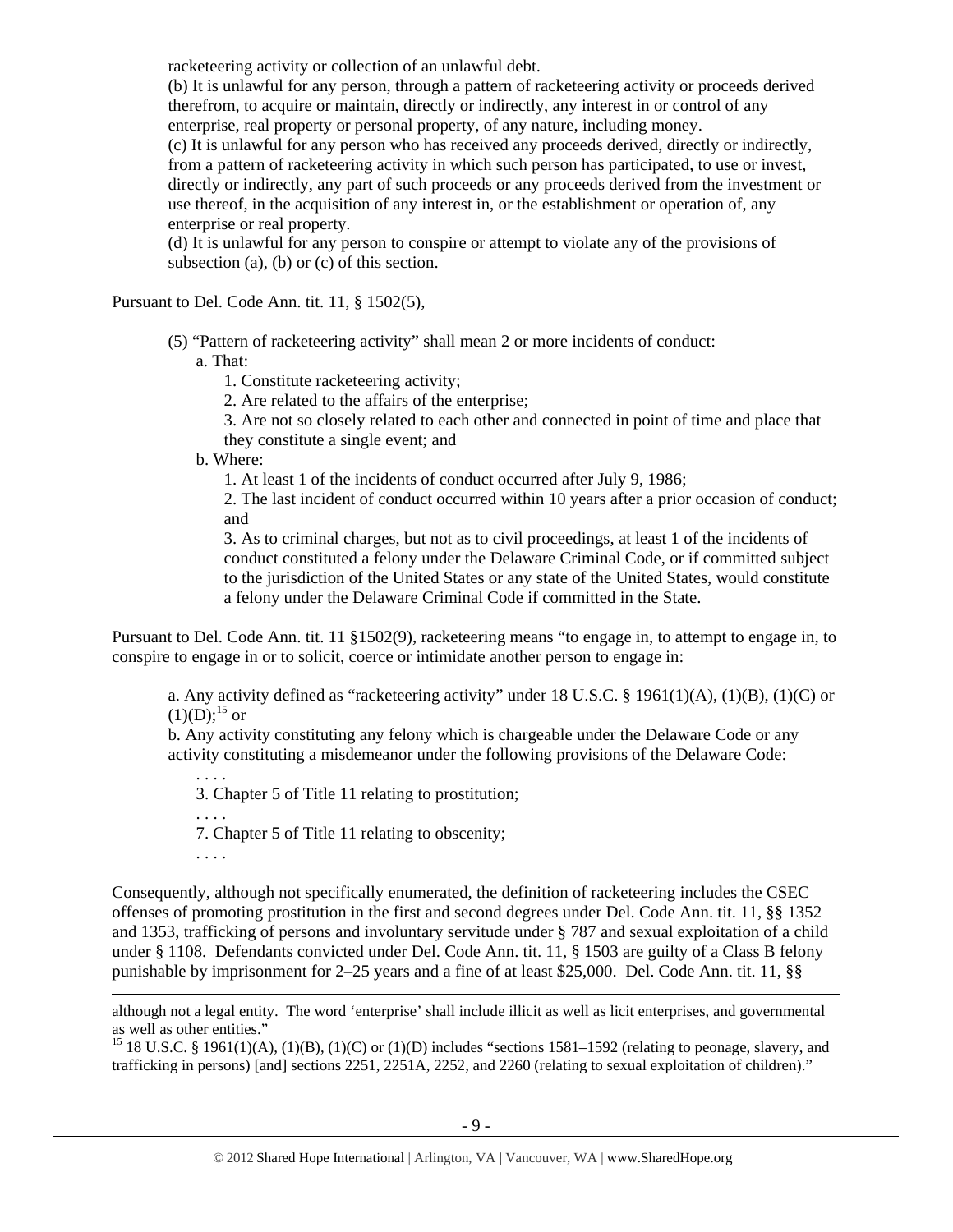$1504(a)$ ,  $4205(b)(2)$ .<sup>16</sup> Alternatively, defendants may be subject to a restitutionary fine. Del. Code Ann. tit. 11, § 1504(c) states,

In lieu of any fine otherwise authorized by law, any person convicted of engaging in racketeering, or any other conduct in violation of § 1503 of this title, through which such person derived pecuniary value, $^{17}$  or by which the person caused personal injury or property damage or other loss, may be sentenced to pay a fine that does not exceed 3 times the gross value gained, or 3 times the gross loss caused, whichever is the greater, plus court costs and the costs of investigation and prosecution, reasonably incurred.

Defendants convicted under Del. Code Ann. tit. 11, § 1503 are also subject to certain forfeiture provisions. Del. Code Ann. tit. 11, § 1504(b) (Criminal penalties) states,

Any person convicted of conduct constituting a violation of any of the provisions of § 1503 of this title shall criminally . . . forfeit, to the State any real or personal property used in the course of, intended for use in the course of, derived from, or realized through conduct in violation of § 1503 of this title including any property constituting an interest in or means of control or influence over the enterprise involved in the conduct in violation of § 1503 of this title or any property constituting proceeds derived from the conduct in violation of § 1503 . . .

. . . .

Civil remedies are also available for victims of racketeering. Pursuant to Del. Code Ann. tit. 11,§ 1505(c),

Any person directly or indirectly injured by reason of any conduct constituting a violation of this chapter may sue therefor in any appropriate court, and if successful shall recover 3 times the actual damages sustained and, when appropriate, punitive damages. Damages under this subsection are not limited to competitive or distinct injury. Plaintiffs who substantially prevail shall also recover attorneys' fees in the trial and appellate courts, together with the costs of investigation and litigation, reasonably incurred; provided, however, no action may be had under § 1503 of this title except against a defendant who has been criminally convicted of a racketeering activity which was the source of the injury alleged, and no action may be brought under this provision except within 1 year of such conviction.

Additionally, Del. Code Ann. tit. 11, § 1505(b) authorizes the Attorney General to institute civil proceedings against traffickers who violate Del. Code Ann. tit. 11, § 1503 and impose "a civil penalty of up to \$ 100,000 for each incident of activity constituting a violation of this chapter."

1.4.1 Recommendation: To clarify the availability of Delaware's organized crime and racketeering law to combat criminal enterprises engaged in commercial sexual exploitation of children, amend the definition of "racketeering" under Del. Code Ann. tit. 11 §1502(9) to expressly include conduct constituting offenses under Del. Code Ann. tit. 11, §§ 1352 and 1353 (Promoting prostitution in the first and second degrees), § 787

<sup>16</sup> For additional information, see http://www.sharedhope.org/wp-content/uploads/2012/11/SHI-

WhitePaperFederalStateRacketeeringGangCrimeLaws.pdf.<br><sup>17</sup> Pursuant to Del. Code Ann. tit. 11, § 1502(6),

"Pecuniary value" shall mean:

a. Anything of value in the form of money, a negotiable instrument, a commercial interest or anything else which constitutes an economic advantage; or

b. Any other property or service that has a value in excess of \$100.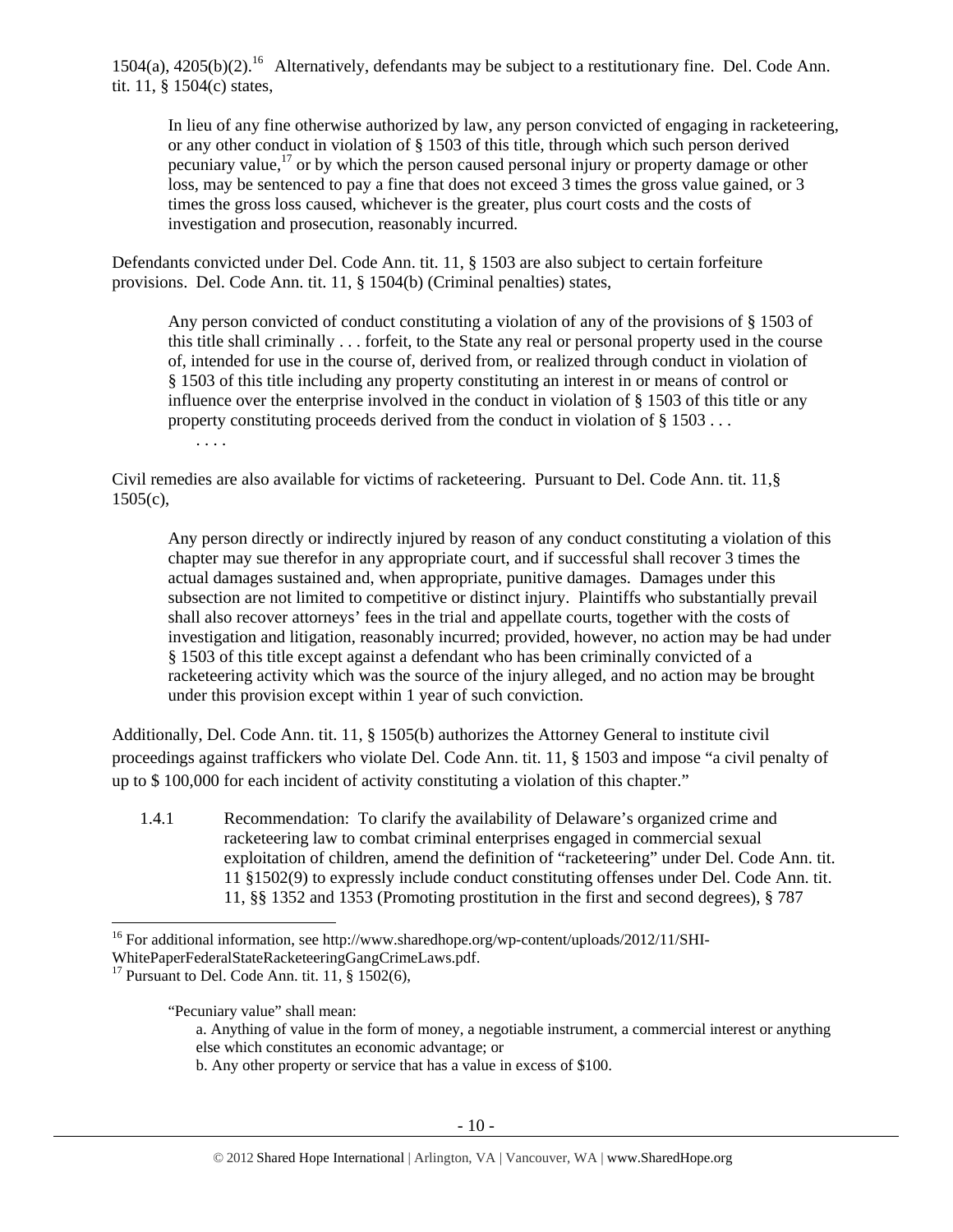(Trafficking of persons and involuntary servitude) and § 1108 (Sexual exploitation of a child).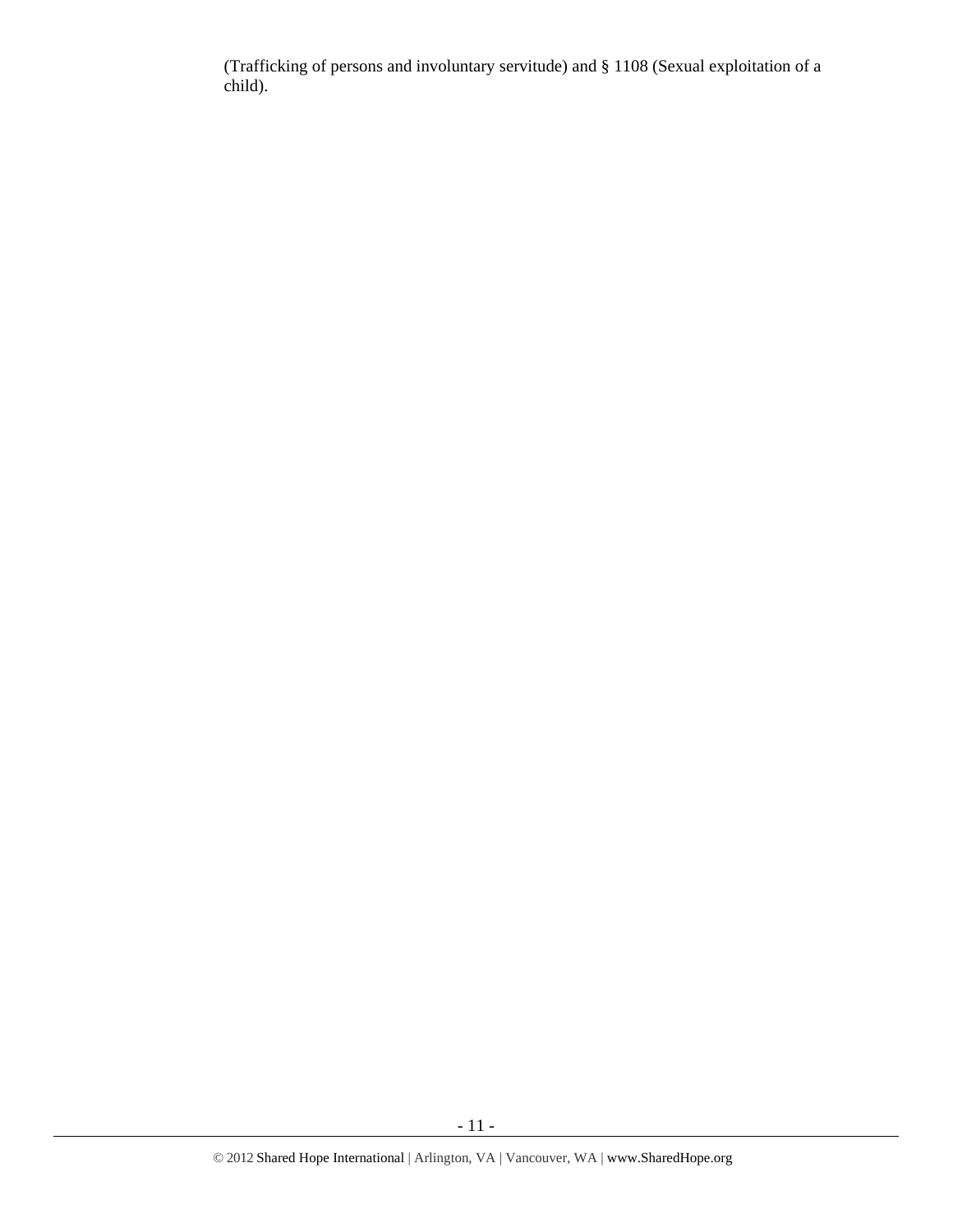#### **FRAMEWORK ISSUE 2: CRIMINAL PROVISIONS FOR DEMAND**

### *Legal Components:*

- *2.1 The state sex trafficking law can be applied to the buyers of commercial sex acts with a victim of domestic minor sex trafficking.*
- *2.2 Buyers of commercial sex acts with a minor can be prosecuted under commercial sexual exploitation of children (CSEC) laws.*
- *2.3 Solicitation laws differentiate buying sex acts with an adult and buying sex acts with a minor under 18.*
- *2.4 Penalties for buyers of commercial sex acts with minors are as high as federal penalties.*
- *2.5 Using the Internet to lure, entice, or purchase, or attempt to lure, entice, or purchase commercial sex acts with a minor is a separate crime or results in an enhanced penalty for buyers.*
- *2.6 No age mistake defense is permitted for a buyer of commercial sex acts with any minor under 18.*
- *2.7 Base penalties for buying sex acts with a minor under 18 are sufficiently high and not reduced for older minors.*
- *2.8 Financial penalties for buyers of commercial sex acts with minors are sufficiently high to make it difficult for buyers to hide the crime.*
- *2.9 Buying and possessing child pornography carries penalties as high as similar federal offenses.*
- *2.10 Convicted buyers of commercial sex acts with minors and child pornography are required to register as sex offenders.*  \_\_\_\_\_\_\_\_\_\_\_\_\_\_\_\_\_\_\_\_\_\_\_\_\_\_\_\_\_\_\_\_\_\_\_\_\_\_\_\_\_\_\_\_\_\_\_\_\_\_\_\_\_\_\_\_\_\_\_\_\_\_\_\_\_\_\_\_\_\_\_\_\_\_\_\_\_\_\_\_\_\_\_\_\_\_\_\_\_\_

# *Legal Analysis:*

*2.1 The state sex trafficking law can be applied to the buyers of commercial sex acts with a victim of domestic minor sex trafficking.* 

Del. Code Ann. tit. 11, § 787(b)(2)(b) (Trafficking of persons and involuntary servitude) could be applied to buyers. It states, "A person is guilty of sexual servitude of a minor when the person knowingly . . . [c]auses a minor to engage in commercial sexual activity or a sexually explicit performance." Del. Code Ann. tit. 11, § 787(b)(2)(a) might also apply to buyers of sex from victims of domestic minor sex trafficking through the term "obtain." Federal prosecutors, under the Trafficking Victims Protection Act  $(TVPA)$ ,<sup>18</sup> have applied the crime of human trafficking to attempted buyers of commercial sex with minors by charging that the buyers attempted to "obtain"<sup>19</sup> a person under 18 to engage in commercial sex.<sup>20</sup> It is unsettled whether the courts will uphold this interpretation of the TVPA. Del. Code Ann. tit. 11, § 787(b)(2)(a) makes it a crime when a person "[r]ecruits, entices, harbors, transports, provides or obtains by any means, a minor under 18 years of age, knowing that the minor will engage in commercial sexual activity, a sexually explicit performance, or the production of pornography." While Del. Code Ann. tit. 11, § 787(b)(2)(a) uses the word "obtain" in its sex trafficking statute, whether § 787(b)(2)(a) would apply to buyers depends on whether the definition of "obtain" in § 787(a)(6)<sup>21</sup> is intended to apply to provisions of Del. Code Ann. tit. 11, § 787(b)(2) or Del. Code Ann. tit. 11, § 787(b)(3).

<sup>&</sup>lt;sup>18</sup> Trafficking Victims Protection Act (TVPA) of 2000, Pub. L. No. 106-386, 114 Stat. 1464, 1466 (codified in scattered sections of 18 and 22 U.S.C.).

 $19$  18 U.S.C. § 1591(a).

<sup>20</sup> *See, e.g*., Indictment at 1, United States v. Oflyng, No. 09-00084-01-CR-W-SOW (W.D. Mo. Mar. 10, 2009); *see also* News Release, U.S. Department of Justice, Office of the Unites States Attorney for the Western District of Missouri, Human Trafficking Rescue Project, Operation Guardian Angel, Final Defendant Pleads Guilty to Sex Trafficking of a Child, (Dec. 18, 2009), http://www.justice.gov/usao/mow/news2009/mikoloyck.ple.htm. <sup>21</sup> Under Del. Code Ann. tit. 11, § 787(a)(6),"'Obtain' means in relation to labor or services, to secure performance thereof." This indicates that this definition may be focused to the labor trafficking provisions in Del. Code Ann. tit. 11, § 787.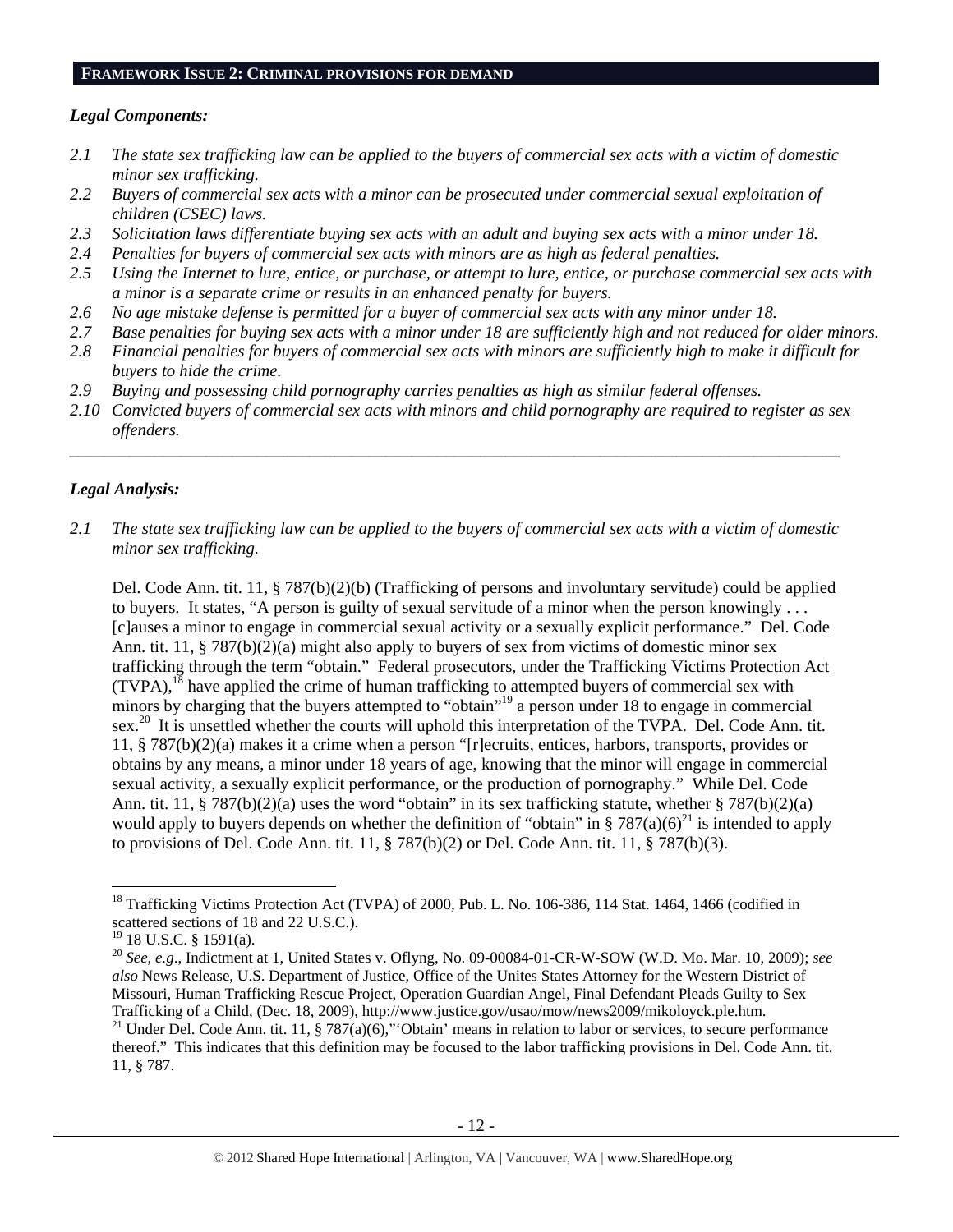- 2.1.1 Recommendation: Amend Del. Code Ann. tit. 11, § 787(b)(2)(a) (Trafficking of persons and involuntary servitude) to expressly apply to buyers of sex with minors.
- *2.2 Buyers of commercial sex acts with a minor can be prosecuted under commercial sexual exploitation of children (CSEC) laws.*

None of Delaware's CSEC statutes apply to buyers. While Del. Code Ann. tit. 11, § 1112A(a) (Sexual solicitation of a child) may apply to a buyer who "[c]ompiles, enters, accesses, transmits, receives, exchanges, disseminates, stores, makes, prints, reproduces or otherwise possesses by any means, including by means of computer, any notice, statement, document, advertisement, file or data containing the name, telephone number, address, e-mail address, school address or location, physical characteristics or other descriptive or identifying information pertaining to any child who has not yet reached that child's sixteenth birthday for the purpose of facilitating, encouraging, offering or soliciting a prohibited sexual  $\arctan^{22}$  involving such child and such person or any other person," this offense does not refer to commercial conduct or make it a crime to purchase sex acts with a minor.

- 2.2.1 Recommendation: Enact a law that specifically criminalizes the act of buying sex with a minor with penalties as high as Del. Code Ann. tit. 11, § 787(b)(2) (Trafficking of persons and involuntary servitude).
- *2.3 Solicitation laws differentiate buying sex acts with an adult and buying sex acts with a minor under 18.*

Del. Code Ann. tit. 11, § 1343 (Patronizing a prostitute prohibited) includes the crime of solicitation of prostitution. It does not, however, distinguish between the solicitation of an adult versus a child for prostitution. Pursuant to Del. Code Ann. tit. 11, § 1343(a)(3),

(a) A person is guilty of patronizing a prostitute when:

(3) The person solicits or requests another person to engage in sexual conduct with the person in return for a fee.

A conviction under this statute is punishable as an unclassified misdemeanor by imprisonment up to 30 days and a fine of \$500–\$575. Del. Code Ann. tit. 11, §§ 1343(b), 4206(c). If, however, the crime occurs "on or within 1,000 feet of the property of any school, residence, church, synagogue or other place of worship," a conviction is punishable as a Class A misdemeanor by imprisonment up to 1 year and a fine of \$1,000–\$2,300. Del. Code Ann. tit. 11, §§ 1343(e)(1), 4206(a).

(2) Anal intercourse;

- (3) Masturbation;
- (4) Bestiality;

. . .

- (5) Sadism;
- (6) Masochism;
- (7) Fellatio;
- (8) Cunnilingus;
- (9) Nudity, if such nudity is to be depicted for the purpose of the sexual stimulation or the sexual gratification of any individual who may view such depiction;
- (10) Sexual contact;
- (11) Lascivious exhibition of the genitals or pubic area of any child;
- (12) Any other act which is intended to be a depiction or simulation of any act described in this subsection.

<sup>&</sup>lt;sup>22</sup> Del. Code Ann. tit. 11, § 1103(e) defines "[p]rohibited sexual act" to include,

<sup>(1)</sup> Sexual intercourse;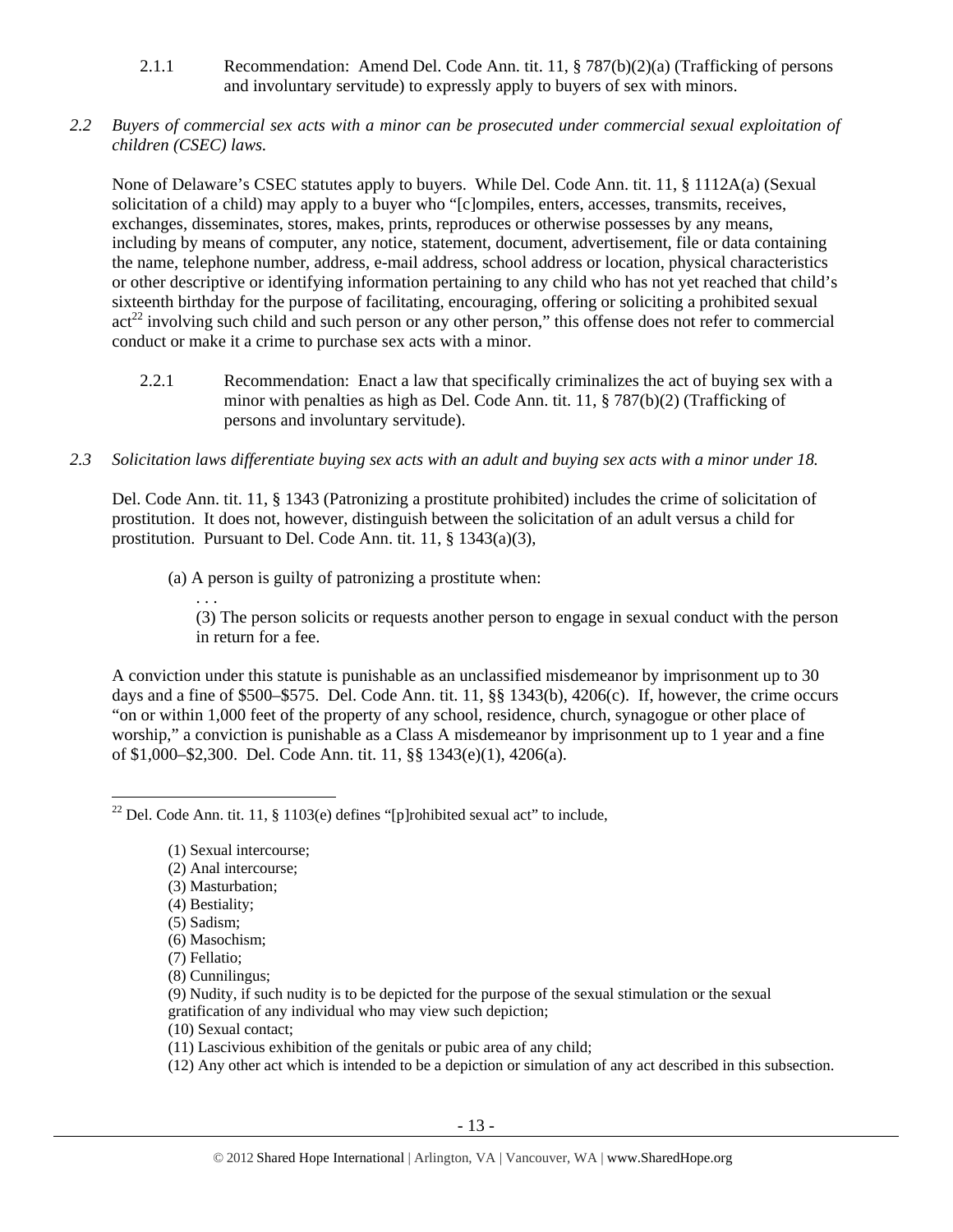2.3.1 Recommendation: Amend Del. Code Ann. tit. 11, § 1343(a)(3) (Patronizing a prostitute prohibited) to provide heightened penalties comparable to the penalties provided under Del. Code Ann. tit. 11, § 787(b)(2)(a) (Trafficking of persons and involuntary servitude) when the person patronized is a minor under 18 .

# *2.4 Penalties for buyers of commercial sex acts with minors are as high as federal penalties.*

If Del. Code Ann. tit. 11, § 787(b)(2)(a) (Trafficking of persons and involuntary servitude) applies to buyers, buying sex with a minor between 14 and 18 years old when no "overt force or threat" was used in commission of the crime is a Class C felony punishable by imprisonment up to 15 years, whereas buying sex with a minor under 14 years of age where no "overt force or threat" was used in commission of the crime is a Class B felony punishable by imprisonment for 2–25 years, and to the extent "overt force or threat" was used in commission of the crime, regardless of the age of the minor, it is a Class A felony punishable by imprisonment for 15 years to life. Del. Code Ann. tit. 11,  $\S$ § 787(b)(2)(b), 4205(b)(1)–(3).

In comparison, if the victim is under the age of 14, a conviction under the TVPA for child sex trafficking is punishable by 15 years to life imprisonment and a fine not to exceed \$250,000. 18 U.S.C. §§ 1591(b)(1), 3559(a)(1), 3571(b)(3). If the victim is between the ages of 14–17, a conviction is punishable by 10 years to life imprisonment and a fine not to exceed \$250,000. 18 U.S.C. §§ 1591(b)(2),  $3559(a)(1)$ ,  $3571(b)(3)$ . A conviction is punishable by mandatory life imprisonment, however, if the buyer has a prior conviction for a federal sex offense<sup>23</sup> against a minor. 18 U.S.C. § 3559(e)(1). To the extent buyers can be prosecuted under other federal CSEC laws,<sup>24</sup> a conviction is punishable by penalties ranging from a fine not to exceed \$250,000 to life imprisonment and a fine not to exceed \$250,000.<sup>25</sup>

- 2.4.1 Recommendation: Amend Del. Code Ann. tit. 11, § 787(b)(2) (Trafficking of persons and involuntary servitude) to make fines commensurate with the fines imposed under federal trafficking statutes.
- *2.5 Using the Internet to lure, entice, or purchase, or attempt to lure, entice, or purchase commercial sex acts with a minor is a separate crime or results in an enhanced penalty for buyers.*

 <sup>23</sup> Pursuant to 18 U.S.C. § 3559(e)(2), "federal sex offense" is defined as

an offense under section 1591 [18 USCS § 1591] (relating to sex trafficking of children), 2241 [18 USCS § 2241] (relating to aggravated sexual abuse), 2242 [18 USCS § 2242] (relating to sexual abuse),  $2244(a)(1)$  [18 USCS § 2244(a)(1)] (relating to abusive sexual contact), 2245 [18 USCS § 2245] (relating to sexual abuse resulting in death), 2251 [18 USCS § 2251] (relating to sexual exploitation of children), 2251A [18 USCS § 2251A] (relating to selling or buying of children), 2422(b) [18 USCS § 2422(b)] (relating to coercion and enticement of a minor into prostitution), or 2423(a) [18 USCS § 2423(a)] (relating to transportation of minors).<br><sup>24</sup> 18 U.S.C. §§ 2251A(b) (Selling or buying of children), 2251(a) (Sexual exploitation of children), 2423(a)

<sup>(</sup>Transportation of a minor with intent for minor to engage in criminal sexual activity), 2422(a) (Coercion and enticement), 2252(a)(2), (a)(4) (Certain activities relating to material involving the sexual exploitation of minors). <sup>25</sup> 18 U.S.C. §§ 2251A(b) (conviction punishable by imprisonment for 30 years to life and a fine), 22 (conviction punishable by imprisonment for 15–30 years and a fine), 2423(a) (conviction punishable by imprisonment for 10 years to life and a fine), 2422(a) (conviction punishable by a fine, imprisonment up to 20 years, or both),  $2252(a)(2)$ , (4) (stating that a conviction under subsection (a)(2) is punishable by imprisonment for 5–20 years and a fine, while a conviction under subsection (a)(4) is punishable by imprisonment up to 10 years, a fine, or both); *see also* 18 U.S.C. §§ 3559(a)(1) (classifying all of the above listed offenses as felonies), 3571(b)(3) (providing a fine up to \$250,000 for any felony conviction).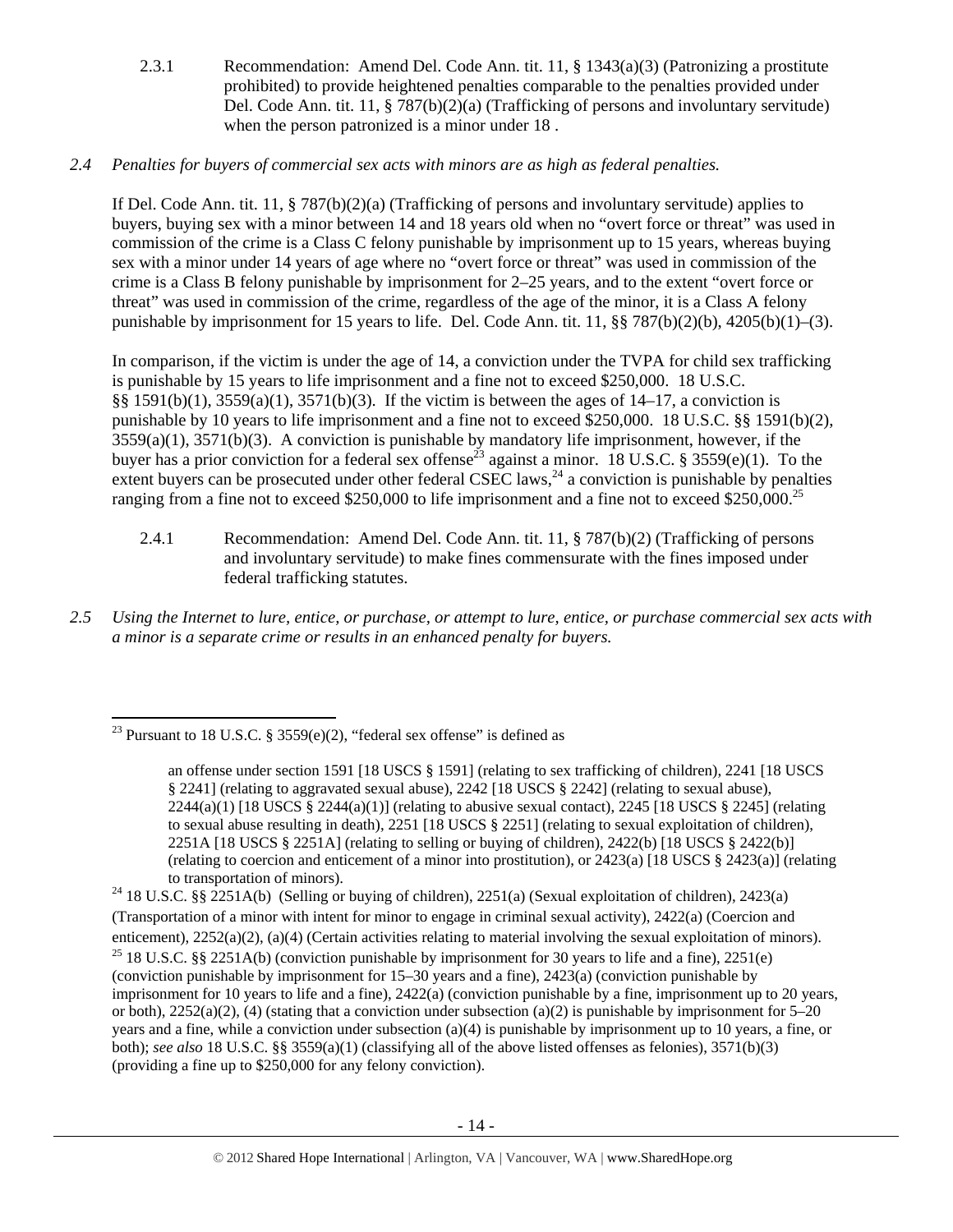No statutes in Delaware specifically criminalize the use of the Internet to lure, entice, recruit or purchase sex acts with a minor or provide penalty enhancements for such use. Del. Code Ann. tit. 11, § 1112A(a) (Sexual solicitation of a child), however, may reach the conduct of buyers who seek to purchase sex acts with minors through the Internet. Del. Code Ann. tit. 11, § 1112A(a) states,

A person is guilty of sexual solicitation of a child if the person, being 18 years of age or older, intentionally or knowingly:

(1) Solicits, requests, commands, importunes or otherwise attempts to cause any child who has not yet reached that child's eighteenth birthday to engage in a prohibited sexual act; or (2) Solicits, requests, commands, importunes or otherwise attempts to cause any child who has not yet reached that child's sixteenth birthday to meet with such person or any other person for the purpose of engaging in a prohibited sexual act; or

(3) Compiles, enters, accesses, transmits, receives, exchanges, disseminates, stores, makes, prints, reproduces or otherwise possesses by any means, including by means of computer, any notice, statement, document, advertisement, file or data containing the name, telephone number, address, e-mail address, school address or location, physical characteristics or other descriptive or identifying information pertaining to any child who has not yet reached that child's sixteenth birthday for the purpose of facilitating, encouraging, offering or soliciting a prohibited sexual act involving such child and such person or any other person.

2.5.1 Recommendation: Amend Del. Code Ann. tit. 11, § 1112A (Sexual solicitation of a minor) to specifically criminalize the use of the Internet to lure, entice, recruit, or purchase commercial sex acts with a minor and provide enhanced penalties for persons convicted of such conduct.

# *2.6 No age mistake defense is permitted for a buyer of commercial sex acts with any minor under 18.*

Del. Code Ann. tit. 11, § 454 (Knowledge of victim's age) eliminates a defendant's ability to assert a mistake of age defense in most prosecutions where age is an element of the offense.<sup>26</sup> Specifically, Del. Code Ann. tit. 11, § 454 states,

Notwithstanding any provision of law to the contrary, it is no defense for an offense or sentencing provision defined in [Del. Code Ann. Title 11] . . . which has as an element of such offense . . . the age of the victim that the accused did not know the age of the victim or reasonably believed the person to be of an age which would not meet the element of such offense . . . unless the statute defining such offense . . . or a statute directly related thereto expressly provides that knowledge of the victim's age is an element of the offense or that lack of such knowledge is a defense.

Del. Code Ann. tit. 11, § 762(a) (Provisions generally applicable to sexual offenses) eliminates the mistake of age defense in sexual offense cases. It provides, "Whenever in the definition of a sexual

 <sup>26</sup> A mistake of age defense is prohibited for prosecutions under Del. Code Ann. tit. 11, § 787(b)(2) (Trafficking of persons and involuntary servitude) even though this statute makes it a crime when a person "knowingly . . . Causes a minor to engage in commercial sexual activity ...." This language does not expressly state that the knowing requirement applies to the element of age and Del. Code Ann. tit. 11, § 454 eliminates a mistake of age defense unless the statute "expressly provides that knowledge of the victim's age is an element of the offense or that lack of such knowledge is a defense." Therefore, the "knowingly" *mens rea* requirement must apply specifically to the element of the age of the victim and not just to the prohibited conduct. *See e.g., United States v. Daniels*, D.C. Docket No. 1:08-cr-20672-KMM-1 (11th Cir., July 2, 2012) ("Although there is a general presumption that a knowing *mens rea* applies to every element in a statute, cases concerned with the protection of minors are within a special context, where that presumption is rebutted," citing United States v. X-Citement Video Inc., 513 U.S. 64, 72 n.2, 115 S. Ct. 464, 469 n.2 (1994)).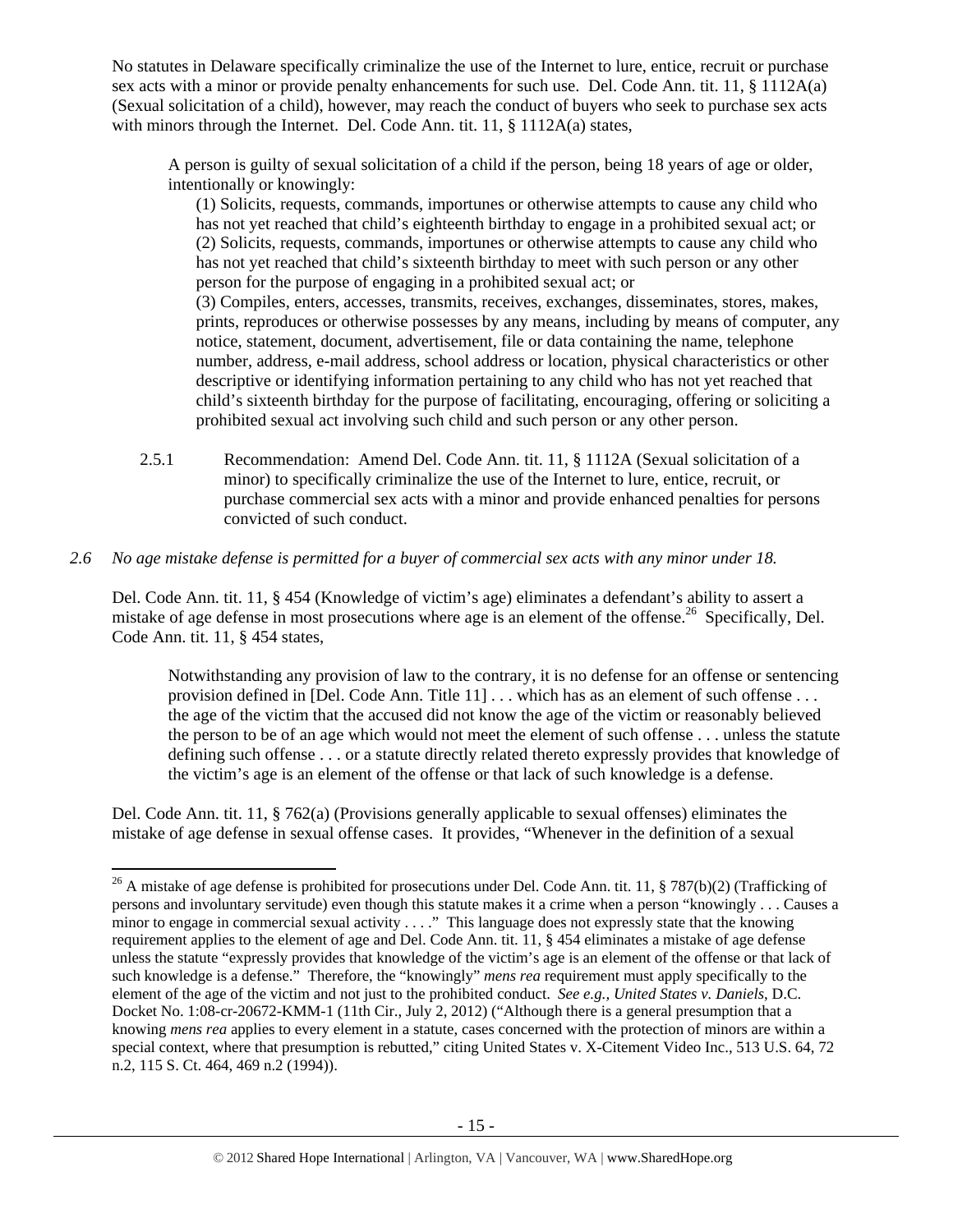offense, $^{27}$  the criminality of conduct or the degree of the offense depends on whether the person has reached that person's sixteenth birthday, it is no defense that the actor did not know the person's age, or that the actor reasonably believed that the person had reached that person's sixteenth birthday." Pursuant to Del. Code Ann. tit. 11 § 777(a) (Dangerous crime against a child), however, "For purposes of this section only, and Sec. 762(a) of this title to the contrary notwithstanding, the defendant may use as an affirmative defense that the defendant believed that the victim of the crime was over the age of 16 years of age." Del. Code Ann. tit. 11 § 777(a) defines a "dangerous crime against a child" to include "any criminal sexual conduct against a minor under the age of 14 years as defined in . . . §§ 1108–1112 $A^{28}$  of this title."

*2.7 Base penalties for buying sex acts with a minor under 18 are sufficiently high and not reduced for older minors.* 

If Del. Code Ann. tit. 11, § 787(b)(2)(a) (Trafficking of persons and involuntary servitude) is applicable to buyers, buying sex with a minor between 14 and 18 years old is a Class C felony punishable by imprisonment up to 15 years, while buying sex with a minor under 14 years of age is a Class B felony punishable by imprisonment for  $2-25$  years. Del. Code Ann. tit. 11, §§ 787 (b)(2)(b)(1)–(2), 4205(b)(1), (b)(2). If "overt force or threat" was used in commission of the crime, regardless of the age of the minor, a conviction is punishable as a Class A felony by imprisonment for 15 years to life. Del. Code Ann. tit. 11, §§ 787 (b)(2)(b)(3), 4205(b)(1). Delaware's CSEC laws are not applicable to buyers.

*2.8 Financial penalties for buyers of commercial sex acts with minors are sufficiently high to make it difficult for buyers to hide the crime.* 

Del. Code Ann. tit. 11, § 4205(k) (Sentence for felonies) provides, "In addition to the [felony] penalties set forth above, the court may impose such fines and penalties as it deems appropriate." Therefore, any buyer convicted of a felony trafficking, CSEC or sexual offense is subject to an indeterminate discretionary fine.<sup>29</sup>

Under Del. Code Ann. tit. 11, § 1343 (Patronizing a prostitute prohibited), a convicted buyer is subject to vehicle seizure if the vehicle was used in the commission of patronizing a prostitute or the buyer has a prior conviction under Del. Code Ann. tit. 11, § 1343 within the last 5 years. Del. Code Ann. tit. 11,  $§$  1343(c), (d).

 <sup>27</sup> Del. Code Ann. tit. 11 § 761(h) (Definitions generally applicable to sexual offenses) defines "sexual offense" as "any offense defined by §§ 763[Sexual harassment]–780[Female genital mutilation] and §§ 1108 [Sexual exploitation of a child]–1112A [Sexual solicitation of a child], 1352(2) [Promoting prostitution in the second degree], and 1353(2) [Promoting prostitution in the first degree] of this title."

<sup>&</sup>lt;sup>28</sup> Offenses contained within Del. Code Ann. tit. 11 §§ 1108–1112A include: sexual exploitation of a child, dealing in child pornography, possession of child pornography and sexual solicitation of a child.

<sup>&</sup>lt;sup>29</sup> Additional financial penalties applicable to all crimes are provided under Del. Code tit. 11,  $\S$  9016 (Penalty assessment) and § 9018 (Compensating fine). Del. Code tit. 11, § 9016(a) provides, "In addition to, and at the same time as, any fine is assessed to any criminal defendant or any child adjudicated delinquent, there shall be levied an additional penalty of 18 percent of every fine, penalty and forfeiture imposed and collected by the courts for crimes or offenses as defined in Sec. 233 of this title. Where multiple offenses are involved, the penalty assessment shall be based upon the total fine for all offenses." Del. Code tit. 11, § 9018 provides in part, "In any court of the State upon the conviction of any person or the adjudication of delinquency of any child for a crime resulting in the personal injury or death of another person, the court may, in addition to any other penalty, order such person to pay a compensating fine, in lieu of, but greater than, the penalty set forth in Sec. 9016 of this title. The amount of such fine shall be in the discretion of the court and shall be commensurate with the malice shown and the injury done to the victim." Both the penalty under Del. Code tit. 11, § 9016(a) and the compensating fine under Del. Code tit. 11, § 9018 are to be paid into the Crime Victims' Compensation Fund. Del. Code tit. 11, §§ 9016(b), 9018.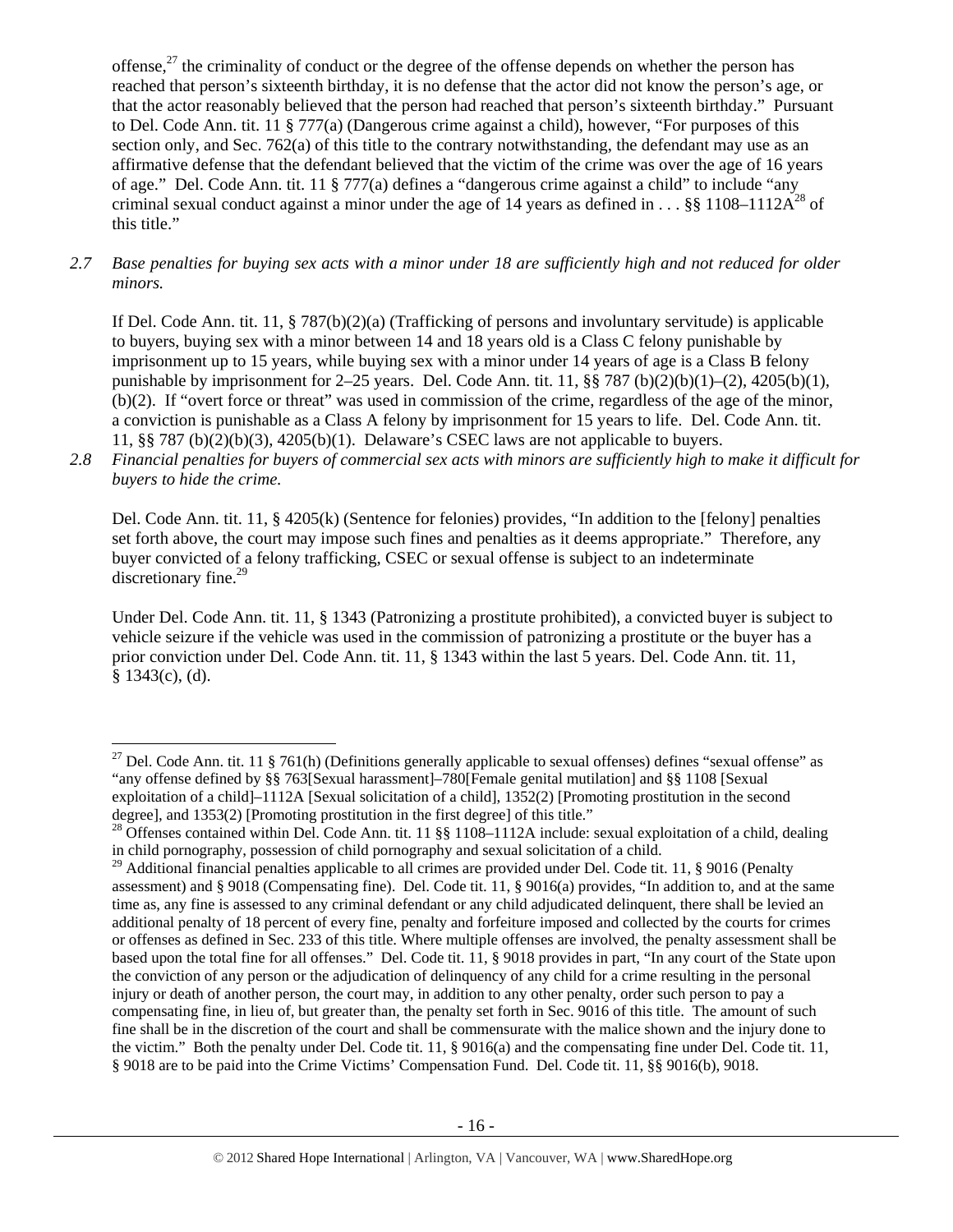Under Del. Code Ann. tit. 11, § 787(b)(2)(a) (Trafficking of persons and involuntary servitude), restitution is mandatory for those convicted of trafficking violations. Del. Code Ann. tit. 11, § 787(c) states,

(c) In addition to any other amount of loss identified, the court shall order restitution, including the greater of:

(1) The gross income or value to the defendant of the victim's labor or services; or (2) The value of the victim's labor as guaranteed under the minimum wage and overtime provisions of the Fair Labor Standards Act (FLSA) [29 U.S.C. § 201 et seq.] or of Title 19, whichever is greater.

2.8.1 Recommendation: Amend Del. Code Ann. tit. 11, § 787 (Trafficking of persons and involuntary servitude) to include mandatory fines and asset for feiture.<sup>30</sup>

# *2.9 Buying and possessing child pornography carries penalties as high as similar federal offenses.*

Delaware law prohibits both possessing and purchasing of child pornography. Del. Code Ann. tit. 11, § 1111 (Possession of child pornography) states,

A person is guilty of possession of child pornography when:

(1) the person knowingly possesses any visual depiction of a child engaging in a prohibited sexual act or in the simulation of such an act; or

(2) the person knowingly possesses any visual depiction which has been created, adapted, modified or edited so as to appear that a child is engaging in a prohibited sexual act or in the simulation of such an act.

. . . .

A conviction under this statute is punishable as a Class F felony by imprisonment up to 3 years. Del. Code Ann. tit. 11, §§ 1111, 4205(b)(6). Del. Code Ann. tit. 11, § 1109(4) (Dealing in child pornography) may also cover possessing and buying child pornography to the extent it prohibits the conduct of a person who "intentionally . . . accesses . . . receives, exchanges . . . stores . . . prints, reproduces or otherwise possesses any photograph, image, file, data or other visual depiction of a child engaging in a prohibited sexual act or in the simulation of such an act." A conviction under Del. Code Ann. tit. 11, § 1109 is punishable as a Class B felony by imprisonment for 2–25 years. Del. Code Ann. tit. 11, §§ 1109, 4205(b)(2). If the victim is under the age of 14 and the offender is either 18 years of age or older or tried as an adult, however, a conviction is designated a "dangerous crime against a child" under Del. Code Ann. tit. 11, § 777(a) (Dangerous crime against a child, definitions, sentences). A first conviction for a "dangerous crime against a child" is punishable as a Class B felony by imprisonment for 2–25 years, while subsequent convictions are punishable by mandatory imprisonment for life. Del. Code Ann. tit. 11, § 777(b). Subsequently, a defendant sentenced "pursuant to this section shall not be eligible for suspension of sentence, probation, pardon or release from confinement on any basis until the sentence imposed by the Court has been served." Del. Code Ann. tit. 11 § 777(c). Additionally, under Del. Code Ann. tit. 11, § 4205A(a) (Additional penalty for serious sex offenders or pedophile offenders), a conviction under Del. Code Ann. tit. 11, § 777 is punishable by imprisonment for 25 years to life, if, among other things, the victim is under the age of 14.

  $30$  For additional information, see http://www.sharedhope.org/wpcontent/uploads/2012/11/SHIStateAssetForfeitureLawsChart.pdf.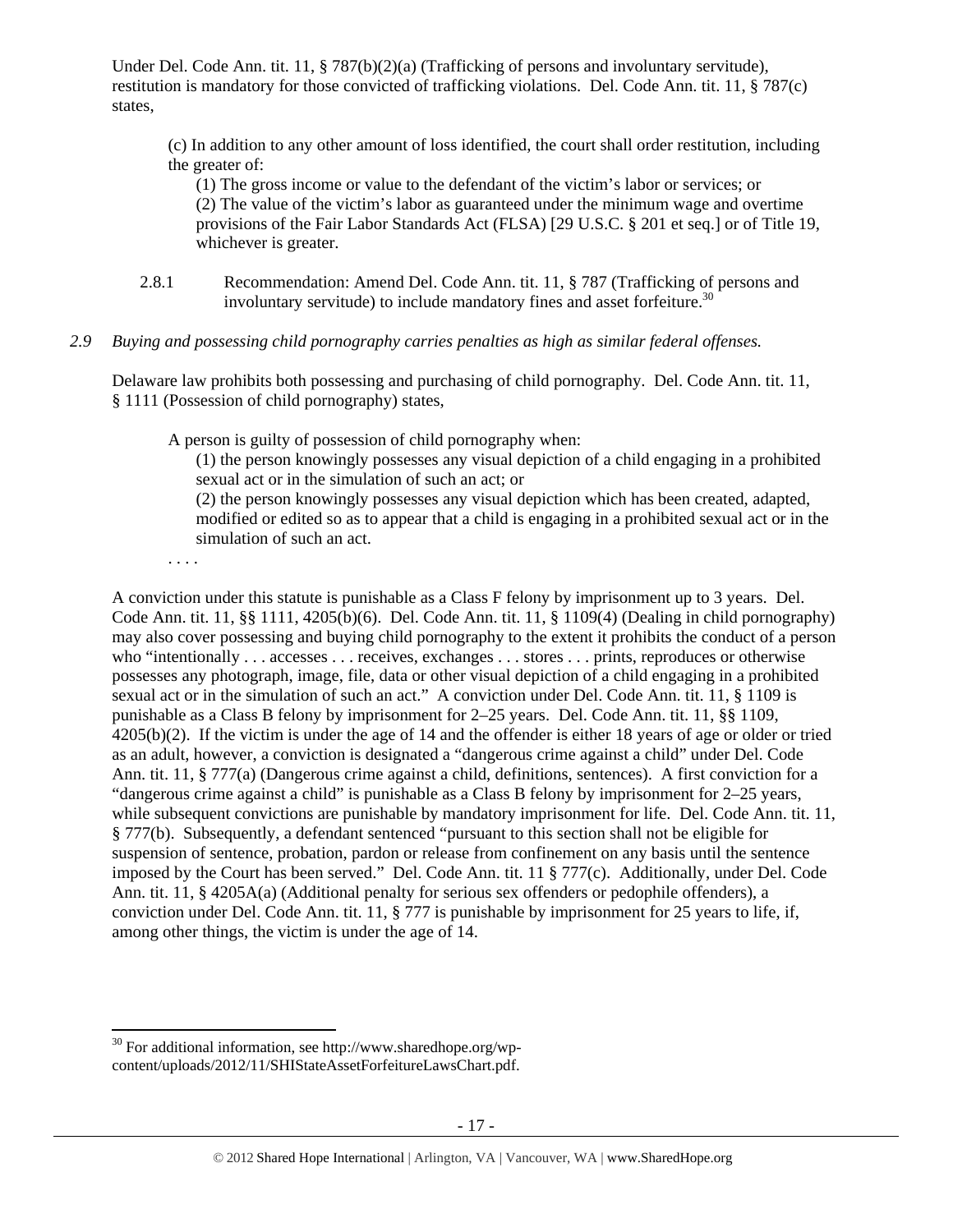In comparison, a federal conviction for possession of child pornography $31$  is generally punishable by imprisonment for 5–20 years and a fine not to exceed \$250,000.<sup>32</sup> Subsequent convictions, however, are punishable by imprisonment up to 40 years and a fine not to exceed  $$250,000.<sup>33</sup>$ 

2.9.1 Recommendation: Amend Del. Code Ann. tit. 11, § 1111 (Possession of child pornography) to make the penalty under this provision comparable to the penalty under Del. Code Ann. tit. 11, § 1109 (Dealing in child pornography) and comparable to federal penalties.

# *2.10 Convicted buyers of commercial sex acts with minors and child pornography are required to register as sex offenders.*

Pursuant to Del. Code Ann. tit. 11, § 4120(b)(1) (Registration of sex offenders), "Any sex offender who is released, discharged or paroled from any Level IV or Level V facility or other custodial institution after that sex offender has completed a sentence imposed following a conviction for any offense specified in § 4121(a)(4) of this title shall be required to register as a sex offender." Del. Code Ann. tit. 11, § 4121(a)(4)(a) (Community notification of sex offenders on probation, parole, conditional release or release from confinement) defines "sex offender" to include any person convicted of "any of the offenses specified in §§ 765 through 780, § 787(b)(2), § 1100, §§ 1108 through 1112A, § 1335(a)(6), § 1335(a)(7), § 1352(2), § 1353(2) or § 1361(b) of this title, or of any attempt or conspiracy to commit any of the aforementioned offenses." Therefore, a buyer convicted of possession of child pornography under Del. Code Ann. tit. 11, § 1111, dealing in child pornography under Del. Code Ann. tit. 11, § 1109, sexual solicitation of a child under Del. Code Ann. tit. 11, § 1112A, or trafficking of persons under Del. Code Ann. tit. 11, § 787(b)(2) must register as a sex offender. Del. Code Ann. tit. 11, §§ 4120, 4121(a)(4)(a).

  $31$  18 U.S.C. §§ 2252(a)(2), (a)(4) (Certain activities relating to material involving the sexual exploitation of minors),  $2252A(a)(2)$ –(3) (Certain activities relating to material constituting or containing child pornography), 1466A(a), (b) (Obscene visual representations of the sexual abuse of children).

 $32$  18 U.S.C. §§ 2252(b) (stating that a conviction under subsection (a)(2) is punishable by imprisonment for 5–20 years and a fine, while a conviction under subsection (a)(4) is punishable by imprisonment up to 10 years, a fine, or both), 2252A(b)(1) (a conviction is punishable by imprisonment for 5–20 years and a fine), 1466A(a), (b) (stating that a conviction under subsection (a) is "subject to the penalties provided in section  $2252A(b)(1)$ ," imprisonment for 5–20 years and a fine, while a conviction under subsection (b) is "subject to the penalties provided in section 2252A(b)(2)," imprisonment up to 10 years, a fine, or both); *see also* 18 U.S.C. §§ 3559(a)(1) (classifying all of the above listed offenses as felonies), 3571(b)(3) (providing a fine up to \$250,000 for any felony conviction).

 $33$  18 U.S.C. §§ 2252(b) (stating if a person has a prior conviction under subsection (a)(2), or a list of other statutes, a conviction is punishable by a fine and imprisonment for 15–40 years, but if a person has a prior conviction under subsection (a)(4), or a list of other statutes, a conviction is punishable by a fine and imprisonment for  $10-20$  years),  $2252A(b)(1)$  (stating if a person has a prior conviction under subsection (a)(2), (a)(3), or a list of other statutes, a conviction is punishable by a fine and imprisonment for  $15-40$  years),  $1466A(a)$ , (b) (stating that the penalty scheme for section 2252A(b) applies); *see also* 18 U.S.C. §§ 3559(a)(1) (classifying all of the above listed offenses as felonies), 3571(b)(3) (providing a fine up to \$250,000 for any felony conviction).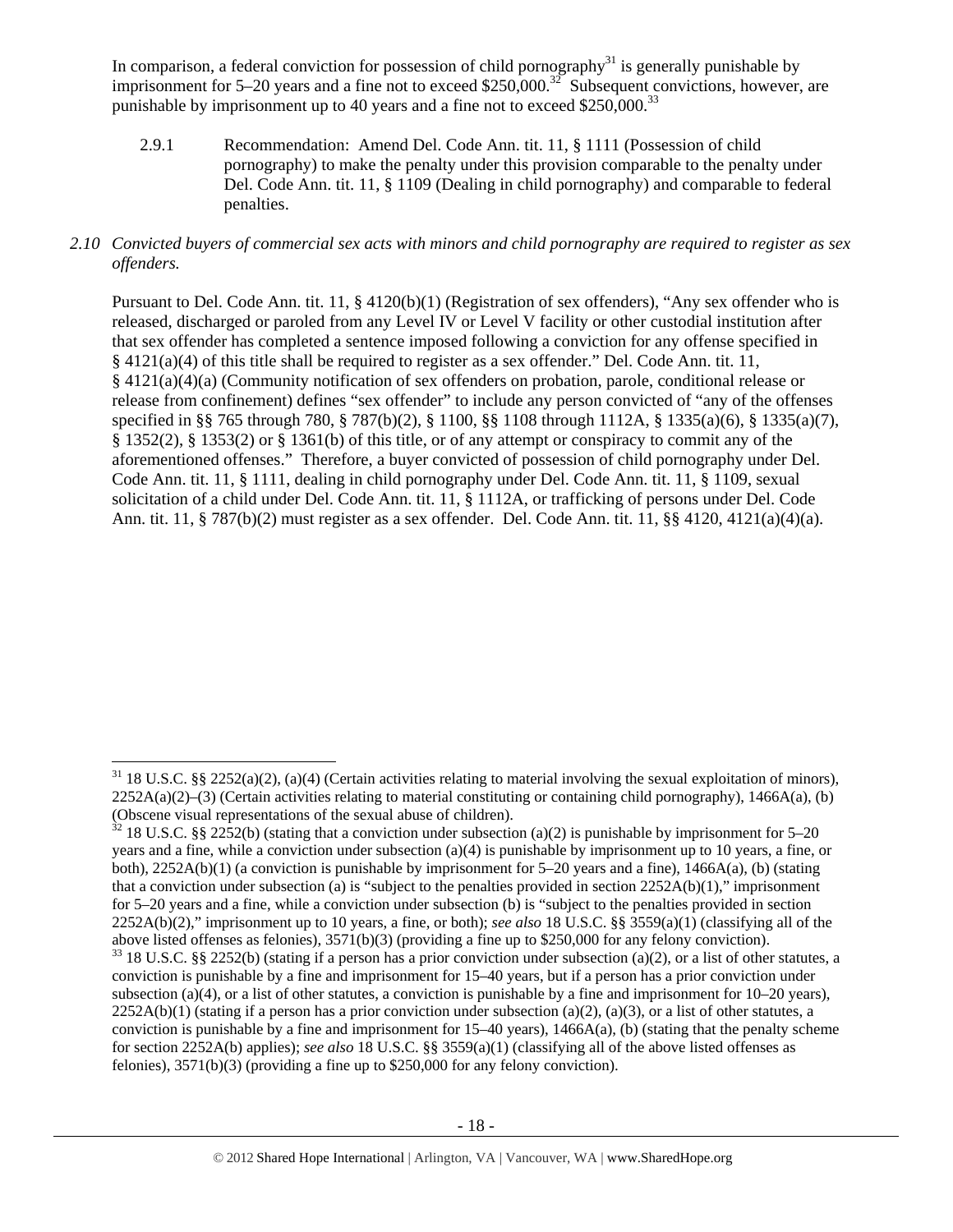### **FRAMEWORK ISSUE 3: CRIMINAL PROVISIONS FOR TRAFFICKERS**

### *Legal Components:*

- *3.1 Penalties for trafficking a child for sexual exploitation are as high as federal penalties.*
- *3.2 Creating and distributing child pornography carries penalties as high as similar federal offenses.*
- *3.3 Using the Internet to lure, entice, recruit or sell commercial sex acts with a minor is a separate crime or results in an enhanced penalty for traffickers.*
- *3.4 Financial penalties for traffickers, including asset forfeiture, are sufficiently high.*
- *3.5 Convicted traffickers are required to register as sex offenders.*
- *3.6 Laws relating to termination of parental rights for certain offenses include sex trafficking or commercial sexual exploitation of children (CSEC) offenses in order to remove the children of traffickers from their control and potential exploitation.*

*\_\_\_\_\_\_\_\_\_\_\_\_\_\_\_\_\_\_\_\_\_\_\_\_\_\_\_\_\_\_\_\_\_\_\_\_\_\_\_\_\_\_\_\_\_\_\_\_\_\_\_\_\_\_\_\_\_\_\_\_\_\_\_\_\_\_\_\_\_\_\_\_\_\_\_\_\_\_\_\_\_\_\_\_\_\_\_\_\_\_* 

### *Legal Analysis:*

*3.1 Penalties for trafficking a child for sexual exploitation are as high as federal penalties.* 

Under Del. Code Ann. tit. 11, § 787(b)(2) (Trafficking of persons and involuntary servitude),<sup>34</sup> sexual servitude involving a minor between 14 and 18 years old when no "overt force or threat" was used in commission of the crime is a Class C felony punishable by imprisonment up to 15 years, whereas buying sex with a minor under 14 years of age where no "overt force or threat" was used in commission of the crime is a Class B felony punishable by imprisonment for 2–25 years, and to the extent "overt force or threat" was used in commission of the crime, regardless of the age of the minor, it is a Class A felony punishable by imprisonment for 15 years to life. Del. Code Ann. tit. 11, §§ 787(b)(2)(b), 4205(b)(1)–(3).

A trafficker may be convicted under Del. Code Ann. tit. 11, § 1108 (Sexual exploitation of a child).<sup>35</sup> A first conviction under this statute is punishable as a Class B felony by imprisonment for 2–25 years, while a subsequent conviction is punishable by life imprisonment. Del. Code Ann. tit. 11, §§ 1108, 4205(b)(2), 1110. However, if the victim is under the age of 14 and the offender is either 18 years of age or older or tried as an adult, a conviction is designated a "dangerous crime against a child" under Del. Code Ann. tit. 11, § 777(a) (Dangerous crime against a child, definitions, sentences). A first conviction for a "dangerous crime against a child" is punishable as a Class B felony by imprisonment for 2–25 years, while subsequent convictions are punishable by mandatory imprisonment for life. Del. Code Ann. tit. 11, § 777(b). Subsequently, a defendant sentenced "pursuant to this section shall not be eligible for suspension of sentence, probation, pardon or release from confinement on any basis until the sentence imposed by the Court has been served." Del. Code Ann. tit. 11 § 777(c). Additionally, under Del. Code Ann. tit. 11, § 4205A(a) (Additional penalty for serious sex offenders or pedophile offenders), a conviction under Del. Code Ann. tit. 11, § 777 is punishable by imprisonment for 25 years to life, if, among other things, the victim is under the age of 14.

Traffickers may also be convicted under Del. Code Ann. tit. 11, § 1352 (Promoting prostitution in the second degree).<sup>36</sup> A conviction under this statute is punishable as a Class E felony by imprisonment up to 5 years. Del. Code Ann. tit. 11, §§ 1352, 4205(b)(5). Additionally, a trafficker convicted under Del. Code Ann. tit. 11, § 1353 (Promoting prostitution in the first degree)<sup>37</sup> is guilty of a Class C felony

<sup>&</sup>lt;sup>34</sup> See supra Section 1.1 for the substantive provisions of Del. Code Ann. tit. 11, § 787(b)(2).<br><sup>35</sup> See supra Section 1.2 for the substantive provisions of Del. Code Ann. tit. 11, § 1108.<br><sup>36</sup> See supra Section 1.2 for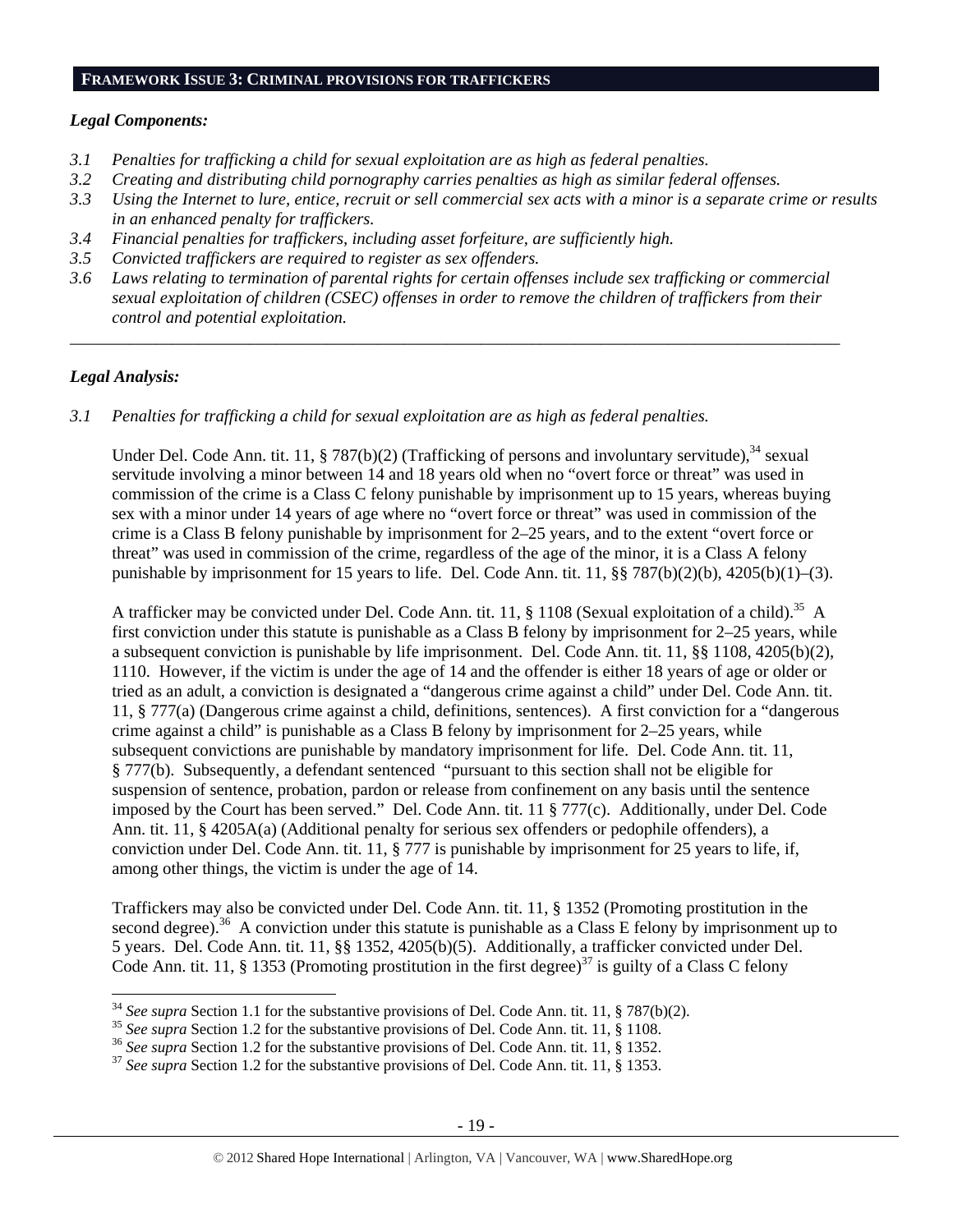punishable by imprisonment up to 15 years. Del. Code Ann. tit. 11, §§ 1353, 4205(b)(3).

Additionally, a trafficker may be convicted under Del. Code Ann. tit. 11,  $\S$  1100 (Dealing in children)<sup>38</sup> which states in part, "A person is guilty of dealing in a child if the person intentionally or knowingly trades, barters, buys or negotiates to trade, barter, buy or sell a child under the age of 18 . . . ." A conviction under this statute is punishable as a Class E felony by imprisonment up to 5 years. Del. Code Ann. tit. 11, §§ 1100, 4205(b)(5).

In comparison, if the victim is under the age of 14, a conviction under the Trafficking Victims Protection Act  $(TVPA)^{39}$  for child sex trafficking is punishable by 15 years to life imprisonment and a fine not to exceed \$250,000. 18 U.S.C. §§ 1591(b)(1), 3559(a)(1), 3571(b)(3). If the victim is between the ages of 14–17, a conviction is punishable by 10 years to life imprisonment and a fine not to exceed \$250,000. 18 U.S.C. §§ 1591(b)(2), 3559(a)(1), 3571(b)(3). A conviction is punishable by mandatory life imprisonment, however, if the trafficker has a prior conviction for a federal sex offense<sup>40</sup> against a minor.

# *3.2 Creating and distributing child pornography carries penalties as high as similar federal offenses.*

Delaware penalizes both the creation and distribution of child pornography. Del. Code Ann. tit. 11, § 1108(1)–(4) (Sexual exploitation of a child) states,

A person is guilty of sexual exploitation of a child when:

(1) The person knowingly, photographs or films a child engaging in a prohibited sexual act or in the simulation of such an act, or otherwise knowingly creates a visual depiction of a child engaging in a prohibited sexual act or in the simulation of such an act; or (2) The person knowingly, finances or produces any motion picture, video or other visual depiction of a child engaging in a prohibited sexual act or in the simulation of such an act; or (3) The person knowingly publishes or makes available for public distribution or sale by any means, including but not limited to computer, any book, magazine, periodical, pamphlet, photograph, Internet site or web page which depicts a child engaging in a prohibited sexual act or in the simulation of such an act, or knowingly publishes or makes available for public distribution or sale by any means, including computer, any other visual depiction of a child engaging in a prohibited sexual act or in the simulation of such an act; or (4) The person permits, causes, promotes, facilitates, finances, produces or otherwise advances an exhibition, display or performances of a child engaging in a prohibited sexual act or the simulation of such an act.

. . . .

A first conviction under this statute is punishable as a Class B felony by imprisonment for 2–25 years, while a subsequent conviction is punishable by life imprisonment. Del. Code Ann. tit. 11, §§ 1108, 4205(b)(2), 1110. However, if the victim is under the age of 14 and the offender is either 18 years of age or older or tried as an adult, a conviction is designated a "dangerous crime against a child" under Del. Code Ann. tit. 11, § 777(a) (Dangerous crime against a child, definitions, sentences). A first conviction for a "dangerous crime against a child" is punishable as a Class B felony by imprisonment for 2–25 years, while subsequent convictions are punishable by mandatory imprisonment for life. Del. Code Ann. tit. 11, § 777(b). Subsequently, a defendant sentenced "pursuant to this section shall not be eligible for suspension of sentence, probation, pardon or release from confinement on any basis until the sentence imposed by the Court has been served." Del. Code Ann. tit. 11 § 777(c). Additionally, under Del. Code

<sup>38</sup> *See supra* Section 1.2 for the substantive provisions of Del. Code Ann. tit. 11, § 1100.

<sup>39</sup> *See supra* note 18. 40 *See supra* note 23.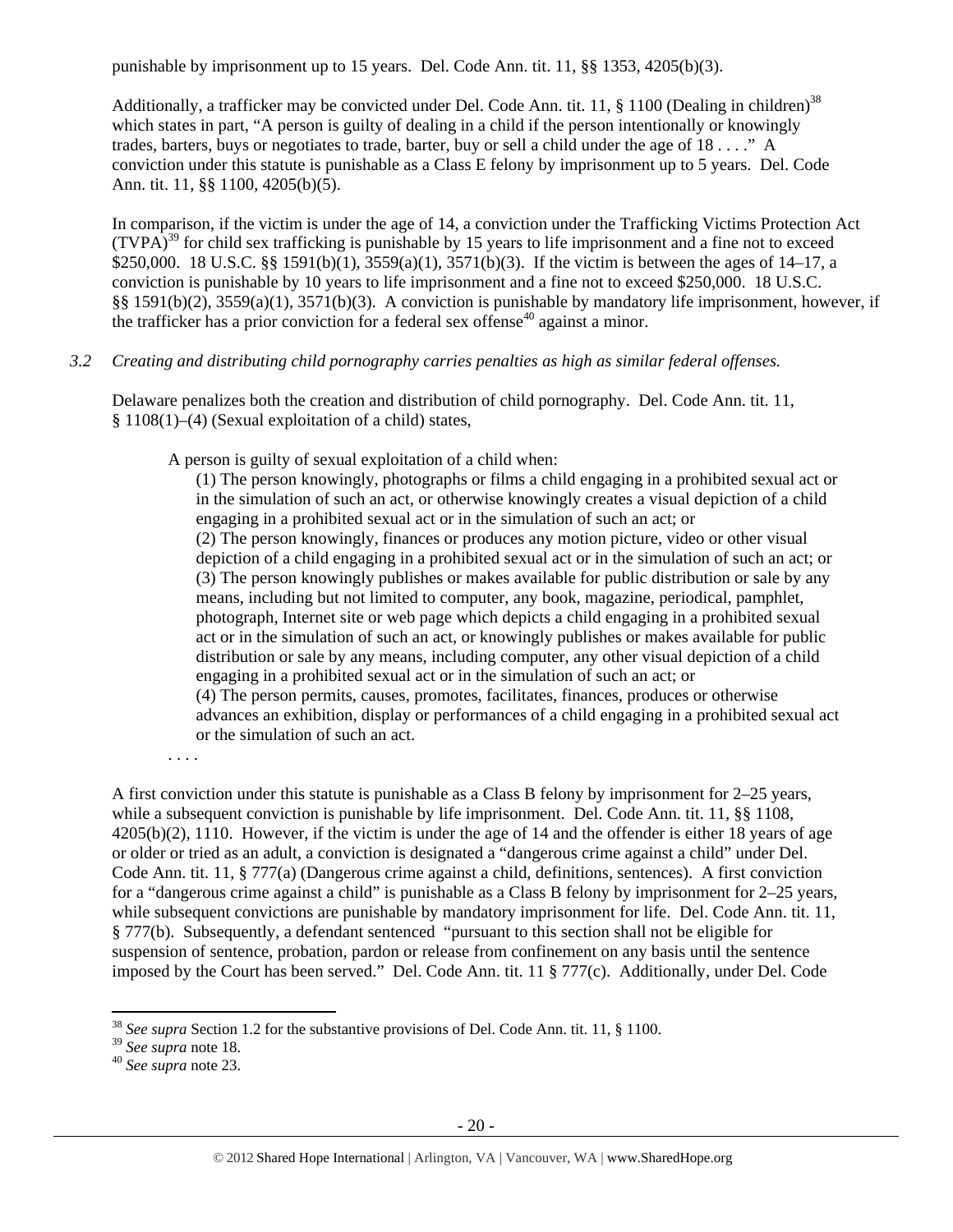Ann. tit. 11, § 4205A(a) (Additional penalty for serious sex offenders or pedophile offenders), a conviction under Del. Code Ann. tit. 11, § 777 is punishable by imprisonment for 25 years to life, if, among other things, the victim is under the age of 14.

In comparison, if the victim is under the age of 14, a conviction under the TVPA for child sex trafficking is punishable by 15 years to life imprisonment and a fine not to exceed \$250,000. 18 U.S.C. §§ 1591(b)(1),  $3559(a)(1)$ ,  $3571(b)(3)$ . If the victim is between the ages of  $14-17$ , a conviction is punishable by 10 years to life imprisonment and a fine not to exceed \$250,000. 18 U.S.C. §§ 1591(b)(2), 3559(a)(1), 3571(b)(3). A conviction is punishable by mandatory life imprisonment, however, if the trafficker has a prior conviction for a federal sex offense<sup>41</sup> against a minor. Additionally, a federal conviction for distribution of child pornography<sup>42</sup> is generally punishable by imprisonment for  $5-20$  years and a fine not to exceed \$250,000.<sup>43</sup> Subsequent convictions, however, are punishable by imprisonment up to 40 years and a fine not to exceed \$250,000.<sup>44</sup>

- 3.2.1 Recommendation: Amend Del. Code Ann. tit. 11, § 1108(1)–(4) (Sexual exploitation of a child) to make fines imposed upon conviction commensurate with the fines imposed under federal pornography statutes of up to \$250,000.
- *3.3 Using the Internet to lure, entice, recruit or sell commercial sex acts with a minor is a separate crime or results in an enhanced penalty for traffickers.*

No statutes in Delaware specifically prohibit the use of the Internet to lure, entice, recruit or purchase sex acts with a minor or provide penalty enhancements for such use. Del. Code Ann. tit. 11, § 1112A(a) (Sexual solicitation of a child) may, however, implicate buyers who seek to purchase sex acts with minors through the Internet by providing,

A person is guilty of sexual solicitation of a child if the person, being 18 years of age or older, intentionally or knowingly:

(3) Compiles, enters, accesses, transmits, receives, exchanges, disseminates, stores, makes, prints, reproduces or otherwise possesses by any means, including by means of computer, any notice, statement, document, advertisement, file or data containing the name, telephone number, address, e-mail address, school address or location, physical characteristics or other descriptive or identifying information pertaining to any child who has not yet reached that child's sixteenth birthday for the purpose of facilitating, encouraging, offering or soliciting a prohibited sexual act involving such child and such person or any other person.

. . . .

<sup>&</sup>lt;sup>41</sup> *See supra* note 23.<br><sup>42</sup> 18 U.S.C. §§ 2252(a)(1), (a)(2), (a)(3) (Certain activities relating to material involving the sexual exploitation of minors),  $2252A(a)(2)$ ,  $(a)(3)$  (Certain activities relating to material constituting or containing child pornography), 1466A(a) (Obscene visual representations of the sexual abuse of children).<br><sup>43</sup> 18 U.S.C. §§ 2252(b) (stating that a conviction under subsection (a)(1), (a)(2), or (a)(3) is punishable by

imprisonment for 5–20 years and a fine), 2252A(b)(1) (a conviction is punishable by imprisonment for 5–20 years and a fine), 1466A(a), (b) (stating that a conviction under subsection (a) is "subject to the penalties provided in section 2252A(b)(1)," imprisonment for 5–20 years and a fine, while a conviction under subsection (b) is "subject to the penalties provided in section 2252A(b)(2)," imprisonment up to 10 years, a fine, or both); *see also* 18 U.S.C. §§ 3559(a)(1) (classifying all of the above listed offenses as felonies),  $3571(b)(3)$  (providing a fine up to \$250,000 for any felony conviction).

<sup>&</sup>lt;sup>44</sup> 18 U.S.C. §§ 2252(b) (stating if a person has a prior conviction under subsection (a)(1), (a)(2), or (a)(3) or a list of other statutes, a conviction is punishable by a fine and imprisonment for 15–40 years), 2252A(b)(1) (stating if a person has a prior conviction under subsection (a)(2), (a)(3), or a list of other statutes, a conviction is punishable by a fine and imprisonment for  $15-40$  years),  $1466A(a)$ , (b) (stating that the penalty scheme for section  $2252A(b)$ applies); *see also* 18 U.S.C. §§ 3559(a)(1) (classifying all of the above listed offenses as felonies), 3571(b)(3) (providing a fine up to \$250,000 for any felony conviction).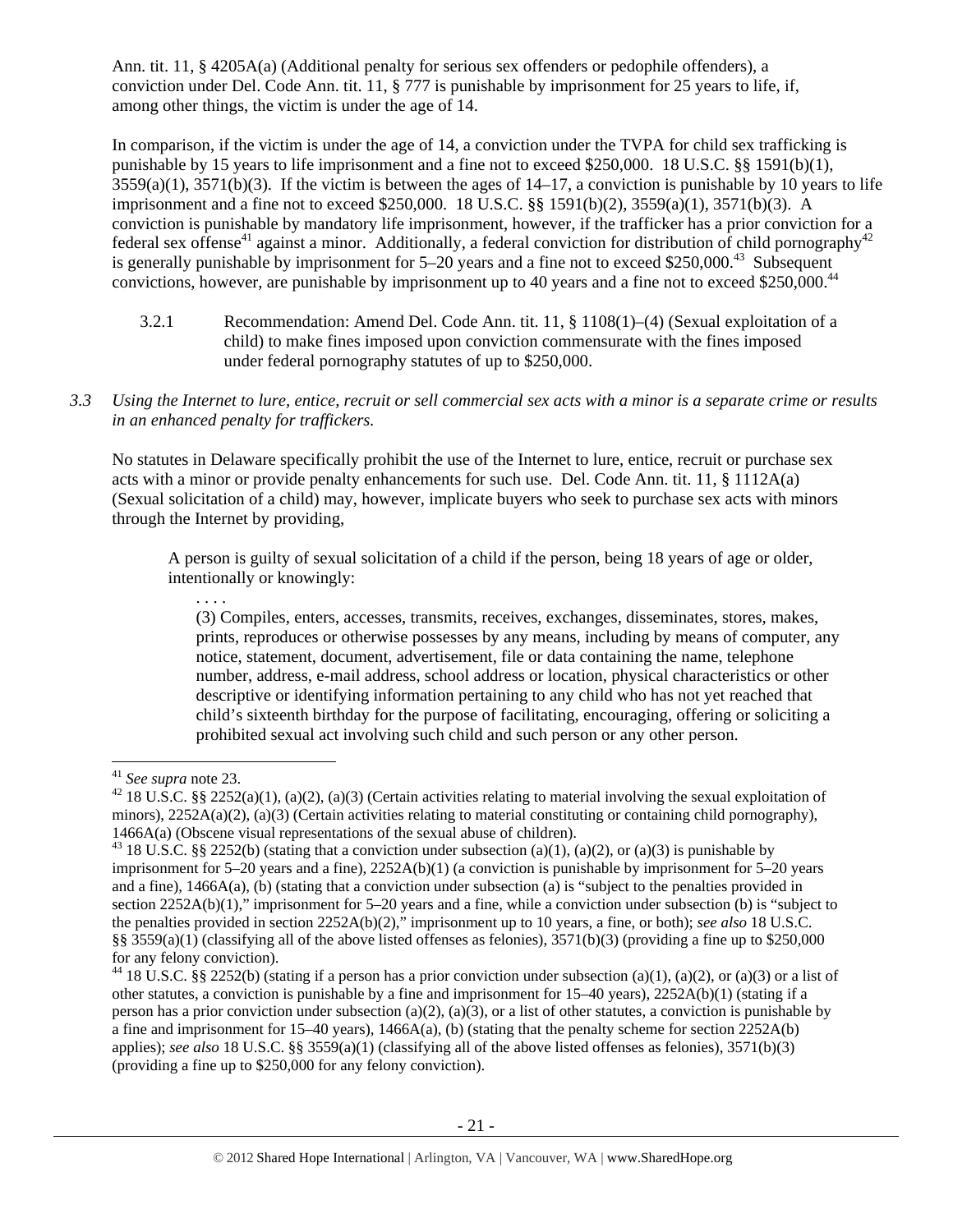- 3.3.1 Recommendation: Amend Del. Code Ann. tit. 11, § 1112A (Sexual solicitation of a minor) to specifically prohibit the use of the Internet to lure, entice, recruit, or purchase commercial sex acts with a minor and provide enhanced penalties.
- *3.4 Financial penalties for traffickers, including asset forfeiture, are sufficiently high.*

Del. Code Ann. tit. 11, § 4205(k) (Sentence for felonies) provides, "In addition to the [felony] penalties set forth above, the court may impose such fines and penalties as it deems appropriate." Therefore, any trafficker convicted under Del. Code Ann. tit. 11, § 787(b)(2) (Trafficking of persons and involuntary servitude) or any other felony CSEC or sexual offense is subject to an indeterminate discretionary fine.<sup>45</sup>

Additionally, a trafficker convicted under Del. Code Ann. tit. 11, § 787(b)(2)(a) is subject to mandatory restitution. Del. Code Ann. tit. 11, § 787(c) states,

(c) Restitution is mandatory under this section.—In addition to any other amount of loss identified, the court shall order restitution, including the greater of:

(1) The gross income or value to the defendant of the victim's labor or services; or (2) The value of the victim's labor as guaranteed under the minimum wage and overtime provisions of the Fair Labor Standards Act (FLSA) [29 U.S.C. § 201 et seq.] or of Title 19, whichever is greater.

- 3.4.1 Recommendation: Amend Del. Code Ann. tit. 11, § 787(b)(2)(a) (Trafficking of persons and involuntary servitude) to include mandatory fines and an asset forfeiture scheme under which traffickers' assets could be seized and forfeited upon conviction.
- *3.5 Convicted traffickers are required to register as sex offenders.*

Pursuant to Del. Code Ann. tit. 11, § 4120(b)(1) (Registration of sex offenders), "Any sex offender who is released, discharged or paroled from any Level IV or Level V facility or other custodial institution after that sex offender has completed a sentence imposed following a conviction for any offense specified in § 4121(a)(4) of this title shall be required to register as a sex offender." Del. Code Ann. tit. 11, § 4121(a)(4)(a) (Community notification of sex offenders on probation, parole, conditional release or release from confinement) defines "sex offender" to include any person convicted of "any of the offenses specified in §§ 765 through 780, § 787(b)(2), § 1100, §§ 1108 through 1112A, § 1335(a)(6), § 1335(a)(7), § 1352(2), § 1353(2) or § 1361(b) of this title, or of any attempt or conspiracy to commit any of the aforementioned offenses." Therefore, a trafficker convicted under Del. Code Ann. tit. 11, § 787(b)(2)(a) (Trafficking of persons and involuntary servitude), § 1352(2) (Promoting prostitution in the second degree), § 1108 (Sexual exploitation of a child), § 1109 (Dealing in child pornography), § 1100 (Dealing in children), or § 1112A (Sexual solicitation of a child) must register as a sex offender.

*3.6 Laws relating to termination of parental rights for certain offenses include sex trafficking or commercial sexual exploitation of children (CSEC) offenses in order to remove the children of traffickers from their control and potential exploitation.* 

Convicted traffickers are subject to termination of parental rights under Del. Code Ann. tit. 13, § 1103(a) (Grounds for termination of parental rights) which provides,

 <sup>45</sup> *See supra* note 29 for discussion of additional financial penalties applicable to all crimes provided under Del. Code tit. 11, § 9016 (Penalty assessment) and § 9018 (Compensating fine).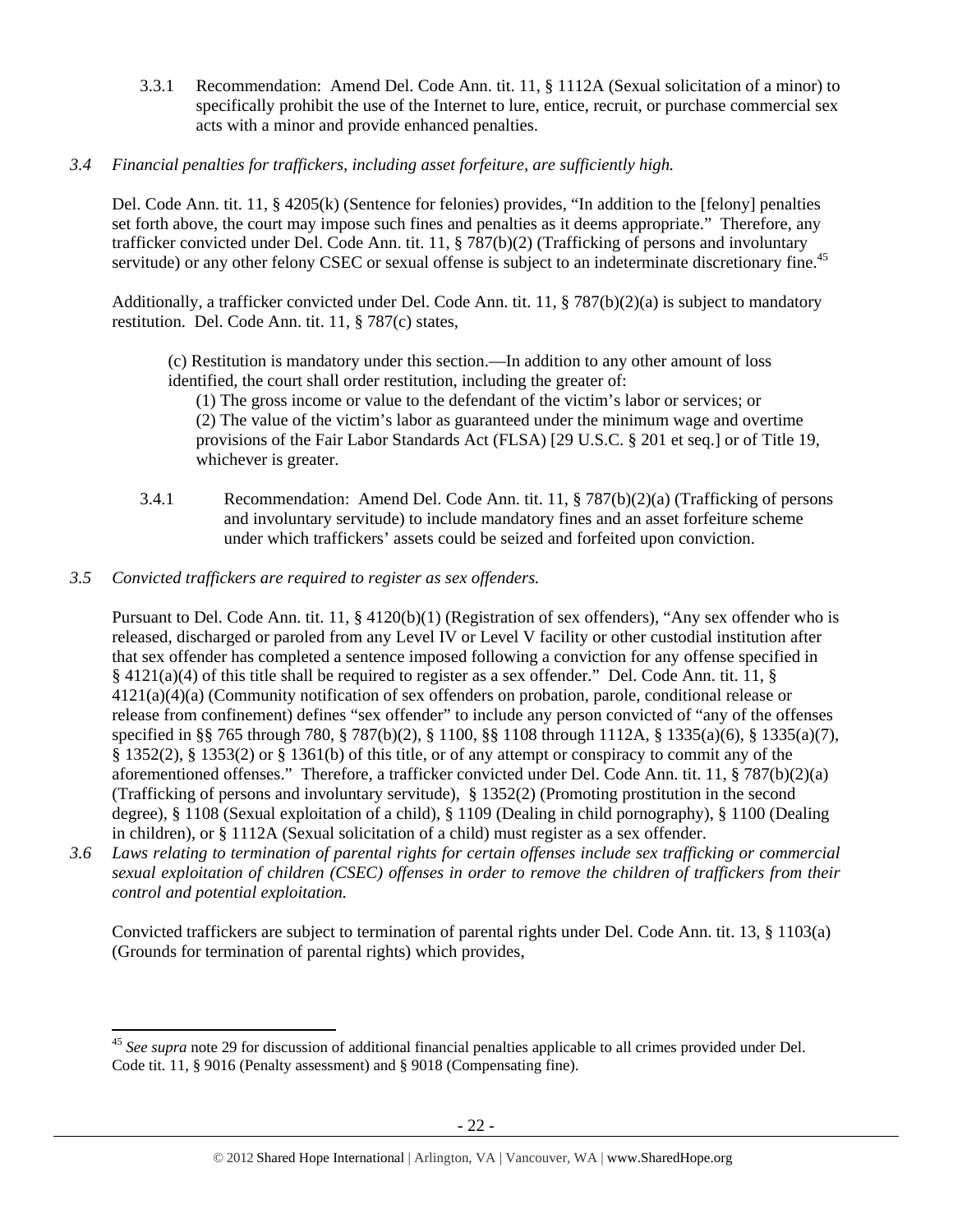(a) The procedure for termination of parental rights . . . may be initiated whenever it appears to be in the child's best interest and that 1 or more of the following grounds exist:

. . . .

. . . .

(4) The respondent has been found by a court of competent jurisdiction to have:

a. Committed a felony level offense against the person, as described within subchapter II of Chapter 5 of Title 11,<sup>46</sup> [which includes Del. Code Ann. tit. 11,  $\S 787(b)(2)(a)$ (Trafficking of persons and involuntary servitude),] in which the victim was a child; or b. Aided or abetted, attempted, conspired or solicited to commit an offense set forth in paragraph (a)(4)a. of this section; or

c. Committed or attempted to commit the offense of Dealing in Children, as set forth in § 1100 of Title 11; ord. Committed the felony level offense of endangering the welfare of a child as set forth in § 1102 of Title 11.

(7) The parent has subjected a child to torture, chronic abuse, sexual abuse, and/or lifethreatening abuse.

(8) A child has suffered unexplained serious physical injury, near death or death under such circumstances as would indicate that such injuries, near death or death resulted from the intentional or reckless conduct or wilful neglect of the parent.

<sup>&</sup>lt;sup>46</sup> Subchapter II of Chapter 5 of Title 11 (Offenses against the person) includes all offenses contained in §§ 601[Offensive touching]–792 [Coercion; truth and proper motive as a defense].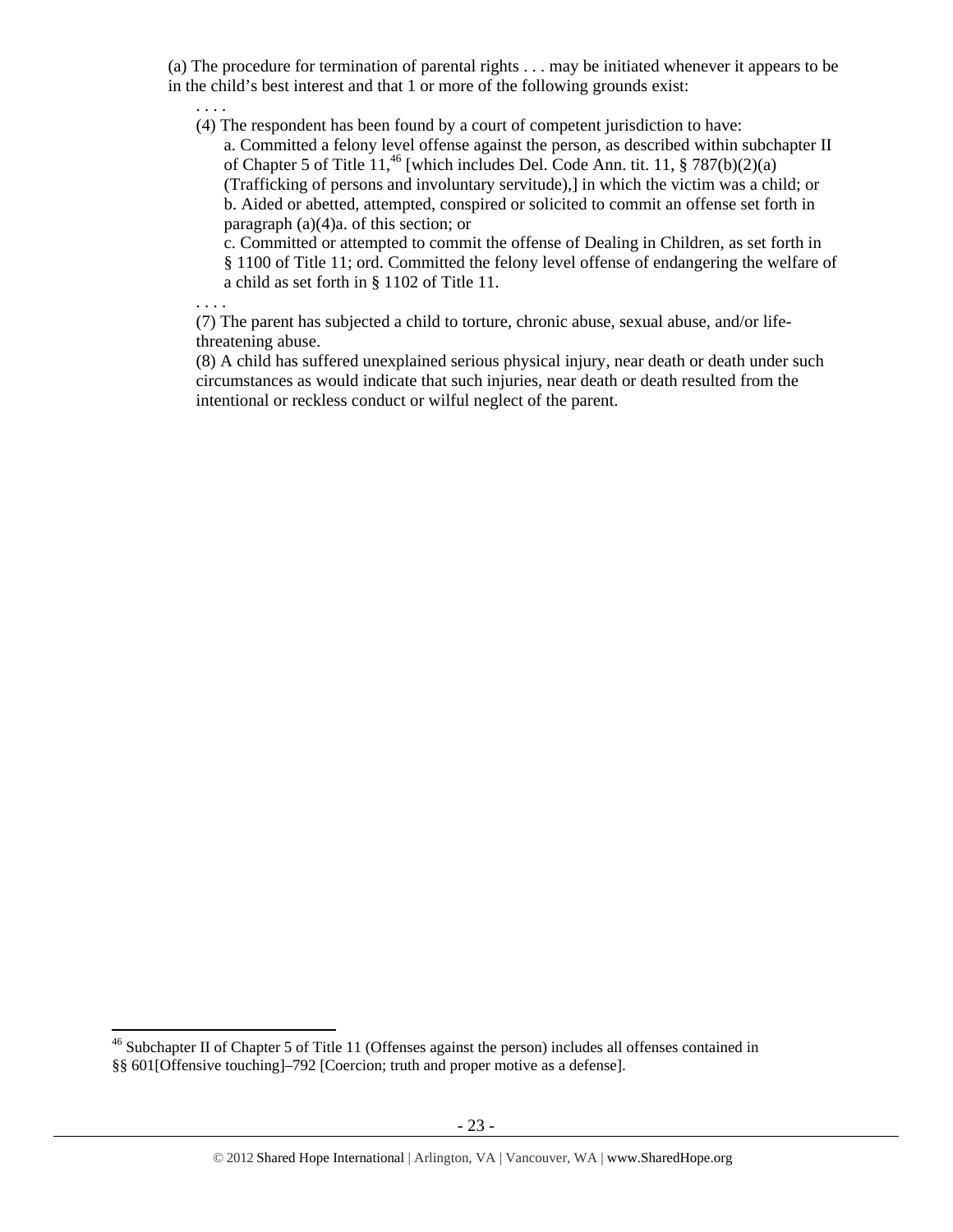#### **FRAMEWORK ISSUE 4: CRIMINAL PROVISIONS FOR FACILITATORS**

#### *Legal Components:*

- *4.1 The acts of assisting, enabling, or financially benefitting from child sex trafficking are included as criminal offenses in the state sex trafficking statute.*
- *4.2 Financial penalties, including asset forfeiture laws, are in place for those who benefit financially from or aid and assist in committing domestic minor sex trafficking.*
- *4.3 Promoting and selling child sex tourism is illegal.*
- *4.4 Promoting and selling child pornography is illegal.*

### *Legal Analysis:*

*4.1 The acts of assisting, enabling, or financially benefitting from child sex trafficking are included as criminal offenses in the state sex trafficking statute.* 

*\_\_\_\_\_\_\_\_\_\_\_\_\_\_\_\_\_\_\_\_\_\_\_\_\_\_\_\_\_\_\_\_\_\_\_\_\_\_\_\_\_\_\_\_\_\_\_\_\_\_\_\_\_\_\_\_\_\_\_\_\_\_\_\_\_\_\_\_\_\_\_\_\_\_\_\_\_\_\_\_\_\_\_\_\_\_\_\_\_\_* 

Del. Code Ann. tit. 11, § 787(b)(2) (Trafficking of persons and involuntary servitude) may apply to facilitators who "harbor" or "transport" "a minor under 18 years of age, knowing that the minor will engage in commercial sexual activity, a sexually explicit performance, or the production of pornography." A facilitator may also be charged with trafficking for forced labor or services under Del. Code Ann. tit. 11, § 787(b)(3), which states,

A person is guilty of trafficking of persons for forced labor or services<sup>47</sup> when a person knowingly:

a. Recruits, entices, harbors, transports, provides or obtains by any means, another person, intending or knowing that the person will be subjected to forced labor or services; or b. Benefits, financially or by receiving anything of value, from participation in a venture which has engaged in an act described in violation of this section.

A conviction under Del. Code Ann. tit. 11, § 787(b)(3)(b), is punishable as a Class B felony by imprisonment for 2–25 years. Del. Code Ann. tit. 11, §§ 787(b)(3)(b), 4205(b)(2).

A facilitator may also face penalties under Del. Code Ann. tit. 11, § 1353(2) (Promoting prostitution in the first degree).<sup>48</sup> A facilitator convicted under Del. Code Ann. tit. 11, § 1353(2) is guilty of a Class C felony punishable by imprisonment up to 15 years. Del. Code Ann. tit. 11, §§ 1353, 4205(b)(3). Similarly, a facilitator may face penalties under Del. Code Ann. tit. 11, § 1352 (Promoting prostitution in the second degree), $^{49}$  which is punishable as a Class E felony by imprisonment up to 5 years. Del. Code Ann. tit. 11, §§ 1352, 4201(b)(5).

4.1.1 Recommendation: Amend Del. Code Ann. tit. 11, § 787(b)(2)(a) (Trafficking of persons and involuntary servitude) to expressly include the crime of knowingly assisting, enabling or benefiting from sex trafficking.

<sup>&</sup>lt;sup>47</sup> *See supra* note 6.<br><sup>48</sup> *See supra Section 1.2 for the substantive provisions of Del. Code Ann. tit. 11, § 1352.* 

<sup>49</sup> *See supra* Section 1.2 for the substantive provisions of Del. Code Ann. tit. 11, § 1353.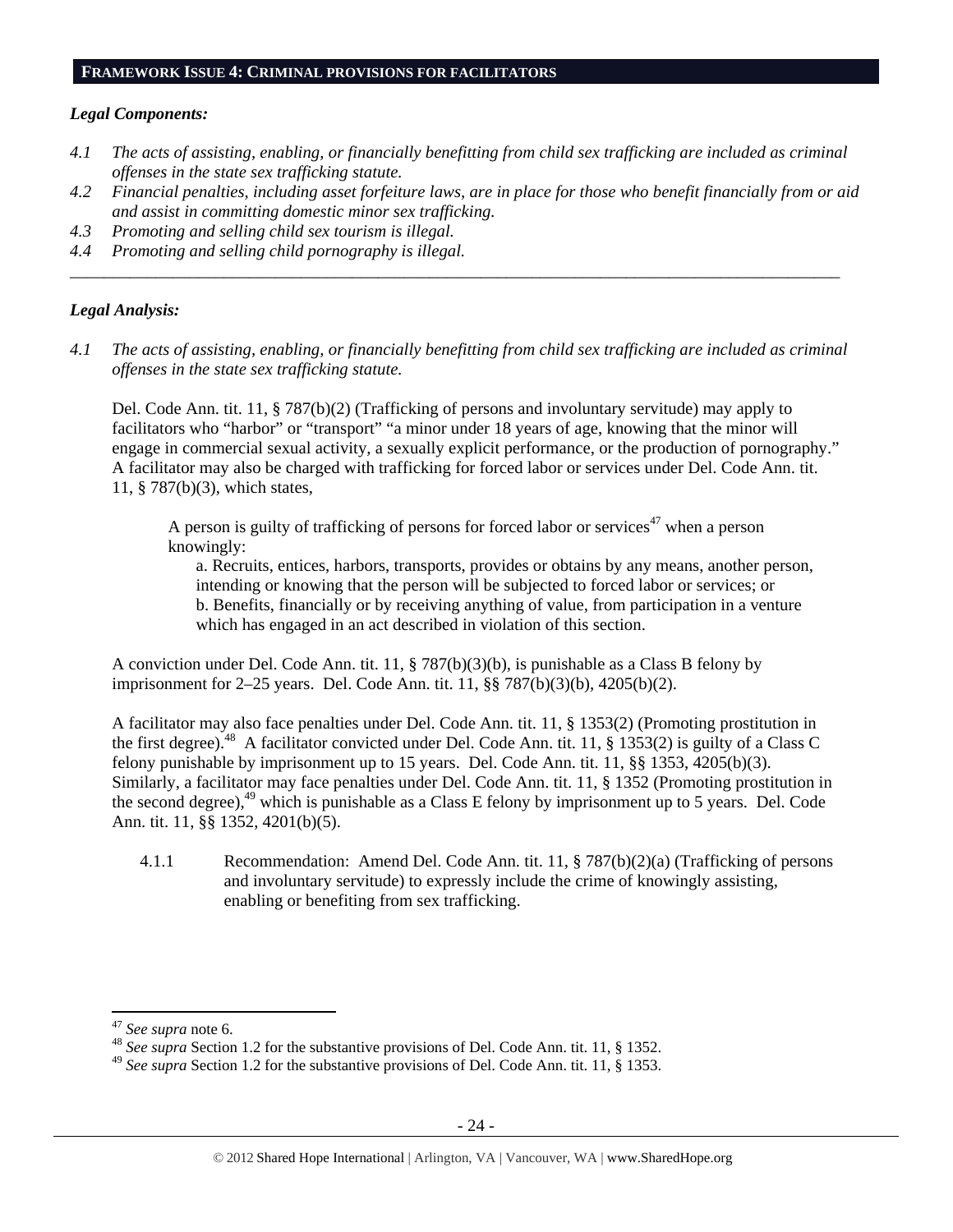*4.2 Financial penalties, including asset forfeiture laws, are in place for those who benefit financially from or aid and assist in committing domestic minor sex trafficking.* 

Del. Code Ann. tit. 11, § 4205(k) (Sentence for felonies) provides, "In addition to the [felony] penalties set forth above, the court may impose such fines and penalties as it deems appropriate." Therefore, any facilitator convicted under Del. Code Ann. tit. 11, § 787(b)(2)(a), (b)(3)(b) (Trafficking of persons and involuntary servitude) or any other felony CSEC or sexual offense is subject to an indeterminate discretionary fine.<sup>50</sup>

Additionally, a facilitator convicted under Del. Code Ann. tit. 11, § 787(b)(2)(a), (b)(3)(b) is subject to mandatory restitution. Del. Code Ann. tit. 11, § 787(c) states,

(c) Restitution is mandatory under this section.—In addition to any other amount of loss identified, the court shall order restitution, including the greater of:

(1) The gross income or value to the defendant of the victim's labor or services; or (2) The value of the victim's labor as guaranteed under the minimum wage and overtime provisions of the Fair Labor Standards Act (FLSA) [29 U.S.C. § 201 et seq.] or of Title 19, whichever is greater.

- 4.2.1 Recommendation: Amend Del. Code Ann. tit. 11, § 787(b)(2)(a) (Trafficking of persons and involuntary servitude) to include an asset forfeiture scheme under which facilitators' assets can be seized and forfeited upon conviction.
- *4.3 Promoting and selling child sex tourism is illegal.*

Delaware has no specific provision prohibiting the promoting or selling of child sex tourism in Delaware.

- 4.3.1 Recommendation: Enact a law that prohibits selling or offering to sell travel services in Delaware that include or facilitate travel for the purpose of engaging in commercial sexual exploitation of a minor either in or outside of Delaware.
- *4.4 Promoting and selling child pornography is illegal.*

Delaware specifically penalizes promoting and selling child pornography. Del. Code Ann. tit. 11, § 1108(2)–(4) (Sexual exploitation of a child) states,

A person is guilty of sexual exploitation of a child when:

. . . (2) The person knowingly, finances or produces any motion picture, video or other visual depiction of a child engaging in a prohibited sexual act or in the simulation of such an act; or (3) The person knowingly publishes or makes available for public distribution or sale by any means, including but not limited to computer, any book, magazine, periodical, pamphlet, photograph, Internet site or web page which depicts a child engaging in a prohibited sexual act or in the simulation of such an act, or knowingly publishes or makes available for public distribution or sale by any means, including computer, any other visual depiction of a child engaging in a prohibited sexual act or in the simulation of such an act; or

 <sup>50</sup> *See supra* note 29 for discussion of additional financial penalties applicable to all crimes provided under Del. Code tit. 11, § 9016 (Penalty assessment) and § 9018 (Compensating fine).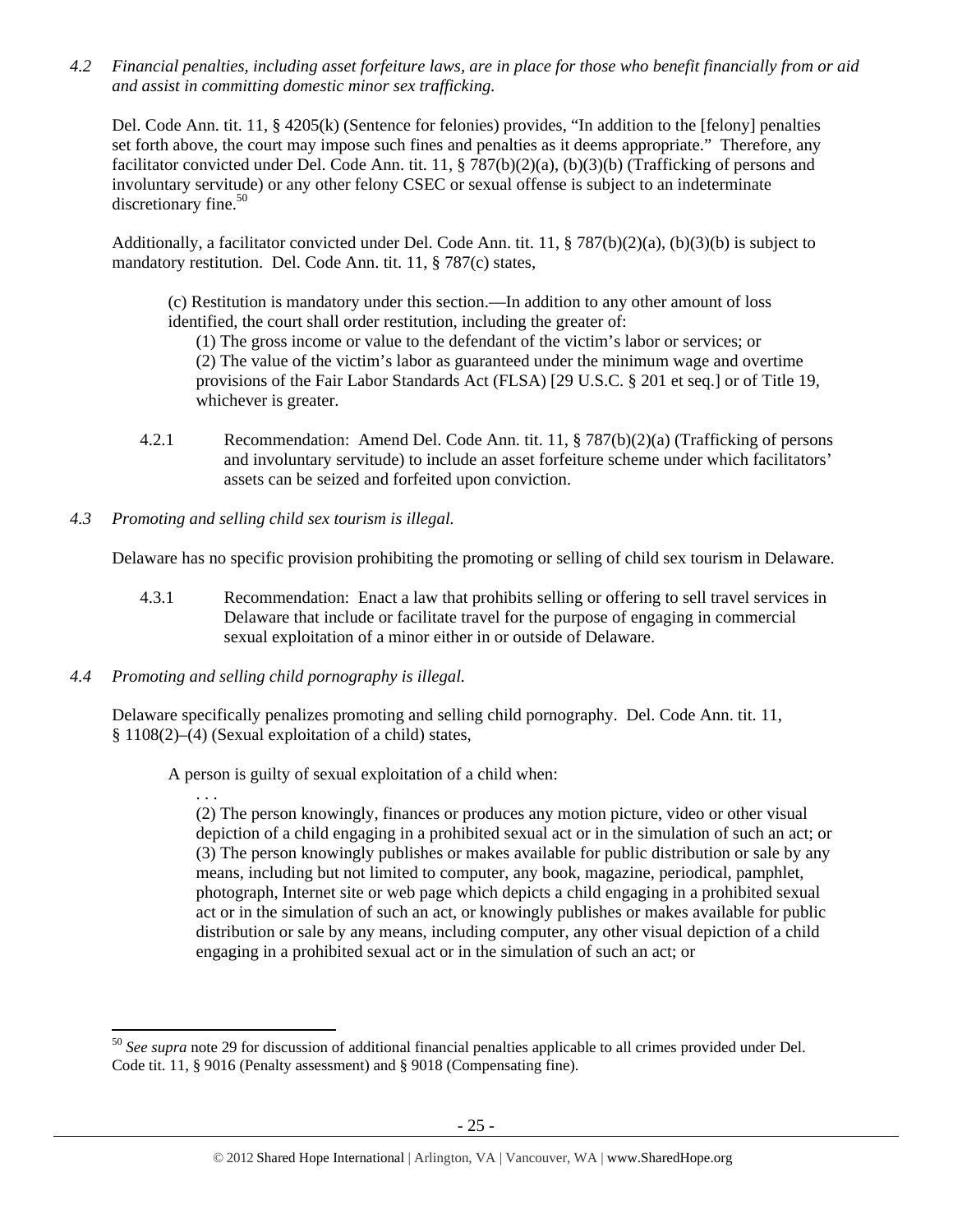(4) The person permits, causes, promotes, facilitates, finances, produces or otherwise advances an exhibition, display or performances of a child engaging in a prohibited sexual act or the simulation of such an act.

A first conviction under this statute is punishable as a Class B felony by imprisonment for 2–25 years, while a subsequent conviction is punishable by life imprisonment. Del. Code Ann. tit. 11, §§ 1108, 4205(b)(2), 1110. If the victim is under the age of 14, however, a conviction is designated a "dangerous crime against a child" under Del. Code Ann. tit. 11, § 777(a) (Dangerous crime against a child, definitions, sentences), which is punishable under Del. Code Ann. tit. 11, § 4205A(a)(2) (Additional penalty for serious sex offenders or pedophile offenders) by imprisonment for 25 years to life. In addition, a defendant sentenced "pursuant to this section shall not be eligible for suspension of sentence, probation, pardon or release from confinement on any basis until the sentence imposed by the Court has been served." Del. Code Ann. tit. 11 § 777(c).

Additionally, Delaware specifically penalizes the distribution of child pornography. Del. Code Ann. tit. 11, § 1109 (Dealing in child pornography) makes it a crime when,

(1) The person knowingly ships, transmits, mails or transports by any means, including by computer or any other electronic or digital method, any book, magazine, periodical, pamphlet, video or film depicting a child engaging in a prohibited sexual act or in the simulation of such an act, or knowingly ships, transmits, mails or transports by any means, including by computer or any other electronic or digital method, any other visual depiction of a child engaging in a prohibited sexual act or in the simulation of such an act;

(2) The person knowingly receives for the purpose of selling or sells any magazine, photograph or film which depicts a child engaging in a prohibited sexual act or in the simulation of such an act, or knowingly receives for the purpose of selling or sells any other visual depiction of a child engaging in a prohibited sexual act or in the simulation of such an act;

(3) The person knowingly distributes or disseminates, by means of computer or any other electronic or digital method, or by shows or viewings, any motion picture, video or other visual depiction of a child engaging in a prohibited sexual act or the simulation of such an act. The possession or showing of such motion pictures shall create a rebuttable presumption of ownership thereof for the purposes of distribution or dissemination;

(4) The person, intentionally compiles, enters, accesses, transmits, receives, exchanges, disseminates, stores, makes, prints, reproduces or otherwise possesses any photograph, image, file, data or other visual depiction of a child engaging in a prohibited sexual act or in the simulation of such an act. For the purposes of this subsection, conduct occurring outside the State shall be sufficient to constitute this offense if such conduct is within the terms of § 204 of this title, or if such photograph, image, file or data was compiled, entered, accessed, transmitted, received, exchanged, disseminated, stored, made, printed, reproduced or otherwise possessed by, through or with any computer located within Delaware and the person was aware of circumstances which rendered the presence of such computer within Delaware a reasonable possibility; or

(5) The person knowingly advertises, promotes, presents, describes, transmits or distributes any visual depiction, exhibition, display or performance with intent to create or convey the impression that such visual depiction, exhibition, display or performance is or contains a depiction of a child engaging in a prohibited sexual act or in the simulation of such an act.

. . . .

A conviction under this statute is punishable as a Class B felony by imprisonment for 2–25 years. Del. Code Ann. tit. 11, §§ 1109, 4205(b)(3). If the victim is under the age of 14 and the offender is either 18 years of age or older or tried as an adult, however, a conviction is designated a "dangerous crime against a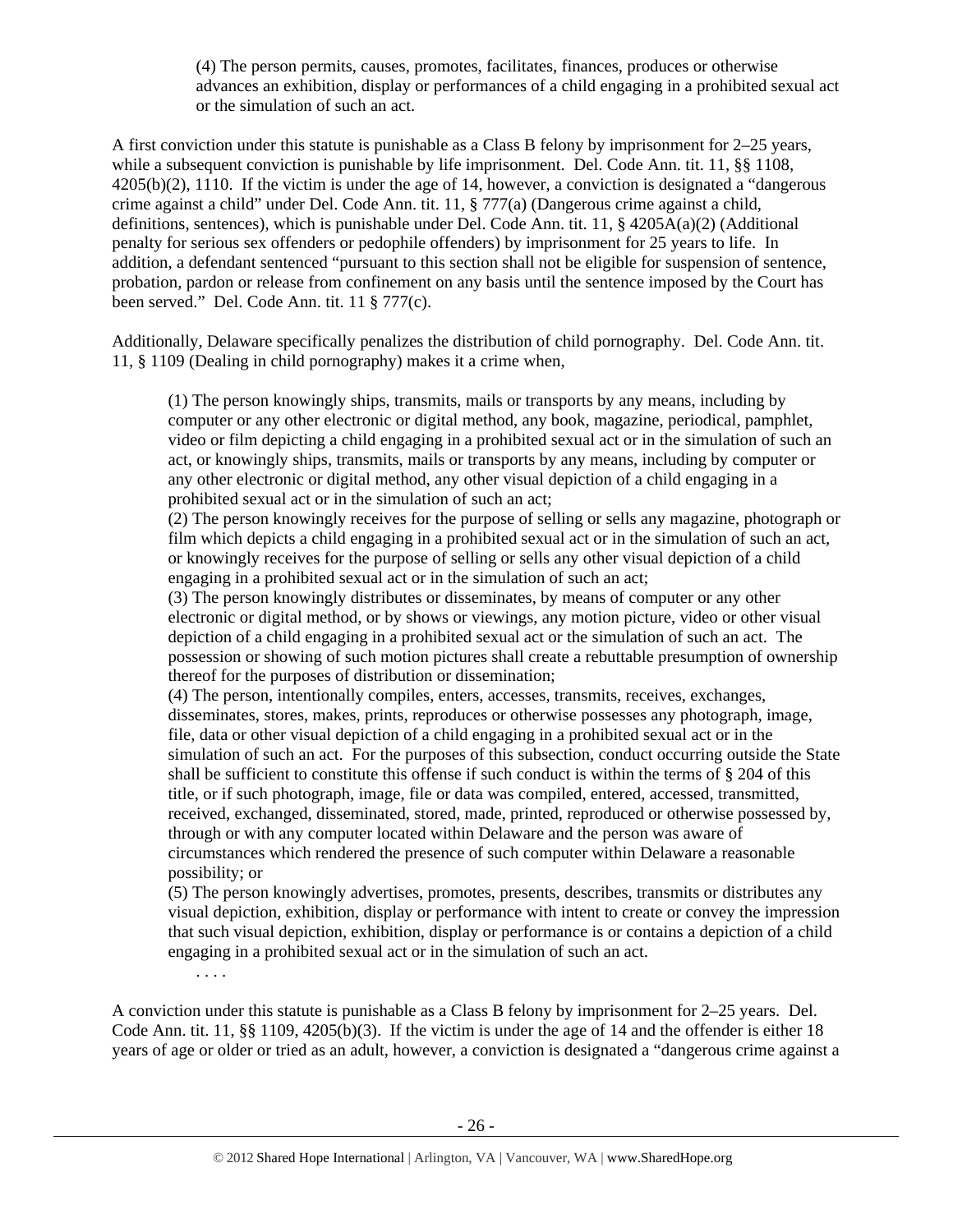child" under Del. Code Ann. tit. 11, § 777(a) (Dangerous crime against a child, definitions, sentences). A first conviction for a "dangerous crime against a child" is punishable as a Class B felony by imprisonment for 2–25 years, while subsequent convictions are punishable by mandatory imprisonment for life. Del. Code Ann. tit. 11, § 777(b). Subsequently, a defendant sentenced "pursuant to this section shall not be eligible for suspension of sentence, probation, pardon or release from confinement on any basis until the sentence imposed by the Court has been served." Del. Code Ann. tit. 11 § 777(c). Additionally, under Del. Code Ann. tit. 11, § 4205A(a) (Additional penalty for serious sex offenders or pedophile offenders), a conviction under Del. Code Ann. tit. 11, § 777 is punishable by imprisonment for 25 years to life, if, among other things, the victim is under the age of 14.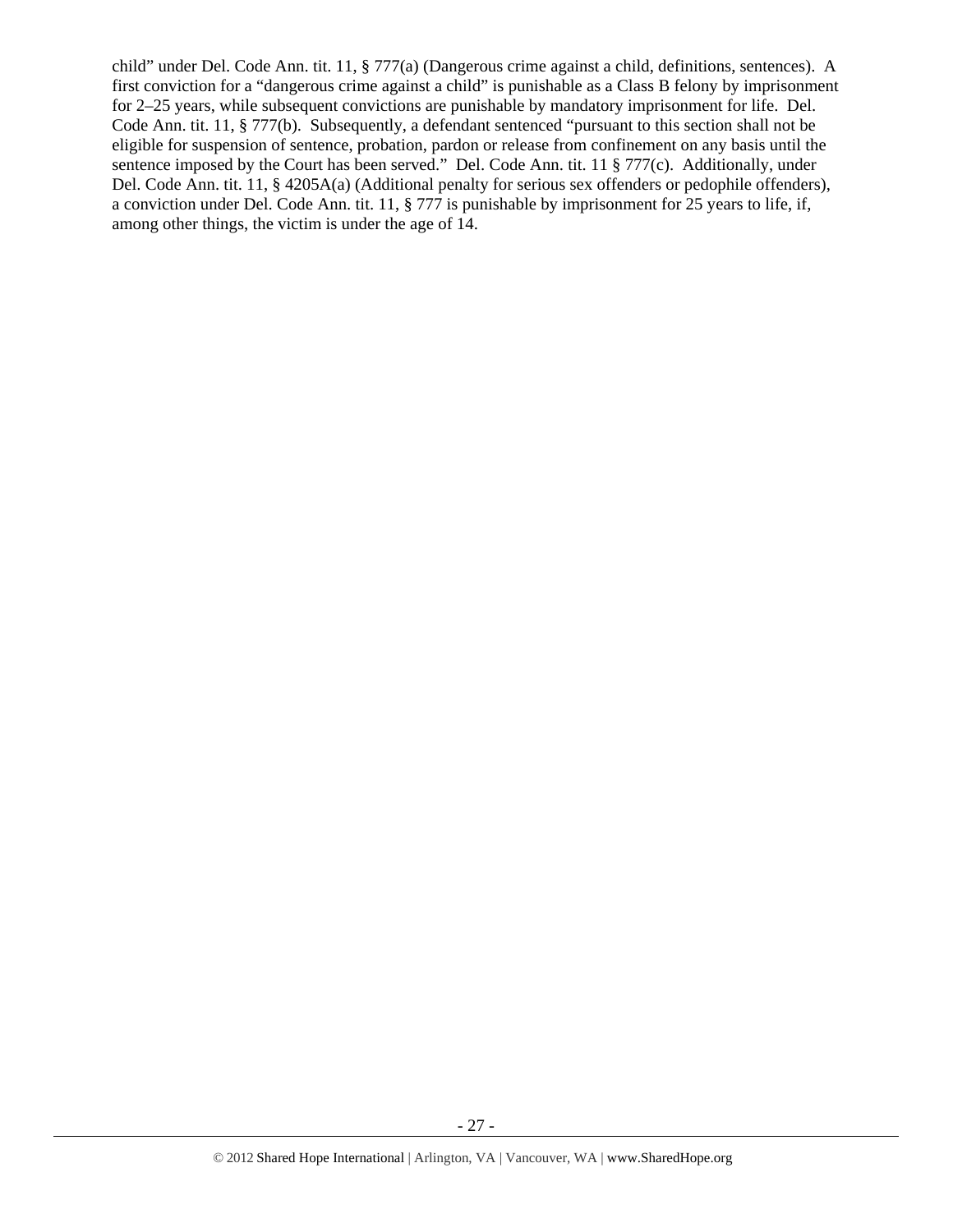### **FRAMEWORK ISSUE 5: PROTECTIVE PROVISIONS FOR THE CHILD VICTIMS**

# *Legal Components:*

- *5.1 Statutorily-mandated victim services define "victim" to specifically include victims of domestic minor sex trafficking or commercial sexual exploitation of children (CSEC) to ensure prompt identification and access to victims' rights and services.*
- *5.2 The state sex trafficking statute expressly prohibits a defendant from raising consent of the minor to the commercial sex acts as a defense.*
- *5.3 Prostitution laws apply only to adults, making minors under 18 specifically immune from this offense.*
- *5.4 Child victims of sex trafficking or commercial sexual exploitation are provided with a child protection response, including specialized shelter and services, and are not detained in juvenile detention facilities.*
- *5.5 Commercial sexual exploitation is identified as a type of abuse and neglect within child protection statutes.*
- *5.6 The definition of "caregiver" (or similar term) in the child welfare statutes is broad enough to include a trafficker who has custody or control of a child in order to bring a trafficked child into protection of child protective services.*
- *5.7 Crime victims' compensation is specifically available to a child victim of sex trafficking or commercial sexual exploitation of children (CSEC) without regard to ineligibility factors.*
- *5.8 Victim-friendly procedures and protections are provided in the trial process for minors under 18.*
- *5.9 Expungement or sealing of juvenile delinquency records resulting from arrests or adjudications for prostitution-related offenses committed as a result of, or in the course of, the commercial sexual exploitation of a minor is available within a reasonable time after turning 18.*
- *5.10 Victim restitution and civil remedies for victims of domestic minor sex trafficking or commercial sexual exploitation of children (CSEC) are authorized by law.*
- *5.11 Statutes of limitations for civil and criminal actions for child sex trafficking or commercial sexual exploitation of children (CSEC) offenses are eliminated or lengthened sufficiently to allow prosecutors and victims a realistic opportunity to pursue criminal action and legal remedies.*

*\_\_\_\_\_\_\_\_\_\_\_\_\_\_\_\_\_\_\_\_\_\_\_\_\_\_\_\_\_\_\_\_\_\_\_\_\_\_\_\_\_\_\_\_\_\_\_\_\_\_\_\_\_\_\_\_\_\_\_\_\_\_\_\_\_\_\_\_\_\_\_\_\_\_\_\_\_\_\_\_\_\_\_\_\_\_\_\_\_\_* 

# *Legal Analysis:*

*5.1 Statutorily-mandated victim services define "victim" to specifically include victims of domestic minor sex trafficking or commercial sexual exploitation of children (CSEC) to ensure prompt identification and access to victims' rights and services.* 

Under Delaware's Victims' Bill of Rights,<sup>51</sup> Del. Code Ann. tit. 11, § 9401(7) (Definitions) defines "victim" in part as

the person, organization, partnership, business, corporation, agency or governmental entity identified as the victim of a crime in a police report, a criminal complaint or warrant, an indictment or information or other charging instrument. "Victim" includes a parent, guardian or custodian of a victim who is unable to meaningfully understand or participate in the legal process due to physical, psychological or mental impairment. . . .

. . . .

Del. Code Ann. tit. 11, § 9401(2) includes the following violations in its definition of "crime": Del. Code Ann. tit. 11, § 768 (Unlawful sexual contact in the second degree), § 769 (Unlawful sexual contact in the first degree), § 770 (Rape in the fourth degree), § 771 (Rape in the third degree), § 773 (Rape in the first degree), § 1108 (Sexual exploitation of a child), § 1112A (Sexual solicitation of a child). It does not

 51 Del. Code Ann. tit. 11, §§ 9401–9424.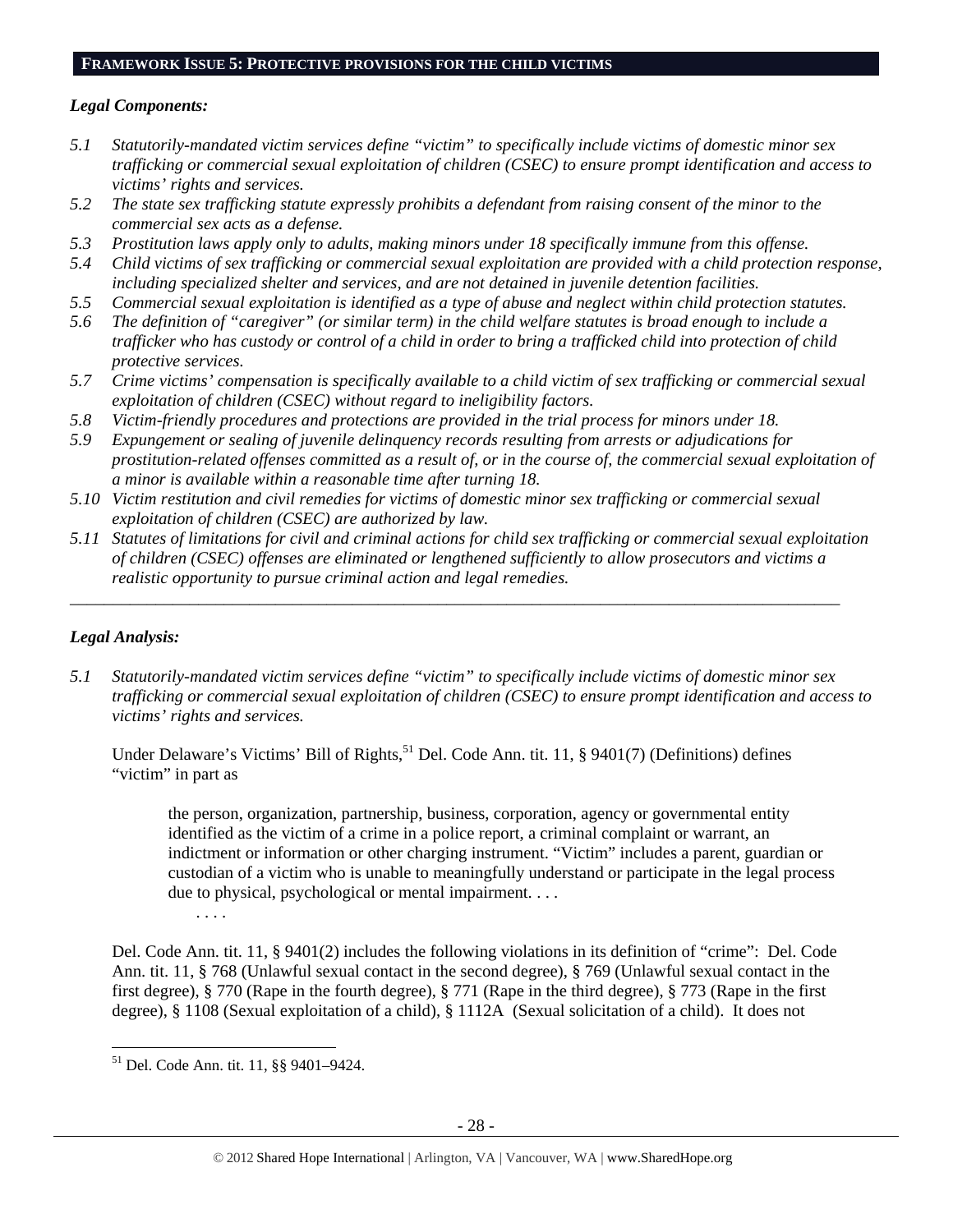include, however, violations of Del. Code Ann. tit. 11, § 787(b)(2)(a) (Trafficking of persons and involuntary servitude), Del. Code Ann. tit. 11, §§ 1352, 1353 (Promoting prostitution), or Del. Code Ann. tit. 11, §§ 1109, 1111 (Child pornography).

Under Chapter 90 of the Delaware Code (Compensation for innocent victims of crime), Del. Code Ann. tit. 11, § 9002(12) (Definitions) defines "victim" as "a person who is injured<sup>52</sup> or killed by the act of any other person during the commission of a crime as defined in this chapter." Pursuant Del. Code Ann. tit. 11, § 9002(5),

(5) "Crime" for purposes of this chapter shall mean:

a. Any specific offense set forth in Chapter 5 of this title, if the offense was committed after July 1, 1973, and contains the characteristics of . . . unlawful sexual intercourse, unlawful sexual penetration or unlawful sexual contact . . . or endangering the welfare of a child;

. . . c. Any specific offense occurring in another state, possession or territory of the United States in which a person whose domicile is in Delaware is a victim, if the offense contains the characteristics of . . . rape or any sexual assault or sexual abuse . . . as set forth in Chapter 5 of this title;

d. Any specific act of delinquency by a child, which if committed by an adult would constitute a specific offense set forth in Chapter 5 of this title, and contains the characteristics of . . . unlawful sexual intercourse, unlawful sexual penetration or unlawful sexual contact . . . . . .

g. Any act of domestic violence or abuse.

- 5.1.1 Recommendation: Amend the definition of "crime" in Del. Code Ann. tit. 11, § 9401(2) and § 9002(5) to expressly include violations of Del. Code Ann. tit. 11, § 787(b)(2) (Trafficking of persons and involuntary servitude), Del. Code Ann. tit. 11, §§ 1352, 1353 (Promoting prostitution), and Del. Code Ann. tit. 11, §§ 1109, 1111 (Child pornography).
- *5.2 The state sex trafficking statute expressly prohibits a defendant from raising consent of the minor to the commercial sex acts as a defense.*

Pursuant to Del. Code tit. 11, § 761(k) (Definitions generally applicable to sexual offenses), "A child who has not yet reached that child's sixteenth birthday is deemed unable to consent to a sexual act with a person more than 4 years older than said child. Children who have not yet reached their twelfth birthday are deemed unable to consent to a sexual act under any circumstances." This definition does not protect minors between the ages of 16 and 18, even though Del. Code Ann. tit. 11, § 787(b)(2) (Trafficking of persons and involuntary servitude) covers offenses against minors under the age of 18.

In addition, Del. Code Ann. tit. 11, § 451 (Consent of victim to acts not involving physical injury as defense) and § 452 (Consent of victim to inflictions of physical injury as defense) allow consent as a defense to crimes without regard to the age of victim. Del. Code Ann. tit. 11, § 451 provides,

In any prosecution for an offense, it is a defense that the victim consented to the act done, provided that:

- (1) The act did not involve or threaten physical injury; and
- (2) Such consent negatives an element of the offense.

  $52$  While the Delaware Code does not define "a person who is injured," Del. Code Ann. tit. 11, § 9002(10) (Definitions) states, "'Personal injury' shall mean bodily harm; or mental, emotional or psychological harm, or shall include pregnancy resulting from the crime."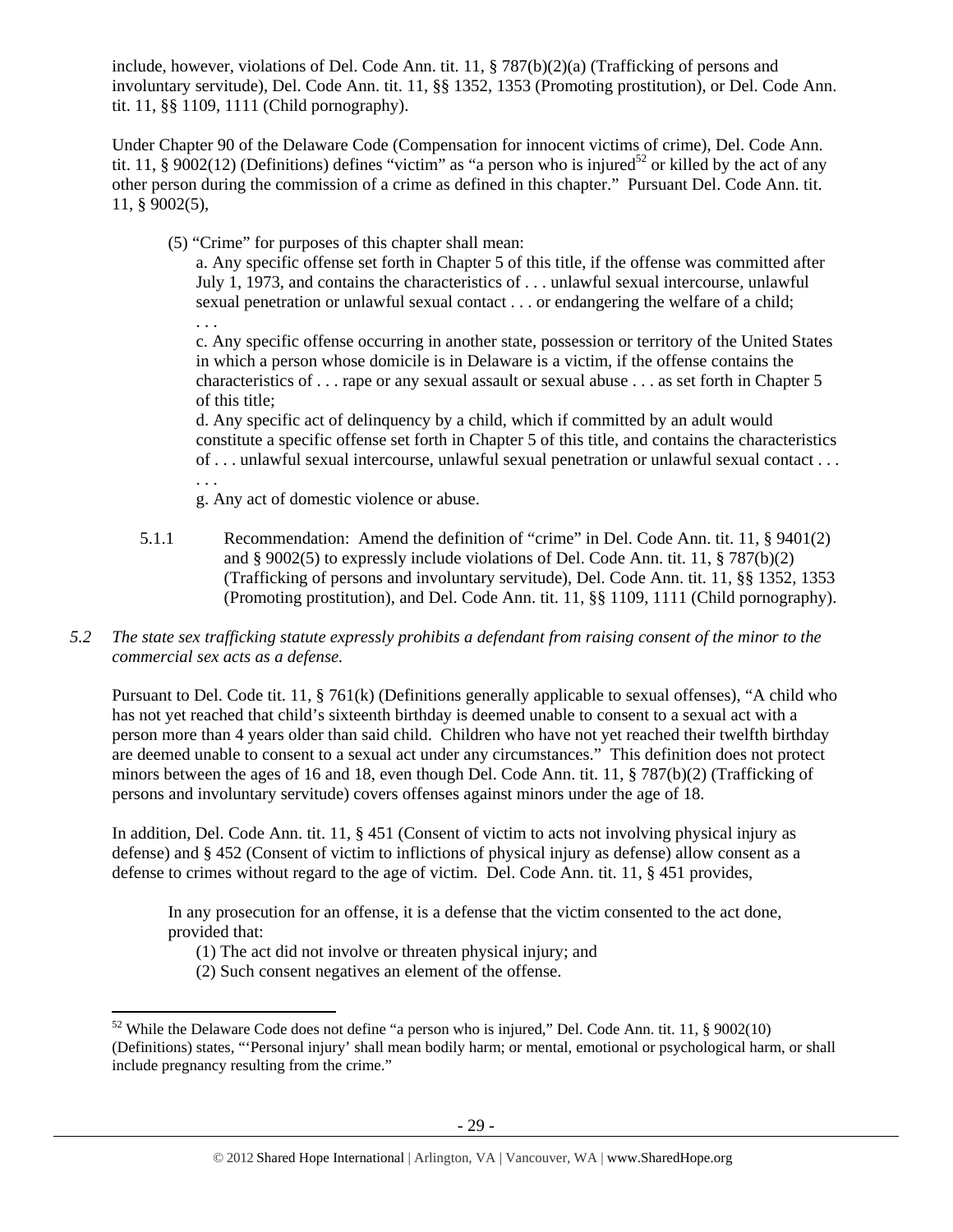Any person who enters the presence of other people consents to the normal physical contacts incident to such presence.

Regarding offenses involving physical injury, Del. Code Ann. tit. 11, § 452 (Consent of victim to inflictions of physical injury as a defense) provides,

In any prosecution for an offense involving or threatening physical injury, it is a defense that the victim consented to the infliction of physical injury of the kind done or threatened, provided that: (1) The physical injury done or threatened by the conduct consented to is not serious physical

injury; or

(2) The physical injury done or threatened is a reasonably foreseeable hazard of joint participation in any concerted activity, athletic contest or sport not prohibited by law.

However, Del. Code Ann. tit. 11, § 453 (Circumstances negativing consent as a defense) states,

Unless otherwise provided by this Criminal Code or by the law defining the offense, consent of the victim does not constitute a defense if:

(1) It is given by a person who is legally incompetent to authorize the conduct charged to constitute the offense unless the defendant believes the victim is legally competent; or (2) It is given by a person who, because of youth . . . is manifestly unable or known by the defendant to be unable to make a reasonable judgment as to the nature or harmfulness of the conduct charged to constitute the offense; or

. . .

(4) It is induced by force, duress or deception.

Although it is arguable that the above laws may prevent a consent defense to child prostitution, they do not unambiguously do so. Moreover, Del. Code Ann. tit. 11, § 787 does not specifically preclude consent as a defense to child sex trafficking.

- 5.2.1 Recommendation: Amend Del. Code Ann. tit. 11, § 787(b)(2) to specifically prohibit consent as a defense to sexual servitude of a minor, notwithstanding the provisions of Del. Code Ann. tit. 11, §§ 451 and 452.
- *5.3 Prostitution laws apply only to adults, making minors under 18 specifically immune from this offense.*

Del. Code Ann. tit. 11, § 1342(a)(1) (Prostitution) does not make minors immune from the offense of prostitution. It states, "A person is guilty of prostitution when the person engages or agrees or offers to engage in sexual conduct with another person in return for a fee."

- 5.3.1 Recommendation: Amend Del. Code Ann. tit. 11, § 1342(a)(1) (Prostitution) to make minors under the age of 18 specifically immune from prosecution for prostitution and to refer to any minor involved in prostitution as a victim of Del. Code Ann. tit. 11, § 787 (Trafficking of persons and involuntary servitude).
- *5.4 Child victims of sex trafficking or commercial sexual exploitation are provided with a child protection response, including specialized shelter and services, and are not detained in juvenile detention facilities.*

Although Del. Code Ann. tit. 11, § 787(d) (Trafficking of persons and involuntary servitude) directs reports be issued by the Attorney General and the Department of Health and Human Services outlining preliminary steps for improvement of the child protection response provided to trafficked minors, it does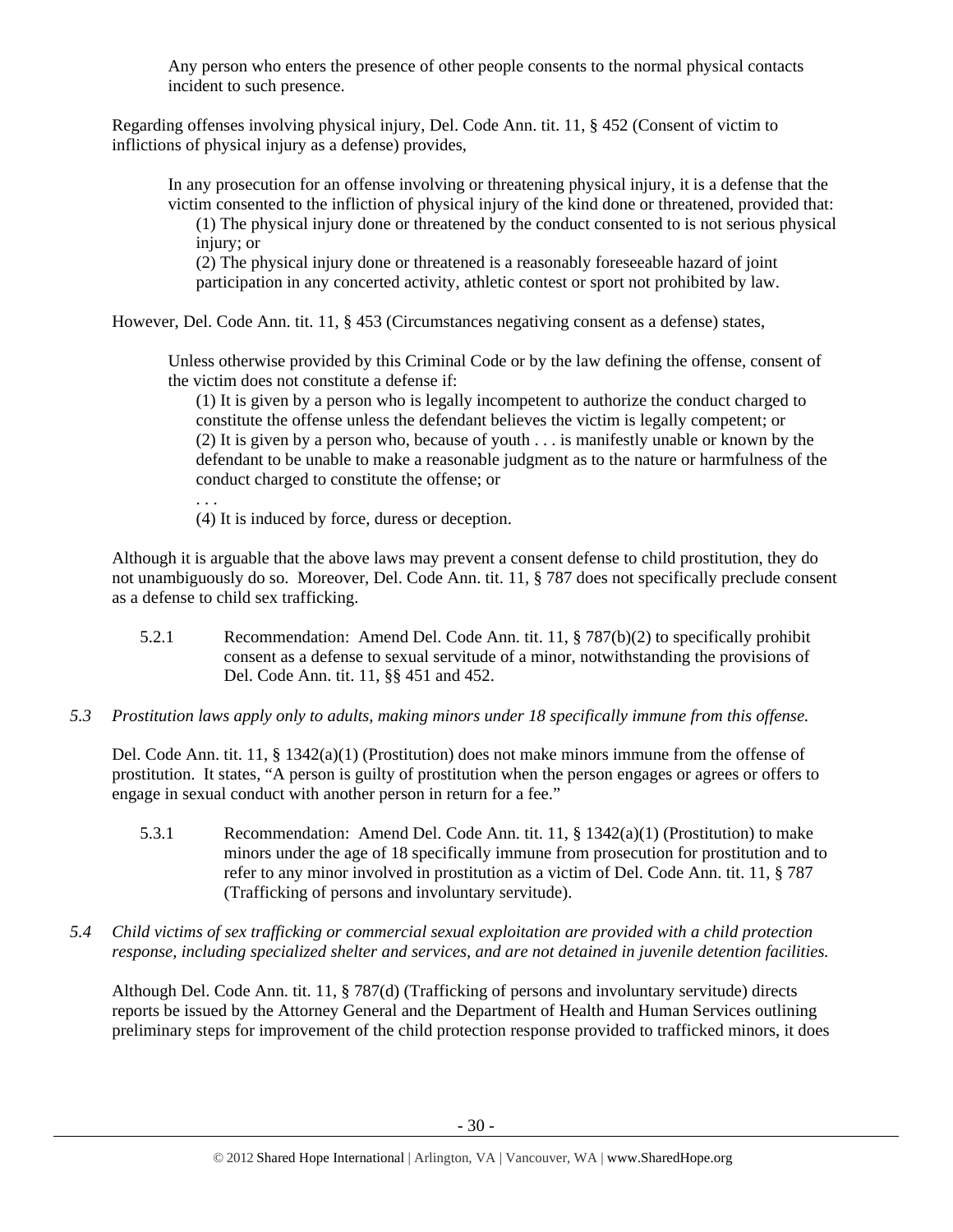not direct that a specific child protection response be provided to minor trafficking victims. Specifically, Del. Code Ann. tit. 11, § 787(d) provides,

(1) The Attorney General, in consultation with the Department of Health and Social Services, shall, no later than July 1, 2008, issue a report outlining how existing victim/witness laws and regulations respond to the needs of trafficking victims, as defined in paragraph (a)(9) of this section, and suggesting areas of improvement and modification.

(2) The Department of Health and Social Services, in consultation with the Attorney General, shall, no later than July 1, 2008, issue a report outlining how existing social service programs respond or fail to respond to the needs of trafficking victims, as defined in paragraph (a)(9) of this section, the interplay of such existing programs with federally funded victim service programs, and areas needing improvement and modification. The report must include a section that states the ability of state programs and licensing bodies to recognize federal nonimmigrant status for the purposes of benefits, programs, and licenses.

A child may be identified as abused and receive protective services following a mandatory report of abuse made pursuant to Del. Code Ann. tit. 16, § 903 (Reports required), which states,

Any person,<sup>53</sup> agency, organization or entity who knows or in good faith suspects child abuse or neglect shall make a report in accordance with § 904 of this title. . . . In addition to and not in lieu of reporting to the Division of Family Services, any such person may also give oral or written notification of said knowledge or suspicion to any police officer who is in the presence of such person for the purpose of rendering assistance to the child in question or investigating the cause of the child's injuries or condition.

Pursuant to Del. Code Ann. tit. 16, § 906(b)(3) (State response to reports of abuse or neglect),

The Division may investigate any report, but shall conduct an investigation involving all reports, which if true, would constitute violations against a child by a person responsible for the care, custody and control of the child of any of the following provisions of . . . § 777 [Dangerous crime against a child], § 1100 [Dealing in children], § 1102 [Endangering the welfare of a child], § 1108 [Sexual exploitation of a child], § 1109 [Dealing in child pornography], § 1110 [Subsequent convictions of  $\S 1108$  or  $\S 1109$  of this title  $\ldots$  of Title 11, or an attempt to commit any such crimes. The Division staff shall also contact the Delaware Department of Justice and the appropriate law-enforcement agency upon receipt of any report under this section and shall provide such agency with a detailed description of the report received.

Under Del. Code Ann. tit. 16, § 906(b)(4), "The assisting law-enforcement agency shall promptly conduct its own criminal investigation, and keep the Division regularly apprised of the status and findings of its investigation. Law-enforcement agencies and the Division shall develop protocols to ensure compliance with this subsection."

In exigent circumstances, Del. Code Ann. tit. 16, § 907(a) (Temporary emergency protective custody) provides, "A police officer or a physician who reasonably suspects that a child is in imminent danger of suffering serious physical harm or a threat to life as a result of abuse or neglect and who reasonably suspects the harm or threat to life may occur before the Family Court can issue a temporary protective

 $53$  Del. Code Ann. tit. 16, § 903 (Reports required) provides in part, "For purposes of this section, 'person' shall include, but shall not be limited to, any physician, any other person in the healing arts including any person licensed to render services in medicine, osteopathy or dentistry, any intern, resident, nurse, school employee, social worker, psychologist, medical examiner, hospital, health care institution, the Medical Society of Delaware or lawenforcement agency."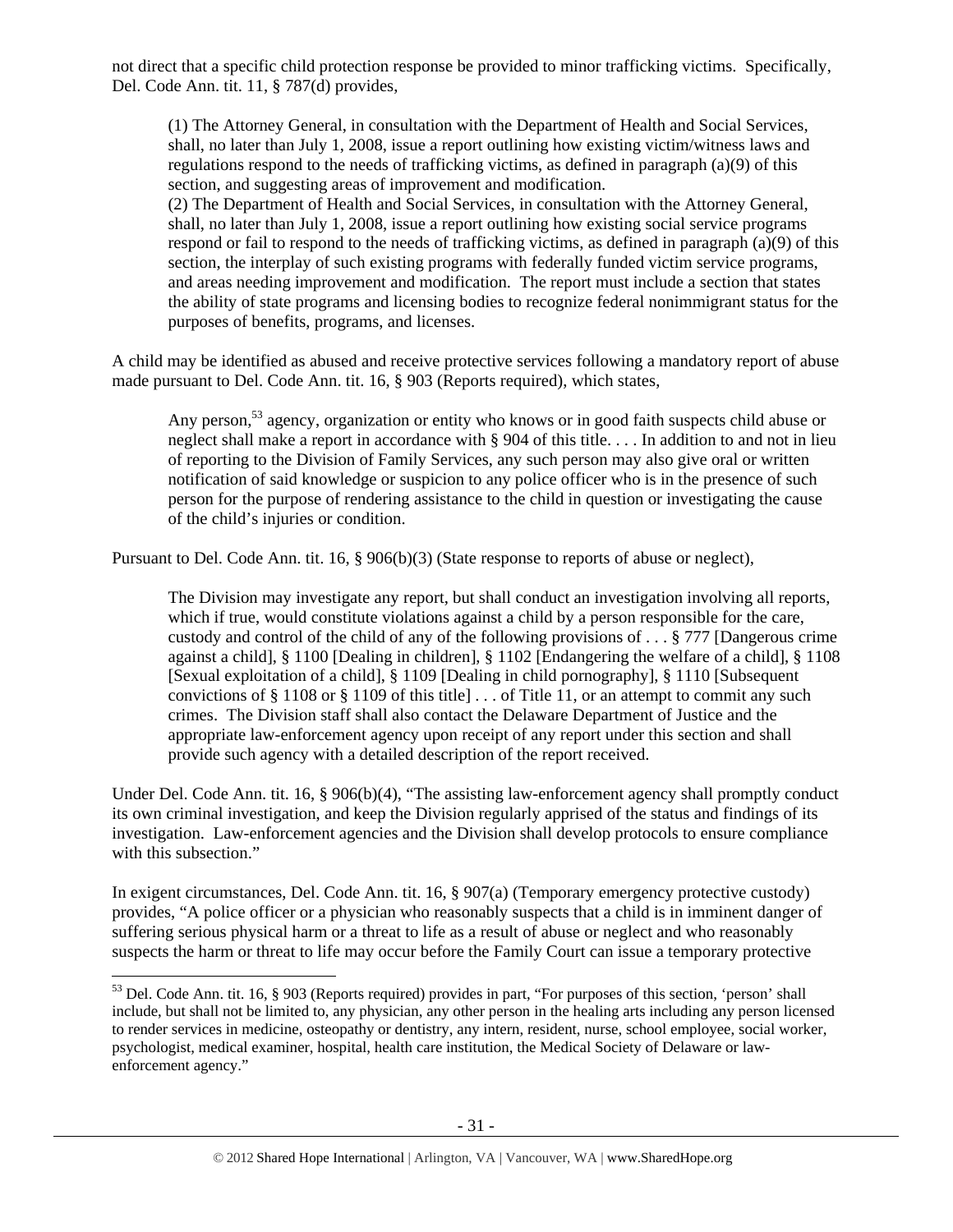custody order may take or retain temporary emergency protective custody of the child without the consent of the child's parents, guardian or others legally responsible for the child's care." "[T]emporary emergency protective custody shall mean temporary placement within a hospital, medical facility or such other suitable placement; provided, however, that an abused or neglected child may not be detained in temporary custody in a secure detention facility," and "shall not exceed 4 hours and shall cease upon the Division's response pursuant to subsection (b)." Del. Code Ann. tit. 16, § 907(d), (c).

Del. Code Ann. tit. 16, § 907(b) provides in part, "Any person taking a child into temporary emergency protective custody under this section shall immediately notify the Division, in the county in which the child is located, of the person's actions and make a reasonable attempt to advise the parents, guardians, or others legally responsible for the child's care . . . . Upon notification that a child has been taken into temporary emergency protective custody, the Division shall immediately respond in accordance with § 906 of this title to secure the safety of the child which may include ex parte custody relief from the Family Court if appropriate."

A child protection response may also be available to trafficking victims under the age of 18 who are taken into custody pursuant to Del. Code Ann. tit. 10, § 1004 (Duties of officer having child in custody), which allows "[a] peace officer . . . [to] take into custody a child<sup>54</sup> the officer believes to be dependent,<sup>55</sup> neglected<sup>56</sup> or delinquent.<sup>57</sup> After taking the child into custody, the peace officer must notify the child's

<sup>55</sup> Pursuant to Del. Code Ann. tit. 10, § 901(8) (Definitions),

(8) "Dependency" or "dependent child" means that a person:

a. Is responsible for the care, custody, and/or control of the child; and

b. Does not have the ability and/or financial means to provide for the care of the child; and 1. Fails to provide necessary care with regard to: food, clothing, shelter, education, health care, medical care or other care necessary for the child's emotional, physical or mental health, or safety and general well-being; or

2. The child is living in a nonrelated home on an extended basis without the consent and approval of the DSCYF or any agency or court licensed or authorized to place children in a nonrelated home; or

3. The child has been placed with a licensed agency which certifies it cannot complete a suitable adoption plan.

In making a finding of dependency under this section, consideration may be given to dependency, neglect,

or abuse history of any party. 56 Pursuant to Del. Code Ann. tit. 10, § 901(18)

"Neglect" or "neglected child" means that a person:

- a. Is responsible for the care, custody, and/or control of the child; and
- b. Has the ability and financial means to provide for the care of the child; and

1. Fails to provide necessary care with regard to: food, clothing, shelter, education, health, medical or other care necessary for the child's emotional, physical, or mental health, or safety and general well-being; or

2. Chronically and severely abuses alcohol or a controlled substance, is not active in treatment for such abuse, and the abuse threatens the child's ability to receive care necessary for that child's safety and general well-being, or

3. Fails to provide necessary supervision appropriate for a child when the child is unable to care for that child's own basic needs or safety, after considering such factors as the child's age, mental ability, physical condition, the length of the caretaker's absence, and the context of the child's environment.

In making a finding of neglect under this section, consideration may be given to dependency, neglect, or abuse history of any party.

<sup>54</sup> Pursuant to Del. Code Ann. tit. 10, § 901(4), "child" is defined as "a person who has not reached his or her 18th birthday."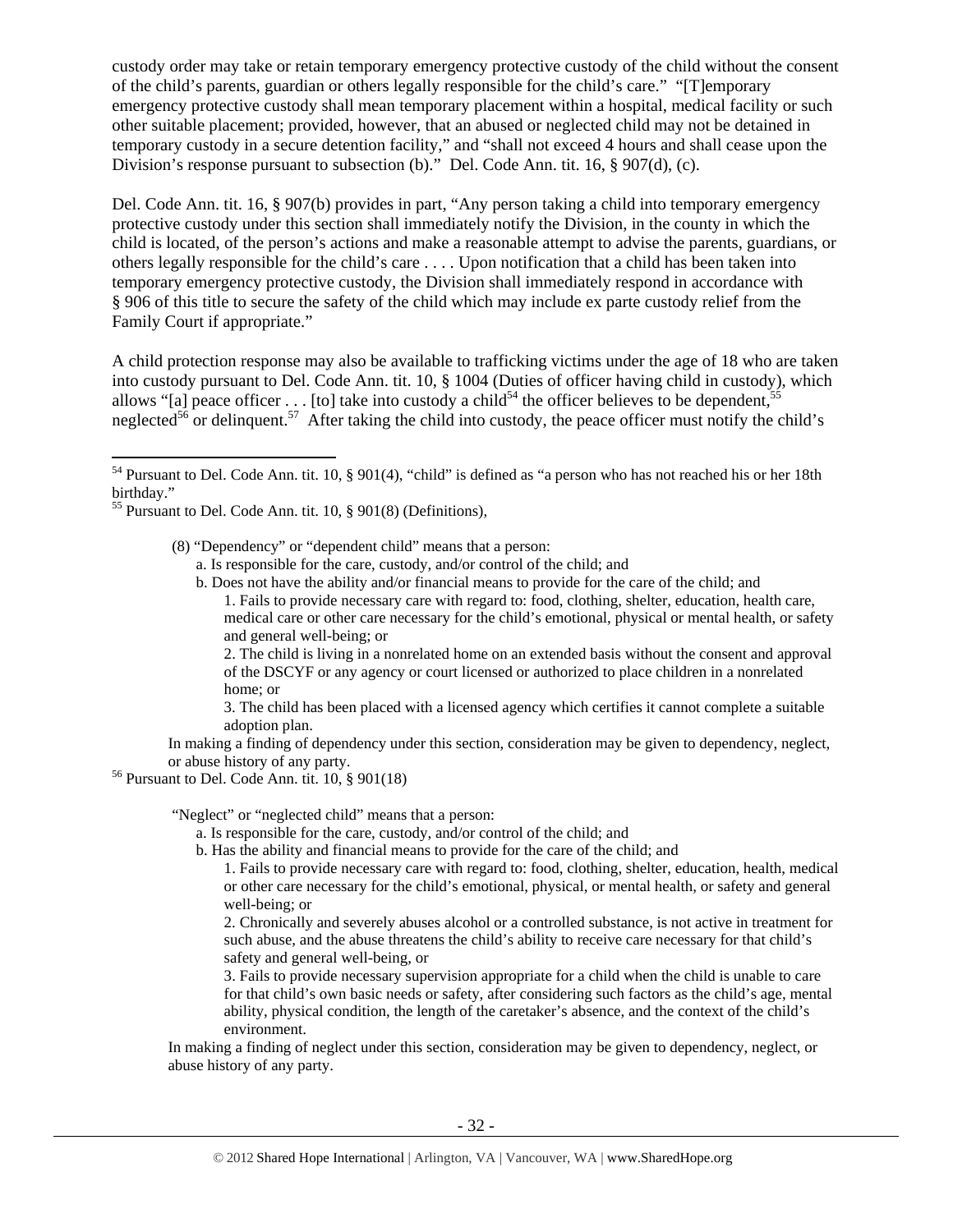custodian. Del. Code Ann. tit. 10, § 1004. If the custodian is not able or available to take the child, the "Division of Child Protective Services of the Department of Services for Children, Youth and Their Families" will take responsibility for the child if the child is not charged with a "delinquent act," and "[a]fter making every reasonable effort to locate the custodian . . . may release the child to the child's custodian or forthwith file with the Court a petition for custody alleging dependency or neglect." Del. Code Ann. tit. 10, § 1004(1). If not released to the custodian, the Department will also be responsible for "providing shelter and care for the child in a shelter home, foster home, group home, private agency home or other appropriate facility for children." Del. Code Ann. tit. 10, § 1004(1).

If the child is adjudicated dependent or neglected, pursuant to Del. Code Ann. tit. 10, § 1009(b) (Adjudication; disposition following adjudication; commitment to custody of Department of Services for Children, Youth and Their Families; effect), the court may, among other possible dispositions, grant custody of the child to the Department of Services for Children, Youth and Their Families for placement in foster care, grant custody of the child to other approved child-caring agencies, or order the child to receive any necessary treatment or rehabilitation. Del. Code Ann. tit. 10, § 1009(b)(5), (6), (11).

If, instead, a child is taken into custody for committing a delinquent act, the peace officer shall "take the child directly before the Court if the Court is in session or take the child before a court or commissioner for disposition in accordance with § 1005 of this title. After taking the child into custody, the peace officer shall forthwith file with the Court a sworn complaint alleging delinquency with a report for the reason of the child's apprehension." Del. Code Ann. tit. 10, § 1004(2). Under Del. Code Ann. tit. 10, § 1005(b), "Any judge of any court of this State, including justices of the peace and local aldermen, before whom a child is brought by a peace officer" may release the child with or without bail or detain the child. Additionally, the judge is directed to notify the child's caregiver that the child has been taken into custody and file a petition with the court. Del. Code Ann. tit. 10, § 1005(b).

However, a child taken into custody on charges of delinquency may face secure detention pending adjudication if a less restrictive placement is not appropriate. Del. Code Ann. tit. 10, § 1007(a) states that no allegedly delinquent child may be placed in a secure detention facility "unless the Court determines that no means less restrictive of the child's liberty gives reasonable assurance that the child will attend the adjudicatory hearing" and the child is either a fugitive, charged with a felony or certain misdemeanor offenses, likely to fail to appear at the adjudicatory hearing, or has a "pattern of repeated failure to comply with court-ordered placement." If a child alleged to be delinquent is held in custody pending adjudication, alternatives to secure custody are available and must be considered pursuant to Del. Code Ann. tit. 10, § 1007(b) (Disposition of child pending adjudication; payment for care) which states,

Prior to making a decision of secure detention pending adjudication the Court shall consider and, where appropriate, employ any of the following alternatives:

- (1) Release on the child's own recognizance;
- (2) Release to parents, guardian, custodian;
- (3) Release on bail;

(4) Release with imposition of restrictions on activities, associations, movements and residence reasonably related to securing the appearance of the child at the next hearing; (5) Release to a nonsecure detention alternative developed by the Department of Services for Children, Youth and Their Families such as home detention, daily monitoring, intensive home base services with supervision, foster placement, or a nonsecure residential setting.

 $57$  Pursuant to Del. Code Ann. tit. 10, § 901(7) "Delinquent child' means a child who commits an act which if committed by an adult would constitute a crime."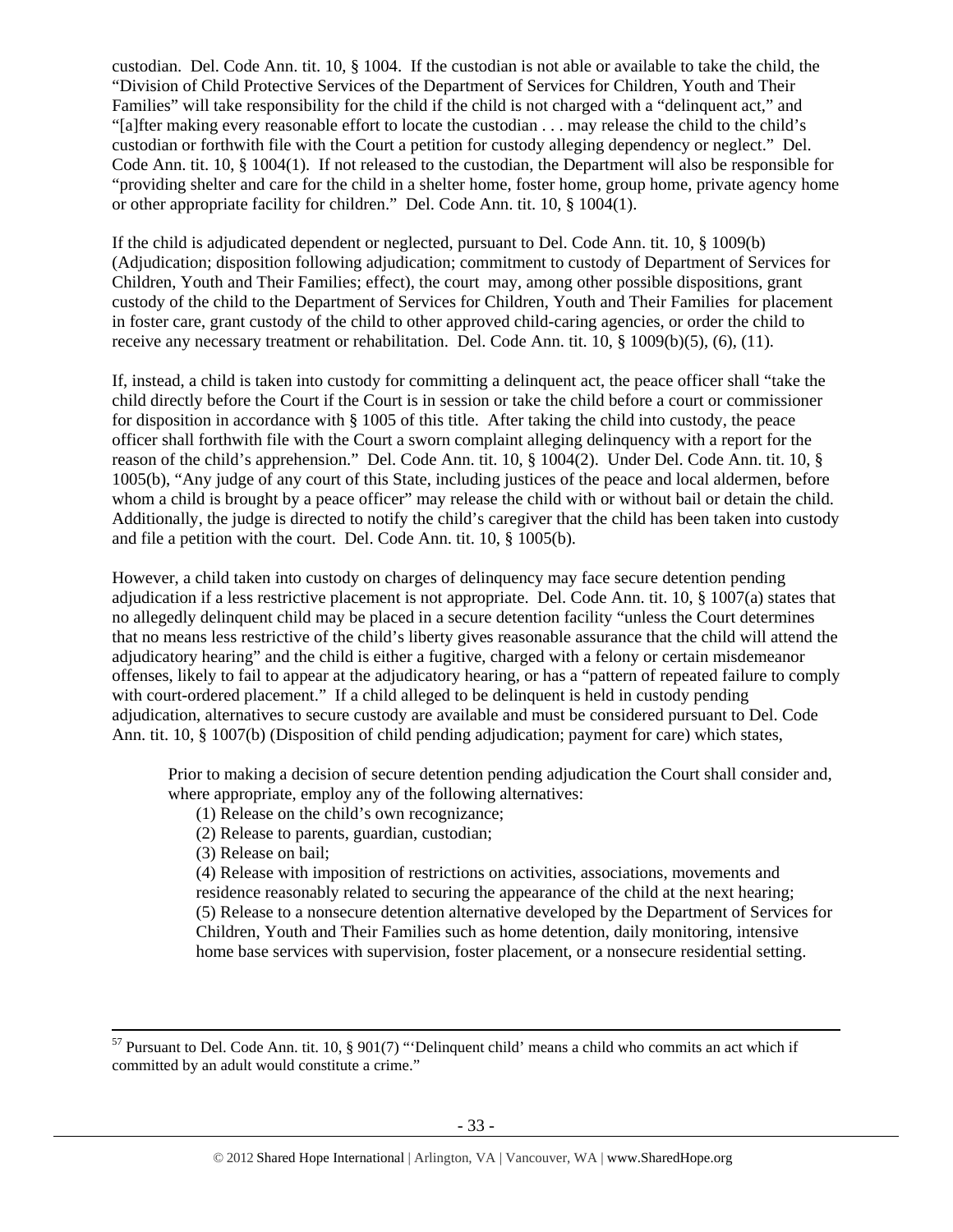After a petition for adjudication of delinquency of a child in custody is filed, Del. Code Ann. tit. 10, § 1009(a) (Adjudication; disposition following adjudication; commitment to custody of Department of Services for Children, Youth and Their Families; effect) provides, "Where the evidence supports such holding, the Court may declare a child to be dependent, neglected, abused,<sup>58</sup> as those terms are defined by § 902(1) of Title 16, or delinquent. In declaring a child to be dependent, neglected or abused pursuant to this section, the Court shall give priority to ensuring the well-being and safety of the child."

If the minor enters a plea, the court may suspend adjudication and impose a term of probation pursuant to Del. Code Ann. tit. 10, § 1009A (Probation before adjudication of delinquency) which states,

After accepting an admission or a plea of nolo contendere to an act of delinquency, the court may, prior to entering an adjudication of delinquency, under § 1009 of this title and with the consent of the child and the State, stay the declaration of delinquency, defer further proceedings, and place the child on probation before adjudication subject to the same limitations and upon the same terms and conditions as are applied to adult criminal offenders in § 4218 of Title 11.

Del. Code Ann. tit. 10, § 1009(c) states that if the child is declared delinquent the court can, among other things, "release the child upon the child's own recognizance" or in the custody of a relative, place the child on probation, grant custody to the Department of Services for Children, Youth and Their Families, "grant the care or custody of a child to any private institution within or without the State that cares for children," order the child be placed under house arrest, or order any treatment or care that may be in the best interests of the child. Del. Code Ann. tit. 10, § 1009(c)(1), (3), (9), (11), (14), (15).

- 5.4.1 Recommendation: Amend Del. Code Ann. tit. 11, § 787 by enacting a provision that requires any minor under the age of 18 who is involved in prostitution or is a victim of sex trafficking be diverted away from the criminal justice system and into the child protection system and to further require the implementation of a child protection response specifically tailored to the needs of domestic minor sex trafficking victims.
- *5.5 Commercial sexual exploitation is identified as a type of abuse and neglect within child protection statutes.*

Although commercial motives are not specifically identified, the definition of abuse in the Family Court chapter is broad enough to include commercial sexual exploitation. "Abuse" or "abused child" is defined in Del. Code Ann. tit. 10, § 901(1) (Definitions) as occurring when a person "[c]auses or inflicts sexual abuse on a child," or "[h]as care, custody or control of a child, and causes or inflicts . . . [e]xploitation . . . ." Del. Code Ann. tit. 10, § 901(11) defines "exploitation" as "taking advantage of a child for unlawful or unjustifiable personal or sexual gain."

 5.5.1 Recommendation: Amend Del. Code Ann. tit. 10, § 901(1) to expressly include in the definition of abuse domestic minor sex trafficking and commercial sexual exploitation of minors who are under the age of 18.

- a. Causes or inflicts sexual abuse on a child; or
- b. Has care, custody or control of a child, and causes or inflicts:
	- 1. Physical injury through unjustified force as defined in § 468 of Title 11;
	- 2. Emotional abuse;
	- 3. Torture;
	- 4. Exploitation; or
	- 5. Maltreatment or mistreatment.

  $58$  Pursuant to Del. Code Ann. tit. 10, § 901(1),

<sup>(1) &</sup>quot;Abuse" or "abused child" means that a person: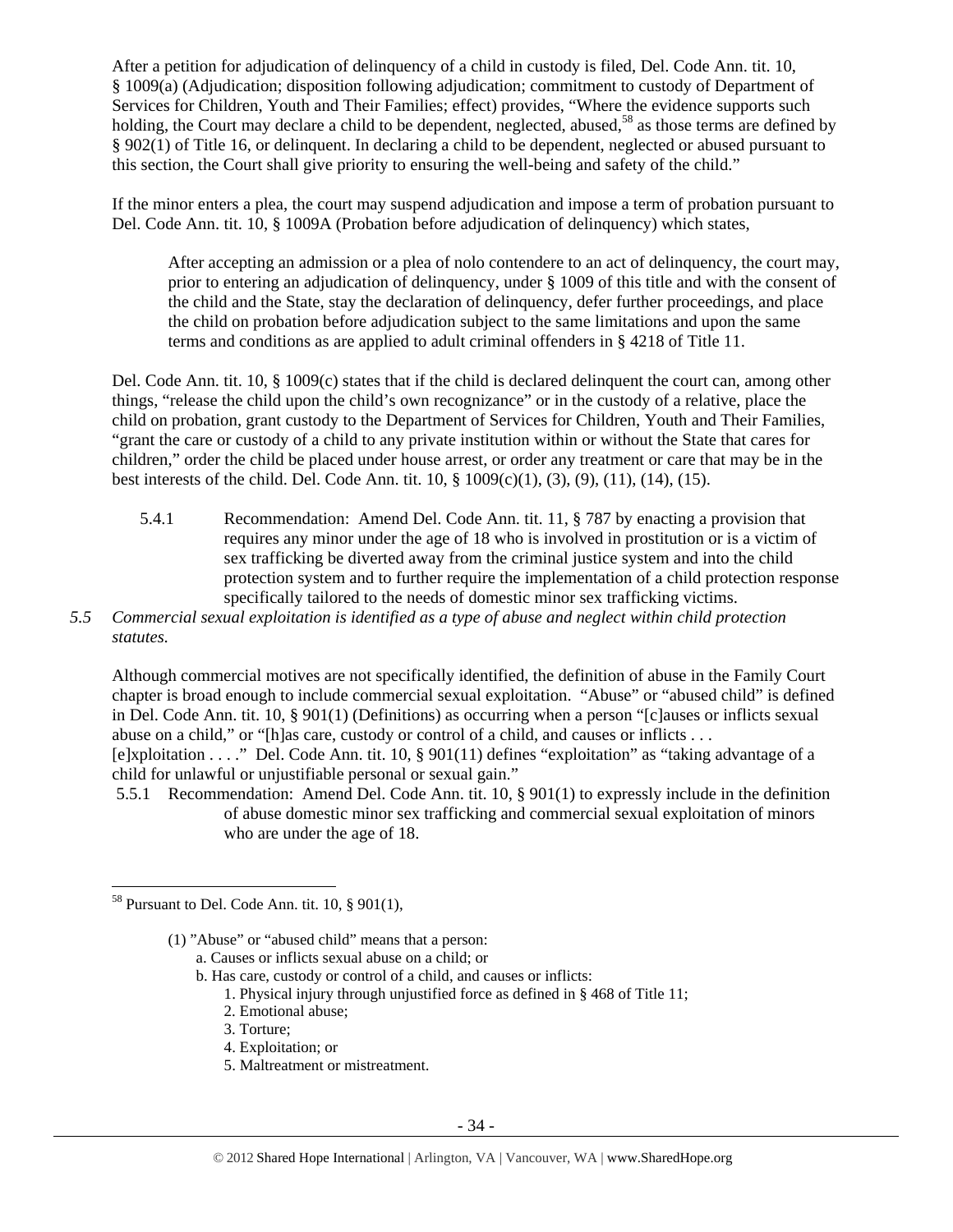*5.6 The definition of "caregiver" (or similar term) in the child welfare statutes is broad enough to include a trafficker who has custody or control of a child in order to bring a trafficked child into protection of child protective services.* 

Although the term "caregiver" is not defined in Delaware's child welfare statutes, the definition of "custodian" under Del. Code tit. 10, § 901 (Definitions) in the Family Court chapter appears to include a trafficker who has custody or control of a trafficked child. Pursuant to Del. Code tit. 10, § 901(6) (Definitions), "custodian" is defined as "any person who is charged by law with or who has assumed responsibility for a child's care." Additionally, "'Care, custody and control' or 'those responsible for care custody and control' shall mean a person or persons in a position of trust, authority, supervision or control over a child." Del. Code tit. 10, § 901(3). This includes "[a]ny person who has assumed control of or responsibility for the child." Del. Code tit. 10, § 901(3)(e).

However, Del. Code tit. 10, § 901(3) clarifies the investigative role of the Department of Services for Children and Their Families in cases involving non-family members who have care, custody or control as follows:

For the purpose of investigation of child abuse, dependency or neglect, the Department of Services for Children and Their Families (DSCYF) may investigate any allegation of child abuse, dependency or neglect committed by persons identified herein, but shall only be responsible for the investigation of intrafamilial and institutional child abuse, dependency or neglect. Where the DSCYF is not responsible for the investigation of such child abuse or neglect, it shall immediately refer such report to the appropriate police authorities or child protective services agencies within or without the State.

- 5.6.1 Recommendation: Amend Del. Code tit. 10, § 901(3) to extend the jurisdiction of the Department of Services for Children and Their Families (DSCYF) to commercially sexually exploited minors who are in the custody or control of a trafficker so these minor victims can be removed from the custody and control of their exploiters and provided needed services.
- *5.7 Crime victims' compensation is specifically available to a child victim of sex trafficking or commercial sexual exploitation of children (CSEC) without regard to ineligibility factors.*

Pursuant to Del. Code Ann. tit. 11, § 9009 (Administrative provisions; compensation), Delaware law provides crime victims' compensation "[i]n any instance in which a person sustains personal injury or is killed by any crime . . . ." However, certain ineligibility factors that could apply to domestic minor sex trafficking victims threaten access to this compensation, while other ineligibility factors are mitigated by special exceptions for minor victims of sexual abuse. Specifically, Del. Code Ann. tit. 11, § 9010(a) (Denial of claim; reduction) provides in part,

(a) The Agency<sup>59</sup> shall deny payment of a claim for the following reasons:

. . .

(2) Where the claimant incurred the personal injury on which the claim is based through collusion with the perpetrator of the crime;

(3) Where the claimant refused to give reasonable cooperation to state or local lawenforcement agencies in their efforts to apprehend or convict the perpetrator of the crime in question;

 <sup>59</sup> "Agency" refers to the "Victims' Compensation Assistance Program." Del. Code Ann. tit. 11, § 9009.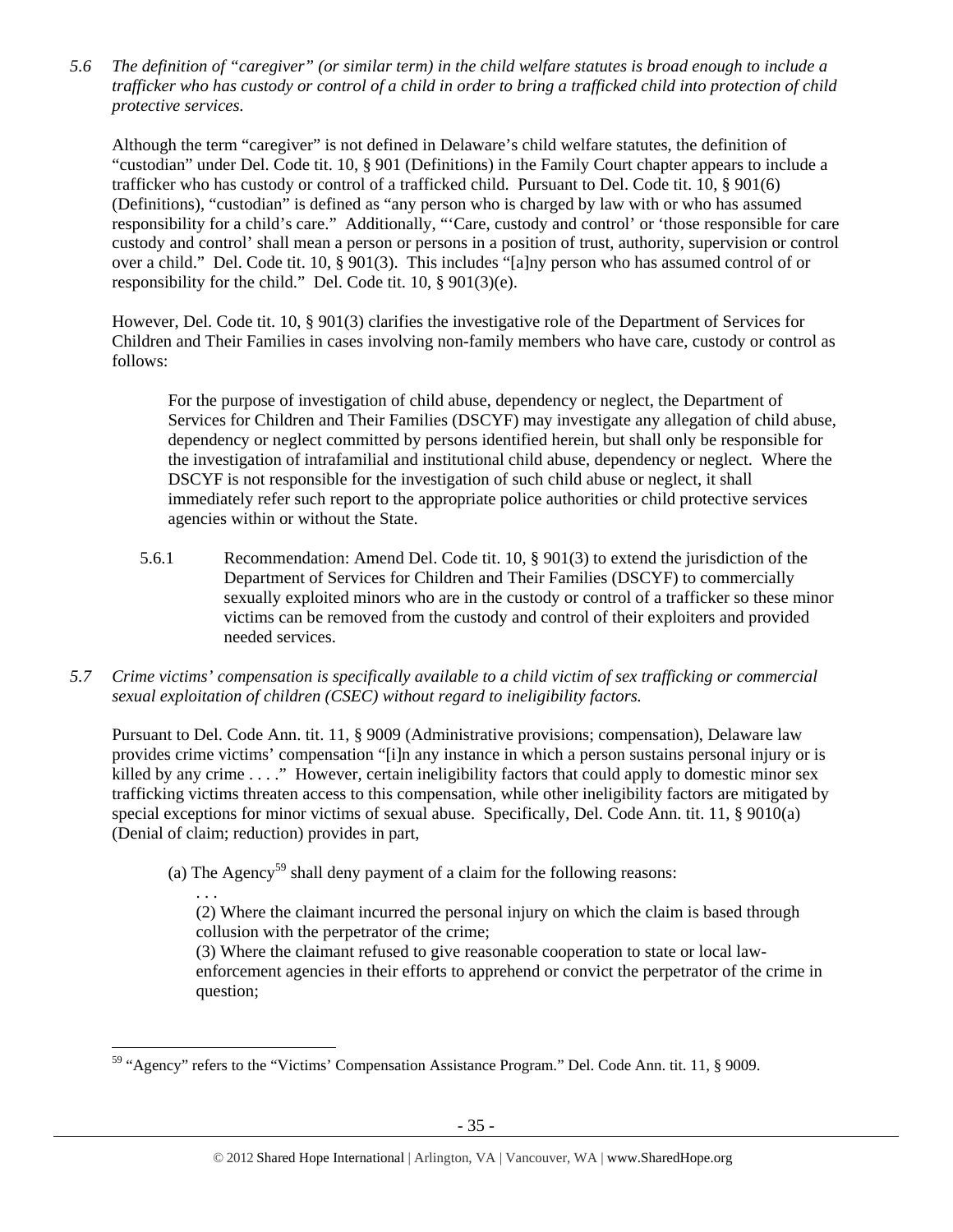(4) Where the claim has not been filed within 1 year after the personal injury on which the claim in based, unless an extension is granted by the Agency;

(5) Where the claimant has failed to report the crime to a law-enforcement agency within 72 hours of its occurrence. This requirement shall be waived where:

a. The crime has been reported to an appropriate governmental agency, such as child and/or adult protective services or the Family Court;

b. The claimant can provide a protection from abuse order;

c. The claimant has cooperated with law enforcement or an appropriate government agency in cases of crimes involving sexual assault or abuse; or

d. Where the Agency in its discretion determines that the circumstances of the crime render this requirement unreasonable.

. . . .

In addition to the 72 hour reporting exceptions listed in subsection (a)(5), Del. Code Ann. tit. 11, § 9010(d) states, "In no event shall the Agency deny any claim solely because the applicant was a child victim of sexual assault or abuse by an adult, and said applicant either delayed reporting the abuse or assault to authorities or said applicant delayed an application for services to mitigate the effects of the impact of sexual assault or abuse by an adult." However, this exception fails to exempt trafficking victims from the ineligibility factors set out in Del. Code Ann. tit. 11, § 9010(b), (c), which states,

(b) In determining whether or not to make an award under this chapter, or in determining the amount of any award, the Agency may consider any circumstances it deems to be relevant, including the behavior of the victim which directly or indirectly contributed to injury or death, unless such injury or death resulted from the victim's lawful attempt to prevent the commission of a crime or to apprehend an offender.

(c) If the victim bears any share of responsibility that caused injury or death, the Agency shall reduce the amount of compensation in accordance with its assessment of the degree of such responsibility attributable to the victim. A claim may be denied or reduced if the victim of the personal injury in question, either through negligence or through wilful and unlawful conduct, substantially provoked or aggravated the incident giving rise to the injury.

Therefore, while the sexual abuse exceptions could benefit certain minor trafficking victims, not all victims are protected since no exceptions are provided for ineligibility due to non-cooperation with law enforcement or injury arising from collusion with the perpetrator.

5.7.1 Recommendation: Amend Del. Code Ann. tit. 11, § 9010(d) (Denial of claim; reduction) to incorporate an exception that exempts all minor trafficking victims under the age of 18 from the ineligibility factors provided in Del. Code Ann. tit. 11, § 9010(a)–(c) that restrict eligibility based on cooperation with law enforcement, criminal culpability arising from the child's trafficked condition, and time restrictions on reporting and filing claims.

# *5.8 Victim-friendly procedures and protections are provided in the trial process for minors under 18.*

Delaware law provides for the following victim-friendly court procedures:

Pursuant to Del. Code Ann. tit. 11, § 9403(a) (Nondisclosure of information about victim), certain identifying information about a victim must be kept confidential unless the victim waives confidentiality. That information includes, among other things, the victim's address, telephone number, and place of employment.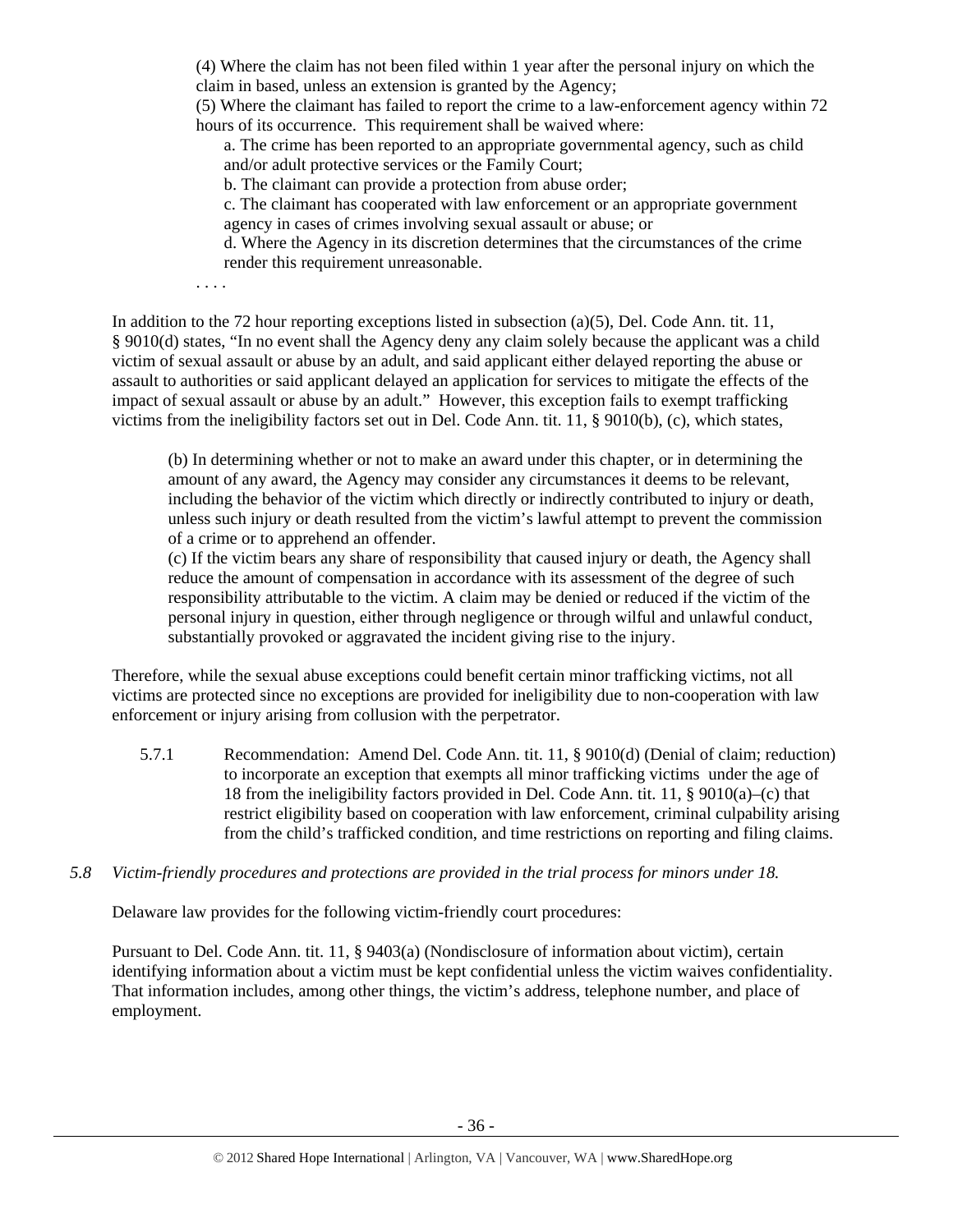Del. Code Ann. tit. 11, § 9404(b) (Victim's interest in speedy prosecution; child victim or witness) states, "Proceedings shall be expedited in cases involving a child victim or witness particularly in child abuse and sexual abuse cases." Additionally, Del. Code Ann. tit. 11, § 9406(a) (Safety of victim) provides, "The court shall provide a waiting area for victims separate from the defendant, defendant's relatives and defense witnesses if such an area is available and the use of the area is practicable. If a separate waiting area is not available or practical, the court shall provide other available safeguards to minimize the victim's contact with the defendant, defendant's relatives and defense witnesses during court proceedings."

Pursuant to Del. Code Ann. tit. 11, § 9407(a) (Presence at court proceedings; notice), the victim has a right to be present at all proceedings other than the grand jury proceeding unless "good cause can be shown by the defendant to exclude the victim. If the victim is present, the court, at the victim's request, shall permit the presence of an individual to provide support to the victim, unless the court determines that exclusion of the individual is necessary to protect the defendant's right to a fair trial." The victim has the right to notice regarding the court proceedings "relative to the disposition of the case at which the victim has a right to be present, unless a victim requests that notice of proceedings not be provided under this chapter." Del. Code Ann. tit. 11, § 9407(b).

Delaware's "rape shield" law requires an in camera hearing, on motion of the defendant, to determine the admissibility of evidence of the complaining witness's sexual conduct offered to attack the credibility of the victim-witness "[i]n any prosecution for the crime of any degree of rape, unlawful sexual intercourse, unlawful sexual penetration or unlawful sexual contact," or an attempt, solicitation, or conspiracy to commit the same. Del. Code Ann. tit. 11, § 3508(a) (Rape—sufficiency of evidence; proceedings in camera). Del. Code Ann. tit. 11, § 3508(a)(4) further provides,

At the conclusion of the hearing, if the court finds that evidence proposed to be offered by the defendant regarding the sexual conduct of the complaining witness is relevant, and is not inadmissible, the court may issue an order stating what evidence may be introduced by the defendant, and the nature of the questions to be permitted. The defendant may then offer evidence pursuant to the order of the court.

Similarly, Del. Code Ann. tit. 11, § 3509(a) (Rape—admissibility of certain evidence) states, "Notwithstanding any other provision of this Code to the contrary, and except as provided in this section, in any prosecution for any degree of rape, unlawful sexual intercourse, unlawful sexual penetration or unlawful sexual contact, any opinion evidence, reputation evidence and evidence of specific instances of the complaining witness' sexual conduct, or any of such evidence, is not admissible by the defendant in order to prove consent by the complaining witness." However, under Del. Code Ann. tit. 11, § 3509(b), "This section . . . shall not be applicable to evidence of the complaining witness' sexual conduct with the defendant."

Pursuant to Del. Code Ann. tit. 11, § 3511(a) (Videotaped deposition and procedures for child witnesses),

In any criminal case or hearing on delinquency, upon motion of the Deputy Attorney General prior to trial and with notice to the defense, the court may order all questioning of any witnesses under the age of 12 years to be videotaped in a location designated by the court. Persons present during the videotaping shall include the witness, the Deputy Attorney General, the defendant's attorney and any person whose presence would contribute to the welfare and well-being of the witness, and if the court permits, the person necessary for operating the equipment. Only the attorneys or a defendant acting pro se may question the child. The court shall permit the defendant to observe and hear the videotaping of the witness in person or, upon motion by the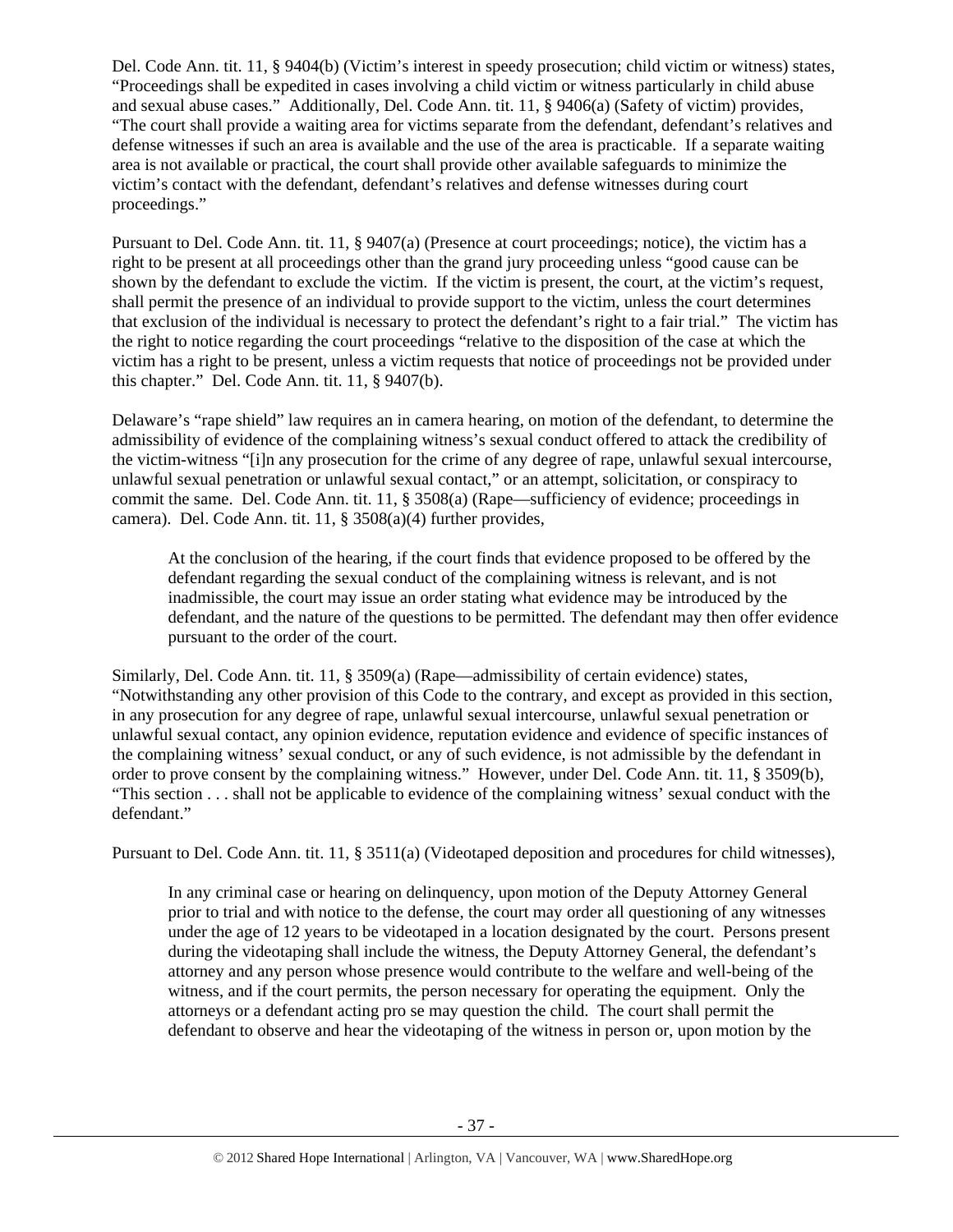State, the court may exclude the defendant providing the defendant is able to observe and hear the witness and communicate with the defense attorney. . . .

. . . .

Pursuant to Del. Code Ann. tit. 11, § 3513(a) (Hearsay exception for child victim's or witness's out-ofcourt statement of abuse),

(a) An out-of-court statement made by a child victim or witness who is under 11 years of age at the time of the proceeding concerning an act that is a material element of the offense relating to sexual abuse, physical injury, serious physical injury, death, abuse or neglect as described in any felony delineated in subpart A, B or D of subchapter II of Chapter 5 of this title, or in any of the felonies delineated in § 782, § 783, § 783A, § 1102, § 1108, § 1109, § 1111 or § 1112A of this title or in any attempt to commit any felony delineated in this paragraph that is not otherwise admissible in evidence is admissible in any judicial proceeding if the requirements of subsections  $(b)$ – $(f)$ <sup>60</sup> of this section are met.

Lastly, Del. Code Ann. tit. 11, § 3514(a)(1) (Testimony of victim or witness in child abuse case by means of closed circuit television) provides,

(a) (1) In any prosecution involving any offense set forth in  $\S 3513(a)$  of this title, a court may order that the testimony of a child victim or witness less than 11 years of age be taken outside the courtroom and shown in the courtroom by means of closed circuit television if:

 (e) In determining whether a statement possesses particularized guarantees of trustworthiness under paragraph (b)(2) of this section, the court may consider, but is not limited to, the following factors:

(1) The child's personal knowledge of the event;

(2) The age and maturity of the child;

(3) Certainty that the statement was made, including the credibility of the person testifying about the statement;

(4) Any apparent motive the child may have to falsify or distort the event, including bias, corruption or coercion;

- (5) The timing of the child's statement;
- (6) Whether more than 1 person heard the statement;
- (7) Whether the child was suffering pain or distress when making the statement;
- (8) The nature and duration of any alleged abuse;
- (9) Whether the child's young age makes it unlikely that the child fabricated a statement that represents a graphic, detailed account beyond the child's knowledge and experience;

(10) Whether the statement has a "ring of verity," has internal consistency or coherence and uses terminology appropriate to the child's age;

(11) Whether the statement is spontaneous or directly responsive to questions;

(12) Whether the statement is suggestive due to improperly leading questions;

(13) Whether extrinsic evidence exists to show the defendant's opportunity to commit the act complained of in the child's statement.

(f) The court shall support with findings on the record any rulings pertaining to the child's unavailability and the trustworthiness of the out-of-court statement.

 $60$  Under subsection (b), an out-of-court statement is admissible under subsection (a) if the child "found by the court to be unavailable to testify" due to the child's "persistent refusal to testify," "the child's inability to communicate about the offense because of fear or a similar reason," or, among others, there is a "substantial likelihood that the child would suffer severe emotional trauma from testifying." In order for a child to be deemed "unavailable," it must be supported by expert testimony. Del. Code Ann. tit. 11, § 3513(c). Additionally, the child must give notice to the adverse party that the out-of-court statement will be used. Del. Code Ann. tit. 11, § 3513(d). Lastly, the child's statement must be trustworthy. Del. Code Ann. tit. 11, § 3513(b)(2)(b). Pursuant to Del. Code Ann. tit. 11, § 3513(e), (f),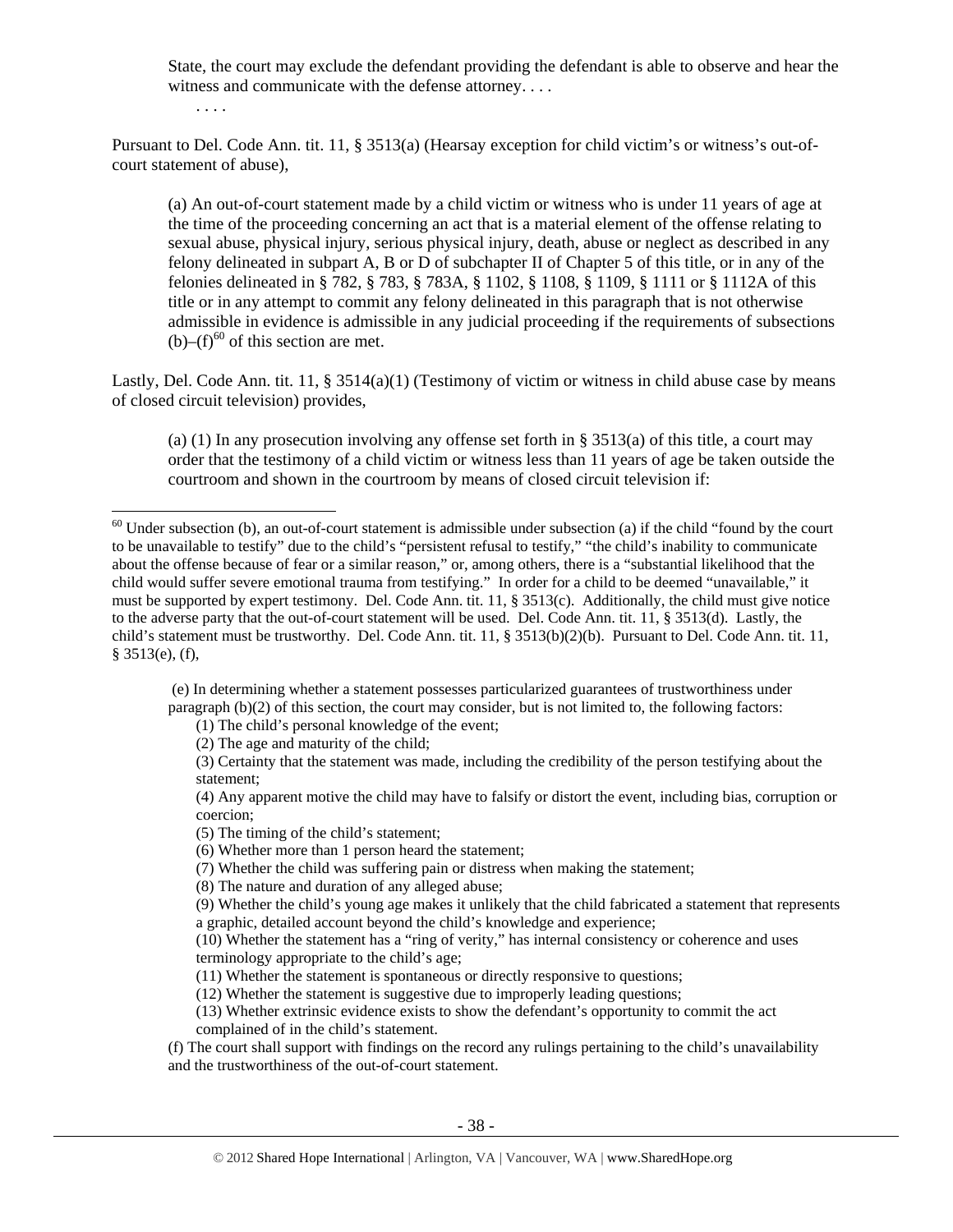a. The testimony is taken during the proceeding; and

b. The judge determines that testimony by the child victim or witness in the courtroom will result in the child suffering serious emotional distress such that the child cannot reasonably communicate.

- 5.8.1 Recommendation: Amend Del. Code Ann. tit. 11, § 3514(a)(1) (Testimony of victim or witness in child abuse case by means of closed circuit television), § 3513(a)( Hearsay exception for child victim's or witness's out-of-court statement of abuse), § 3511(a) (Videotaped deposition and procedures for child witnesses), § 3509 (Rape—admissibility of certain evidence), and § 3508(a) (Rape—sufficiency of evidence; proceedings in camera) to make these provisions expressly applicable to trafficking and CSEC victims who are under the age of 18.
- *5.9 Expungement or sealing of juvenile delinquency records resulting from arrests or adjudications for prostitution-related offenses committed as a result of, or in the course of, the commercial sexual exploitation of a minor is available within a reasonable time after turning 18.*

Del. Code Ann. tit. 10, § 1017(a) (Mandatory expungement ) provides,

. . . .

(a) The Family Court shall grant a petition for expungement if:

(1) A child is charged with the commission of one or more crimes designated as a misdemeanor or violation in Title . . . 11 [Crimes and Criminal Procedure], . . . of this Code, or a county or municipal code, ordinance, or regulation which is the same as, or equivalent to, any offense defined in Title 4,7, 11, 16 or 23 of this Code, and the case is terminated in favor of the child,<sup>61</sup> provided the petitioner has no prior adjudication of delinquency, and provided that the petitioner has no subsequent adjudication of delinquency or adult conviction, and provided that the petitioner has no pending criminal charges.

(3) A child has no more than one adjudication of delinquency in a case where the crime or crimes for which the child was adjudicated delinquent are designated as felonies or misdemeanors or violations in Title 4,7, 11,16 or 23 of this Code, or a county or municipal code, ordinance, or regulation which is the same as, or equivalent to, any offenses enumerated in Title 4,7, 11, 16 or 23 of this code excepting violent felonies and sex offenses, and provided the petitioner has no prior adjudication of delinquency, and provided that the petitioner has no subsequent adjudication of delinquency or adult conviction, and provided that the petitioner has no pending criminal charges, and provided that at least three years have passed following the date the adjudication of delinquency was entered in Family Court.

Del. Code Ann. tit. 10, § 1018(a)(3) (Discretionary expungement) also gives the court discretion to grant an expungement to a minor CSEC victim provided that, among others, the child has no more than 2 adjudications for misdemeanor or violation offenses under 4, 7, 11, 16 or 23 and at least five years have elapsed from the second adjudication of delinquency.

 $61$  Pursuant to Del. Code Ann. tit. 10, § 1016(7) (Definitions applicable to juvenile expungements), "terminated in favor of the child" is defined as,

a. The child is acquitted of all charges related to the case; or

b. A nolle prosequi is entered on all charges related to the case; or

c. The charges have been otherwise dismissed for any reason, including, but not limited to dismissals following successful completion of arbitration, probation before adjudication of delinquency, or any court-approved diversion program.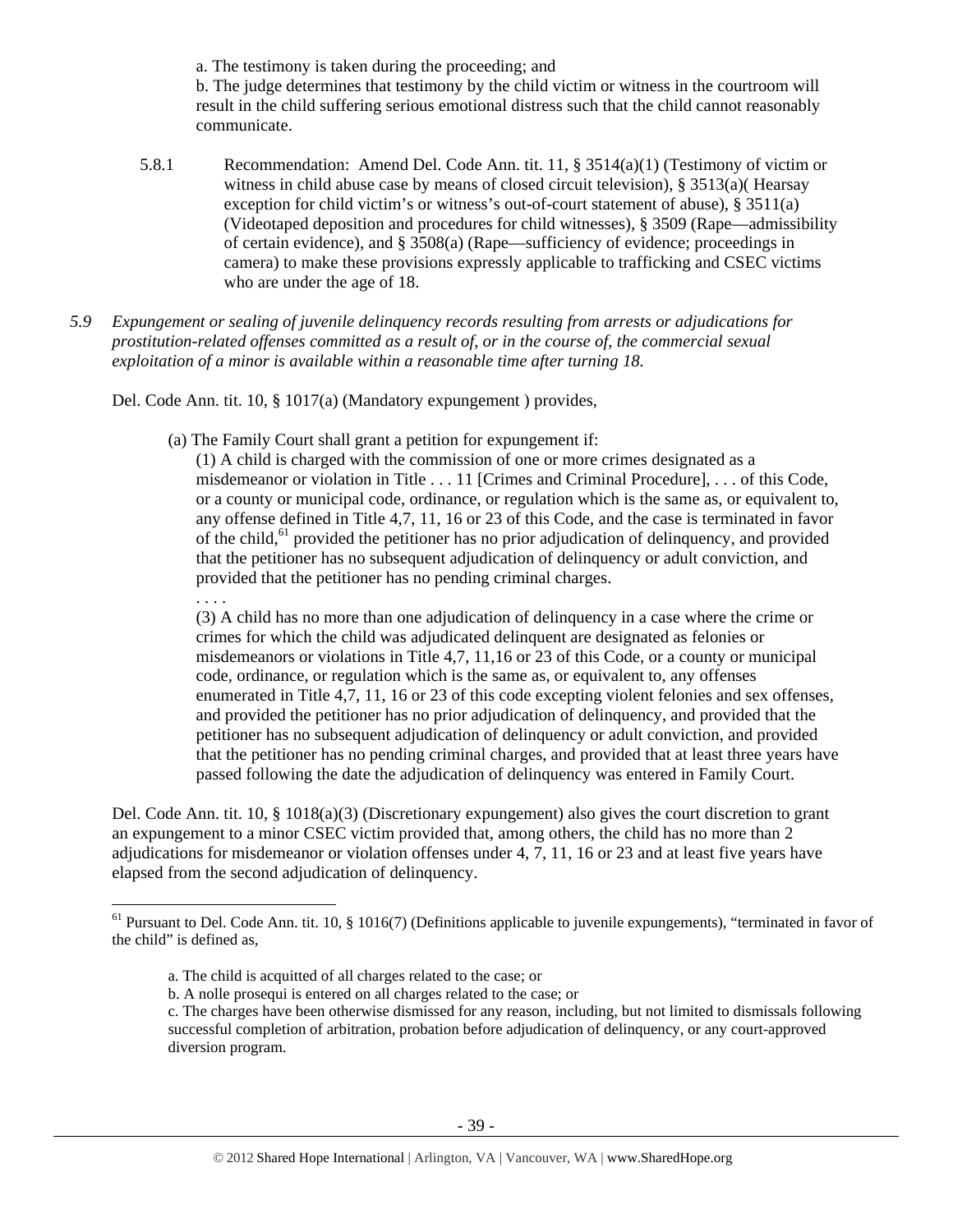Lastly, a minor CSEC victim may have a juvenile record expunged pursuant to Del. Code Ann. tit. 10, § 1018(e), which states,

Notwithstanding any provision of this subchapter or any other statute or rule to the contrary, the Attorney General or the Attorney General's designee responsible for prosecuting a delinquency action may petition the Court to expunge the instant arrest record of a child if at the time of a state motion to dismiss or entry of a nolle prosequi in the case, the State has determined that the continued existence and possible dissemination of information relating to the arrest of the child for the matter dismissed or for which a nolle prosequi was entered may cause circumstances which constitute a manifest injustice to the juvenile.

*5.10 Victim restitution and civil remedies for victims of domestic minor sex trafficking or commercial sexual exploitation of children (CSEC) are authorized by law.* 

Under Del. Code Ann. tit. 11, § 787(c), restitution is mandatory for those convicted of violations of human trafficking:

In addition to any other amount of loss identified, the court shall order restitution, including the greater of:

(1) The gross income or value to the defendant of the victim's labor or services; or (2) The value of the victim's labor as guaranteed under the minimum wage and overtime provisions of the Fair Labor Standards Act (FLSA) [29 U.S.C. § 201 et seq.] or of Title 19, whichever is greater.

- 5.10.1 Recommendation: Amend Del. Code Ann. tit. 11, § 787 to provide civil remedies for minor victims in addition to the mandatory restitution.
- *5.11 Statutes of limitations for civil and criminal actions for child sex trafficking or commercial sexual exploitation of children (CSEC) offenses are eliminated or lengthened sufficiently to allow prosecutors and victims a realistic opportunity to pursue criminal action and legal remedies.*

Under Del. Code Ann. tit. 11, § 205(b) (Time limitations), the general criminal statute of limitations is 5 years, but under subsection (a), prosecutions for Class A felonies "may be commenced at any time." However, "a prosecution for any crime that is delineated in Subpart D of Subchapter II of Chapter 5 of this title, or is otherwise defined as a 'sexual offense' by Sec. 761 of this title except Sec. 763, 764 or 765 of this title, or any attempt to commit said crimes, may be commenced at any time." Del. Code Ann. tit. 11, § 205(e). Since "[s]exual offense" as defined by Del. Code Ann. tit. 11, § 761(h) does not include violations of Del. Code Ann. tit. 11, § 787 (Trafficking of persons and involuntary servitude), the general 5 year statute of limitations would be applicable in prosecutions under the trafficking law. Violations of Del. Code Ann. tit. 11, § 1108 (Sexual exploitation of a child), § 1352 (Promoting prostitution in the second degree), and § 1353 (Promoting prostitution in the first degree), however, are included in the definition of "sex offense" and, therefore, can be prosecuted at any time.

Regarding civil suits, Del. Code Ann. tit. 10, § 8145(a) (Civil suits for damages based upon sexual abuse of a minor by an adult) eliminates the statute of limitations on any claims arising from criminal sexual abuse. Del. Code Ann. tit. 10, § 8145(a) specifically provides,

A cause of action based upon the sexual abuse of a minor by an adult may be filed in the Superior Court of this State at any time following the commission of the act or acts that constituted the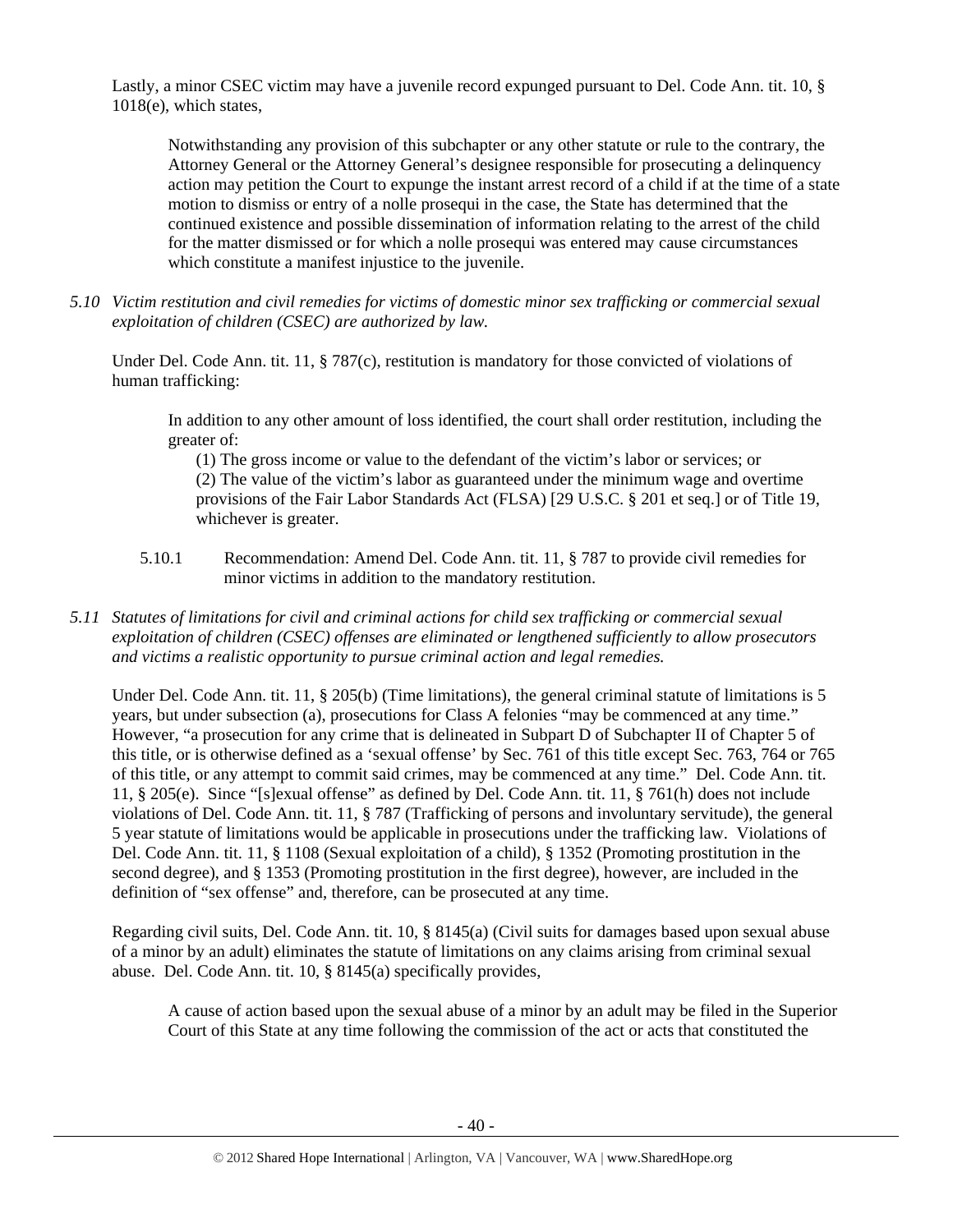sexual abuse. A civil cause of action for sexual abuse of a minor shall be based upon sexual acts that would constitute a criminal offense under the Delaware Code.

5.11.1 Recommendation: Amend the definition of "sexual offense" in Del. Code Ann. tit. 11, § 761(h) to include violations of Del. Code Ann. tit. 11, § 787(b)(2) (Trafficking of persons and involuntary servitude) in order to allow for prosecutions under Del. Code Ann. tit. 11, § 787 (Trafficking of persons and involuntary servitude) to be brought at any time.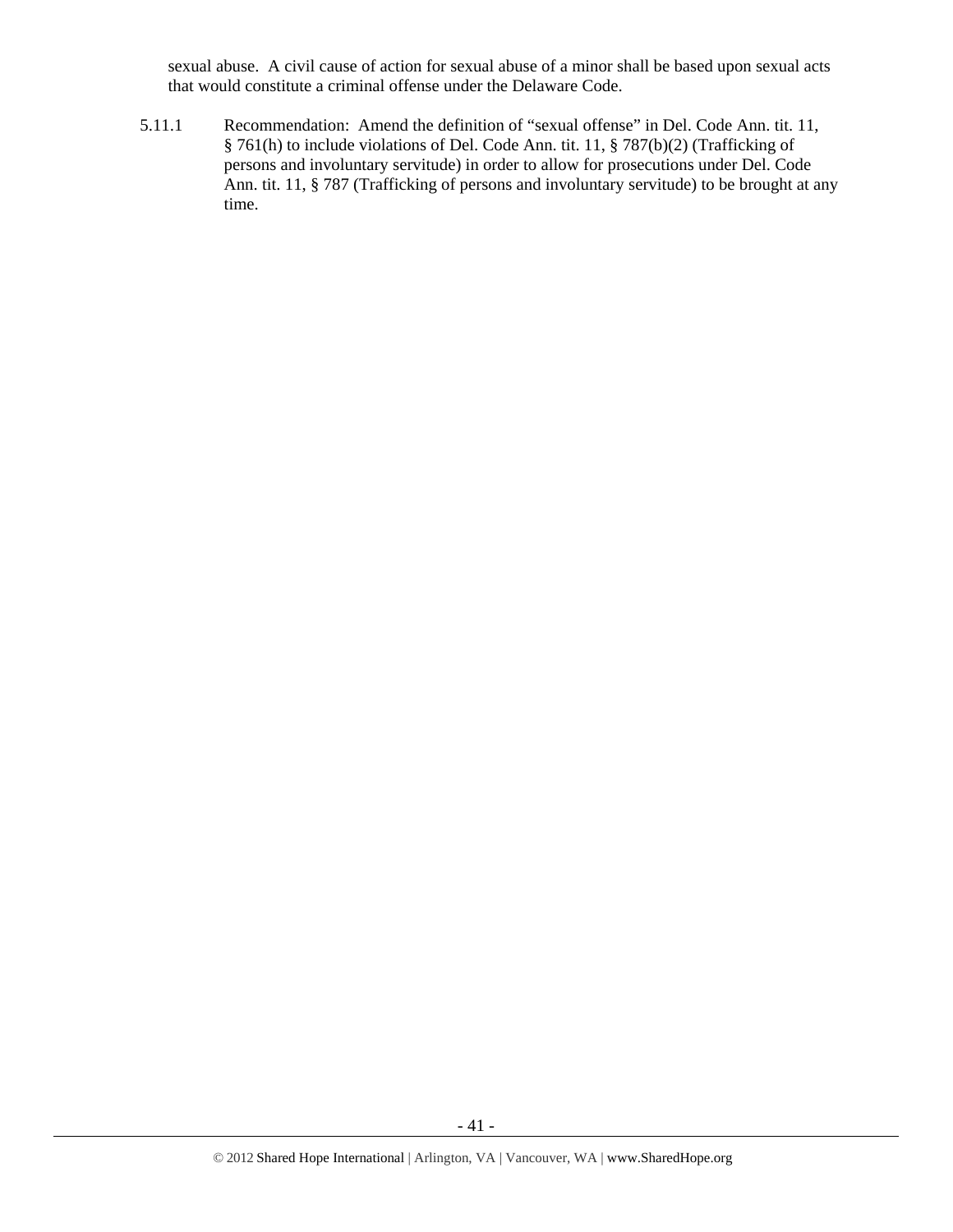### **FRAMEWORK ISSUE 6: CRIMINAL JUSTICE TOOLS FOR INVESTIGATION AND PROSECUTIONS**

### *Legal Components:*

- *6.1 Training on human trafficking and domestic minor sex trafficking for law enforcement is statutorily mandated.*
- *6.2 Single party consent to audio-taping is permitted in law enforcement investigations.*
- *6.3 Wiretapping is an available tool to investigate domestic minor sex trafficking.*
- *6.4 Using a law enforcement posing as a minor to investigate buying or selling of commercial sex acts is not a defense to soliciting, purchasing, or selling sex with a minor.*

*\_\_\_\_\_\_\_\_\_\_\_\_\_\_\_\_\_\_\_\_\_\_\_\_\_\_\_\_\_\_\_\_\_\_\_\_\_\_\_\_\_\_\_\_\_\_\_\_\_\_\_\_\_\_\_\_\_\_\_\_\_\_\_\_\_\_\_\_\_\_\_\_\_\_\_\_\_\_\_\_\_\_\_\_\_\_\_\_\_\_* 

- *6.5 Using the Internet to investigate buyers and traffickers is a permissible investigative technique.*
- *6.6 Law enforcement and child welfare agencies are mandated to promptly report missing and recovered children.*

### *Legal Analysis:*

*6.1 Training on human trafficking and domestic minor sex trafficking for law enforcement is statutorily mandated.* 

Although Del. Code Ann. tit. 11, § 8405 (Mandatory training; exceptions) does not specifically mandate that law enforcement must be trained on human trafficking and domestic minor sex trafficking, Del. Code Ann. tit. 11, § 8404(a)(19) (Powers and Duties) provides that the Council on Police Training may "[m]andate training for all persons seeking permanent or seasonal appointment as a police officer in the detection, prosecution and prevention of child sexual and physical abuse, exploitation and domestic violence . . . ."

- 6.1.1 Recommendation: Amend Del. Code Ann. tit. 11, § 8404(a)(19) (Powers and Duties) to require, rather than permit, the Council on Police Training to implement mandatory law enforcement training on human trafficking and domestic minor sex trafficking. Alternatively, amend Del. Code Ann. tit. 11, § 8405 (Mandatory training; exceptions) to include a provision mandating law enforcement training on human trafficking and domestic minor sex trafficking for all police officers.
- *6.2 Single party consent to audio-taping is permitted in law enforcement investigations.*

Pursuant to Del. Code Ann. tit. 11, § 2402 (Interception of communications generally; divulging contents of communications, violations of chapter), single party consent to interception of a communication is permitted in law enforcement investigations. Specifically, Del. Code Ann. tit. 11, § 2402(c)(4) states,

(c) Lawful acts*.—*It is lawful:

. . . . For a person to intercept<sup>62</sup> a wire, oral or electronic communication where the person is a party to the communication or where one of the parties to the communication has given prior consent to the interception, unless the communication is intercepted for the purpose of committing any criminal or tortious act in violation of the constitutions or laws of the United States, this State or any other state or any political subdivision of the United States or this or any other state.

 $62$  Del. Code Ann. tit. 11, § 2401(10) (Definitions) defines "intercept" as "the aural or other acquisition of the contents of any wire, oral or electronic communication through the use of any electronic, mechanical or other device."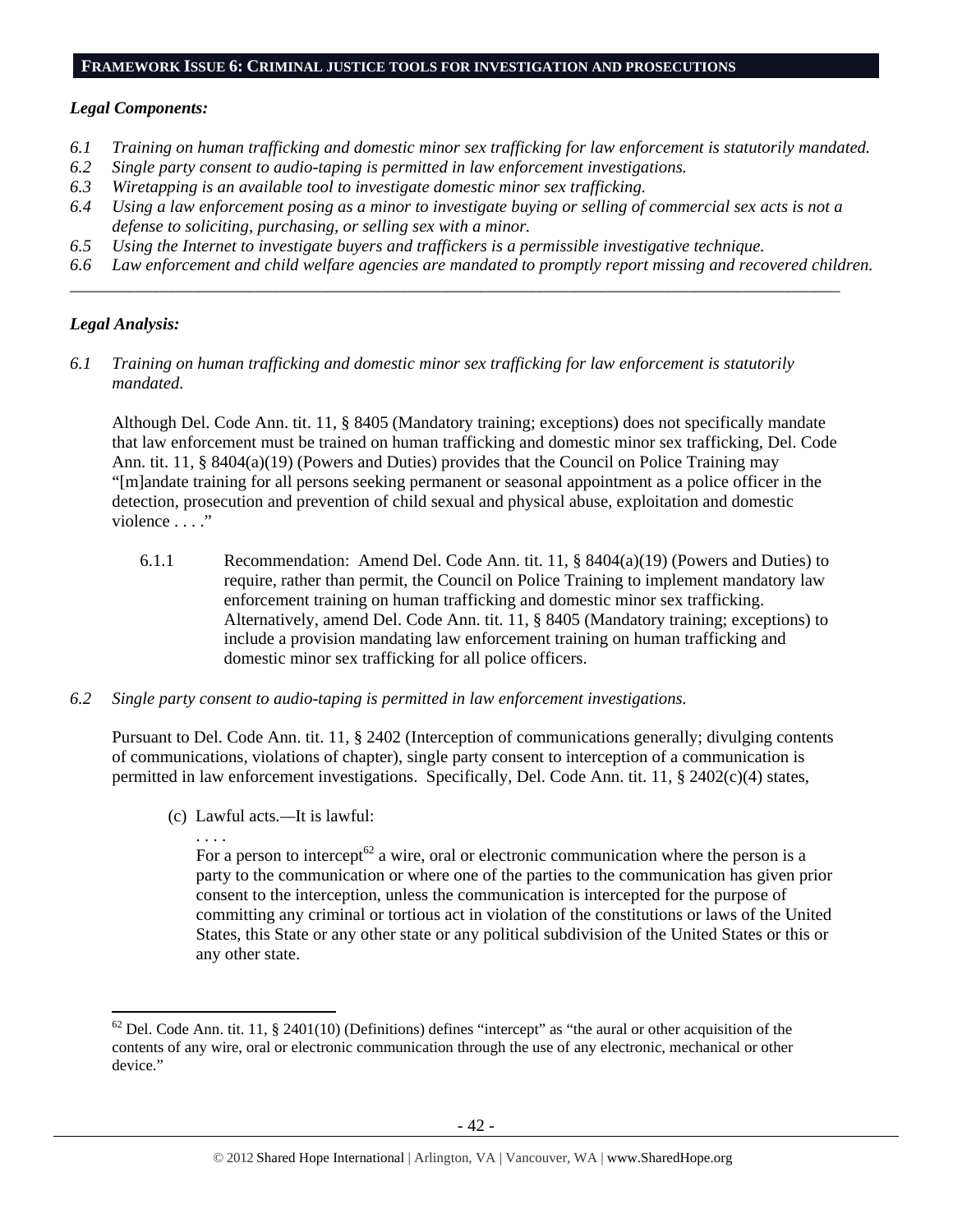# *6.3 Wiretapping is an available tool to investigate domestic minor sex trafficking.*

Pursuant to Del. Code Ann. tit. 11, § 2405 (Authorities permitted to apply for order authorizing interception), wiretapping by law enforcement is permitted with a court order, depending on the nature of the offense being investigated. Specifically, Del. Code Ann. tit. 11, § 2405 states,

The Attorney General, Chief Deputy Attorney General, State Prosecutor or Chief Prosecutor of any county may apply to a judge authorized to receive intercept applications and the judge, in accordance with § 2407 of this title, may grant an order authorizing the interception by investigative or law-enforcement officers of wire, oral or electronic communications when the interception may provide evidence:

(1) Of the commission of the offense of racketeering . . .

(2) Of the commission of any felony creating a risk of physical injury to a person;

(3) Of any conspiracy or solicitation to commit any of the offenses set forth in paragraph (1) or (2) of this section; or

(4) Aiding in the apprehension of the perpetrator of any of the offenses set forth in this section.

No application or order shall be required if the interception is lawful under the provisions of  $§$  2406(c) of this title.

Therefore, wiretapping by law enforcement for investigation of trafficking or CSEC offenses would only be permitted to the extent that the suspected trafficking constituted racketeering violations, or if the court determined that the trafficking was likely to result in personal injury.

Once a communication is lawfully intercepted, Del. Code Ann. tit. 11, § 2406(e) (Lawful disclosure or use of contents of communication) permits evidence of other offenses to be used by law enforcement for purposes of investigation pursuant to Del. Code Ann. tit. 11, § 2406(a) and (b), however, such evidence may only be introduced through testimony "when authorized or approved by a judge authorized to receive intercept applications where the judge finds on subsequent application that the contents were otherwise intercepted in accordance with this chapter. Such application should be made forthwith." Del. Code Ann. tit. 11, § 2406(e). Therefore, even if evidence of trafficking was obtained through a wiretap authorized for another offense, that evidence could not be introduced through testimony if the suspected trafficking constituted racketeering violations, or if the court determined that the trafficking was likely to result in personal injury.

The use of body wires by law enforcement officers and their agents is permitted pursuant to Del. Code Ann. tit. 11, § 2402 (c)(7), which states,

For law-enforcement personnel or those acting under their direction to utilize body wires to intercept oral communications in the course of a criminal investigation when the law-enforcement personnel or a person acting under their direction is a party to the communication. Communications intercepted by such means may be recorded and may be used against the defendant in a criminal proceeding.

The "contents of any intercepted wire, oral or electronic communication or evidence derived therefrom" are inadmissible at trial and other court proceedings "unless each party, not less than 10 days before the trial, hearing or proceeding," receives a copy of the court order and application authorizing the interception, although the time deadline may be judicially waived. Del. Code Ann. tit. 11, § 2407(h).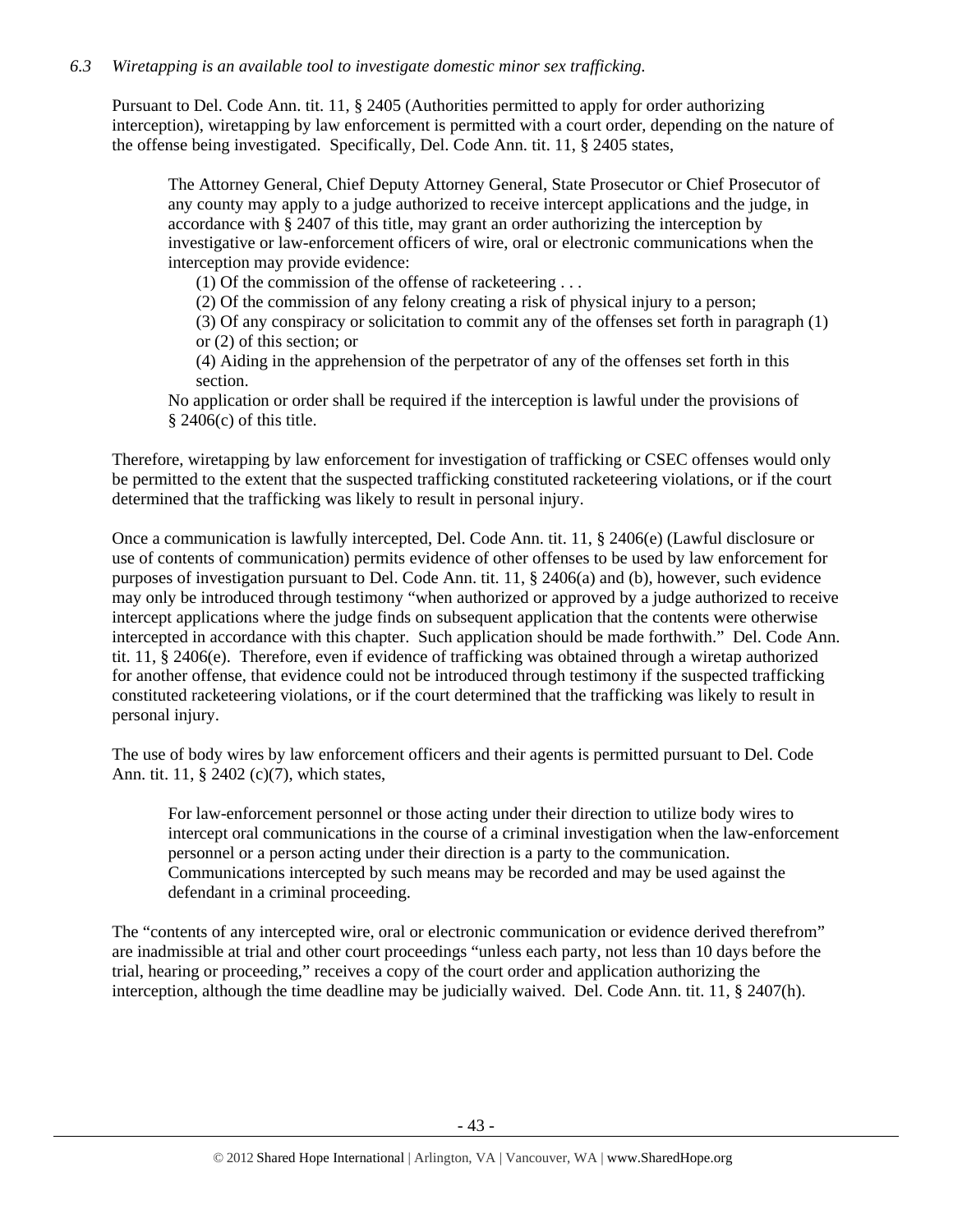- 6.3.1 Recommendation: Amend Del. Code Ann. tit. 11, § 2405 (Authorities permitted to apply for order authorizing interception) to include human trafficking and CSEC offenses as grounds for obtaining an order authorizing interception of a communication for investigation purposes and for use against the defendant at trial.
- *6.4 Using a law enforcement posing as a minor to investigate buying or selling of commercial sex acts is not a defense to soliciting, purchasing, or selling sex with a minor.*

Delaware does not have a law specifically authorizing use of a law enforcement decoy in investigation of trafficking or CSEC offenses.

- 6.4.1 Recommendation: Enact a law specifically authorizing use of use of a law enforcement decoy in investigation of domestic minor sex trafficking or CSEC offenses.
- *6.5 Using the Internet to investigate buyers and traffickers is a permissible investigative technique.*

Delaware does not have a law specifically authorizing or otherwise addressing use of the Internet in human trafficking investigations.

- 6.5.1 Recommendation: Enact a law specifically authorizing use of the Internet in investigations of sex trafficking and other CSEC offenses.
- *6.6 Law enforcement and child welfare agencies are mandated to promptly report missing and recovered children.*

Del. Code Ann. tit. 11, § 8542 (Definitions) defines "missing child" for the purposes of missing child reporting requirements. It states,

(1) "Missing child" means any person who is under the age of 18 years, whose temporary or permanent residence is in Delaware, or is believed to be in Delaware, whose location has not been determined, and who has been reported as missing to a law-enforcement agency.

Pursuant to Del. Code Ann. tit. 11, § 8543 (Duties), the [Missing Children Information] Clearinghouse<sup>63</sup> is required to,

(1) Provide a form of missing child report for use by private citizens and law-enforcement agencies;

(2) Establish a system of interstate communication of information relating to children determined to be missing by the parent, guardian or legal custodian of the child, or by a law-enforcement agency;

(3) Provide a centralized file for the exchange of information of missing children within the State; (4) Interface with the National Crime Information Center for the exchange of information on a missing child suspected of interstate travel;

(5) Collect, process, maintain and disseminate information on missing children and strive to maintain or disseminate only accurate and complete information.

<sup>&</sup>lt;sup>63</sup> Del. Code tit. 11, § 8541 (Established) states, "The Missing Children Information Clearinghouse, hereinafter referred to as 'Clearinghouse,' is created within the State Bureau of Identification. The Clearinghouse is established as a central repository of information regarding missing children. Such information shall be collected and disseminated to assist in the location of missing children. The Director of the State Bureau of Identification shall establish services deemed appropriate by the Superintendent of State Police to aid in the location of missing children."